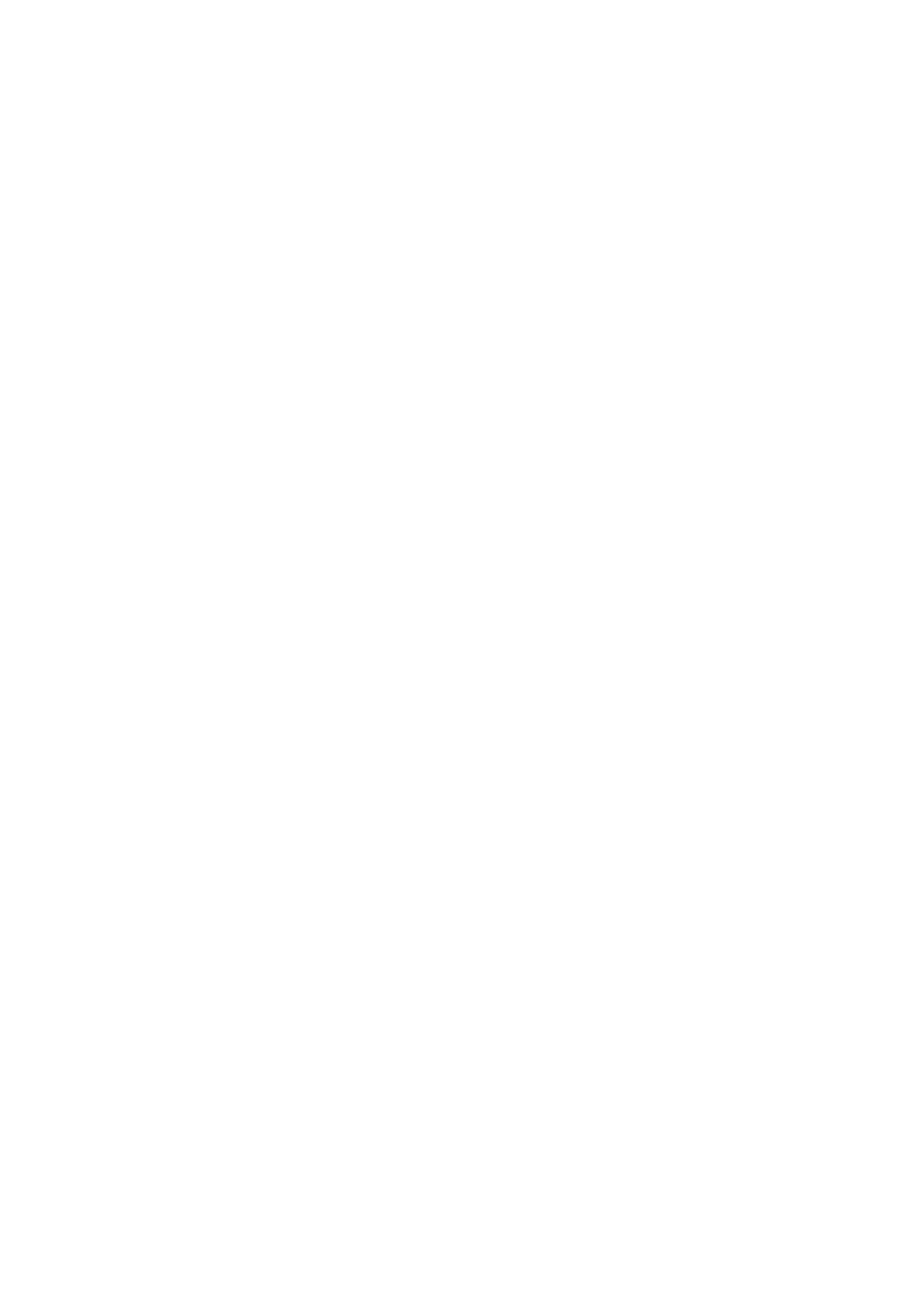### **Abstract**

Introduction: Studies concerning vestibular schwannoma (VS) are inconsistent in reporting of tumor size and growth. This means that results found in one paper using one set of definitions cannot be compared directly with results found in another paper with another set of definitions. It is a challenge to make clinical decisions from studies with such disparate definitions, as it is difficult to know how reliable the individual findings are. This thesis thus aimed to empirically evaluate these different means of reporting tumor size and growth that can be found in the literature. In addition to this, we also present our own findings of the growth dynamics and predictors of untreated VS, as well as evaluating the treatment outcome and complication rates for tumors treated by gamma knife radiosurgery (GKRS).

Methods: The management of VS patients is determined primarily based on the tumor size and observed tumor growth. The smallest tumors are conservatively treated by serial scans, and if growth is detected, they are offered active treatment by either microsurgery or GKRS. The papers in this thesis primarily focus on the conservatively treated cohort, and those among them that were later treated by GKRS. Tumor volumes were estimated by manual tracing on MRI. Mixed effects modeling was used to analyze relationships between observations.

Results: The papers included in this thesis present a number of results.

- The first paper found several inherent flaws with the most commonly used measure, the maximum diameter. Empirical proportionality coefficients which were quite similar to theoretical values used in the literature were also found.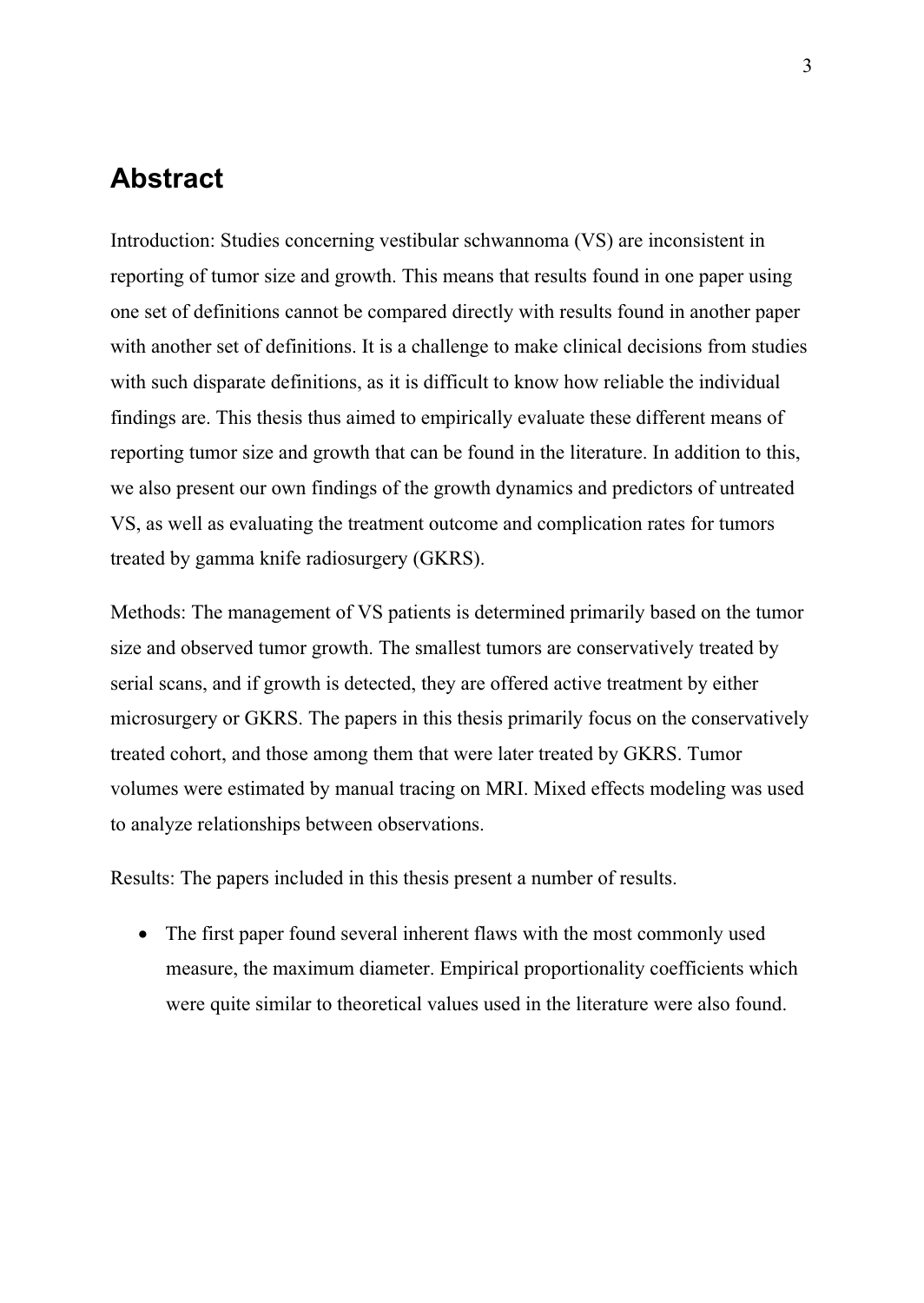- The second paper showed that tumor growth was best described by volume doubling time (VDT) rather than in terms of mm/year. We found a VDT of 4.40 years among our cohort. We also discussed the use of a cutoff of 1 mm/year to distinguish between growing and non-growing tumors, and proposed a VDT cutoff of 5.22 years that could be used similarly. None of the baseline parameters investigated were predictive of tumor growth.
- The third paper described the risk of needing treatment with the wait-and-scan protocol to be 13.3% at two years, and 41.3% at five years. The study also found a decline of hearing function for conservatively managed patients. Neither tinnitus nor unsteadiness changed significantly from baseline, but there was a reduction in the number of patients reporting vertigo. Results also suggest that tumor growth may be associated with progression of tinnitus and imbalance problems.
- The fourth paper found a radiological tumor control rate of 71.1%. Higher age and larger tumor size were found to be positively associated with tumor control. Hearing was preserved in 79% of the patients who had serviceable hearing at the time of treatment. Permanent facial weakness as a result of GKRS treatment occurred in one patient. In terms of QoL, bodily pain and general health scores improved significantly after GKRS. Social function steadily declined throughout the follow-up period, which may be related to the increasing number of patients experiencing unilateral hearing loss.

Conclusion: In the discussion of inconsistencies in reporting of tumor size and tumor growth, our studies propose that there exist both empirical and biological arguments for the use of volumes and VDT's rather than diameters and linear growth rates. A VDT cutoff of 5.22 years can distinguish between clinically growing and non-growing tumors. Our findings support the continued use of a conservative approach among small, non-growing tumors. For medium-sized or growing tumors, we also suggest that GKRS is a preferable treatment to microsurgery, given the high tumor control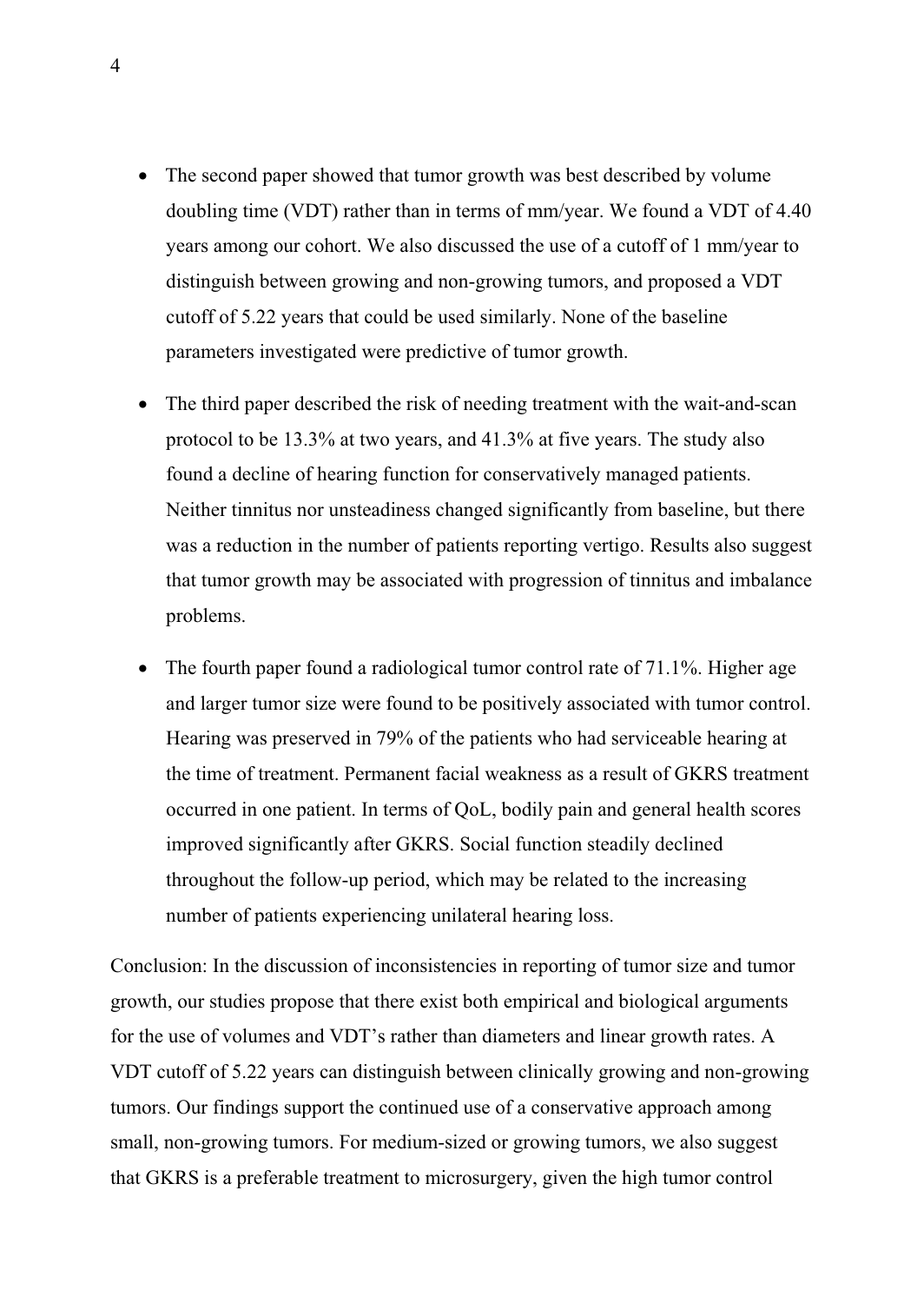rates and low rates of complication with GKRS. The tumor control can also be improved by taking into consideration the potential predictors found in our study when selecting patients for this treatment, namely the patient's age and the tumor size (although from a radiobiological point of view, one would expect the opposite effect from these parameters). Several scales of QoL were also found to improve significantly after GKRS, thus supporting the practice of recommending this form of treatment to these tumors. The social function scale however got steadily worse from baseline.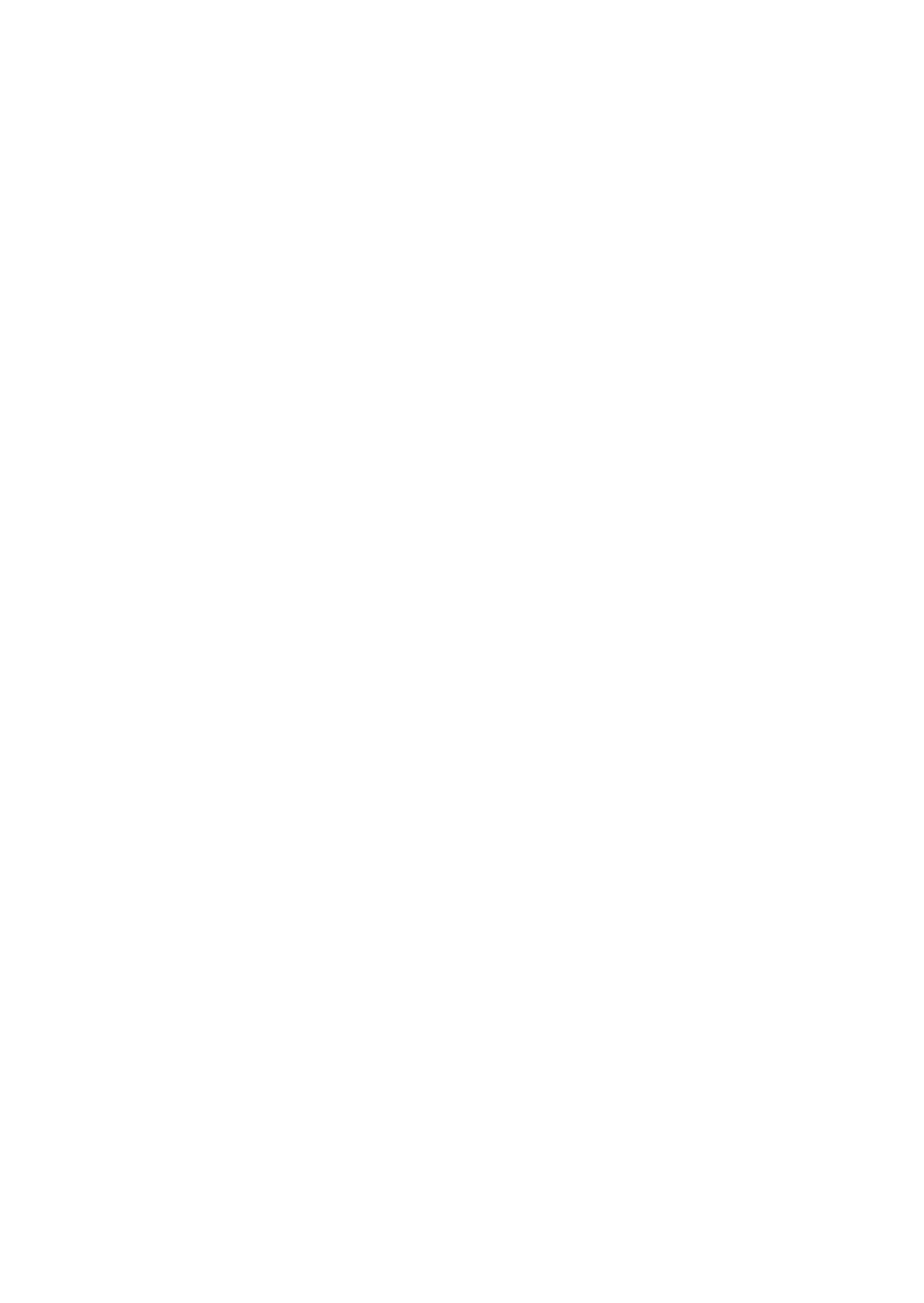# *Science is always wrong. It never solves a problem without creating ten more.*

- George Bernard Shaw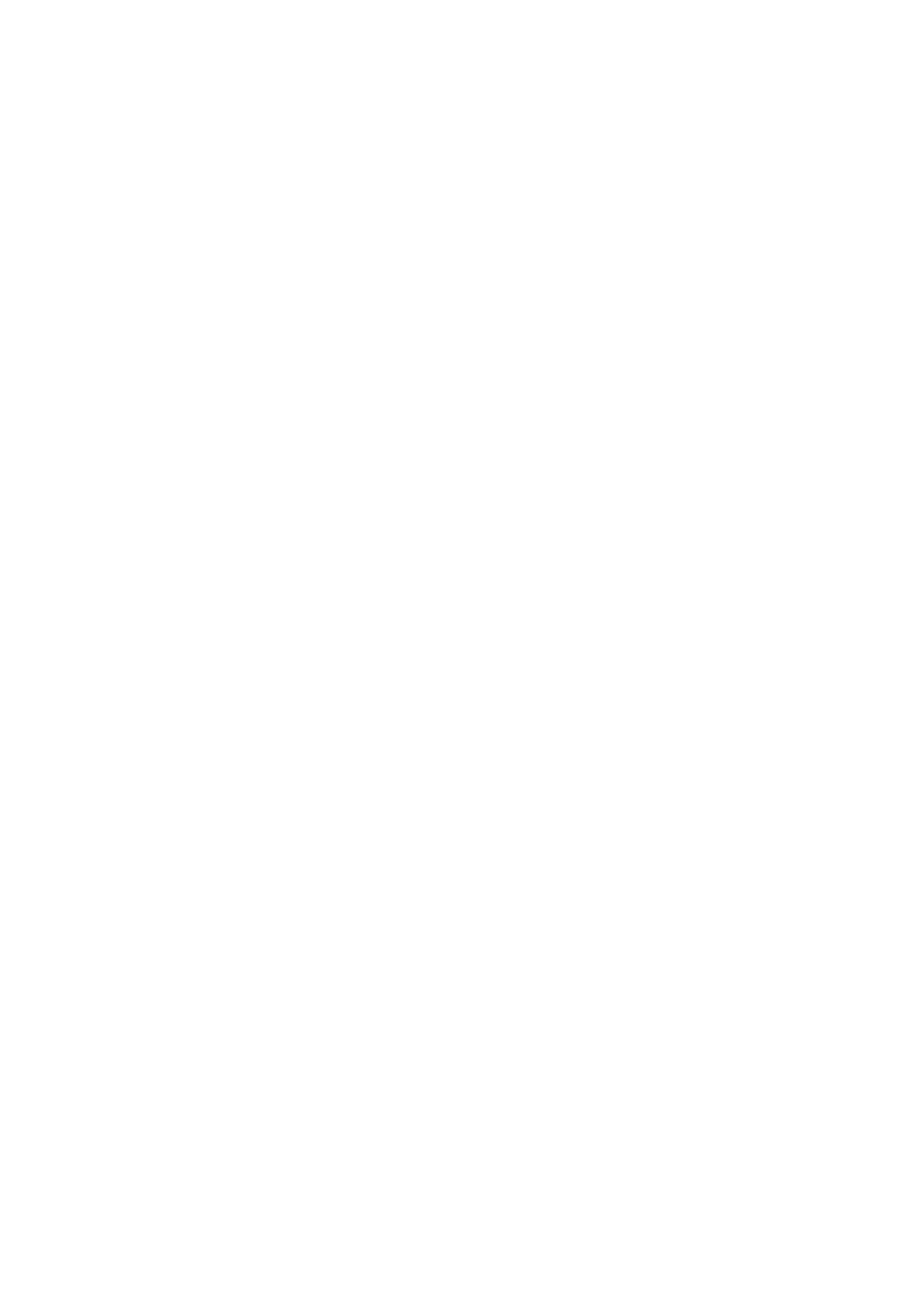## **Table of contents**

|                                      | Page |
|--------------------------------------|------|
| Abstracts                            | 3    |
| Table of contents                    | 9    |
| 1. Acknowledgements                  | 11   |
| 2. List of abbreviations             | 13   |
| 3. List of publications              | 15   |
| 4. Background                        |      |
| 4.1 What is a vestibular schwannoma? | 16   |
| 4.2 Treatment                        | 18   |
| 4.3 Growth                           | 29   |
| 4.4 Natural history                  | 31   |
| 5. Aims of present study             | 40   |
| 6. Summary of papers                 | 42   |
| 7. Methods                           | 44   |
| 8. Discussion                        | 50   |
| 9. Conclusion                        | 53   |
| 10. Errata                           | 54   |
| 11. References                       | 55   |
| 12. Original papers                  | 77   |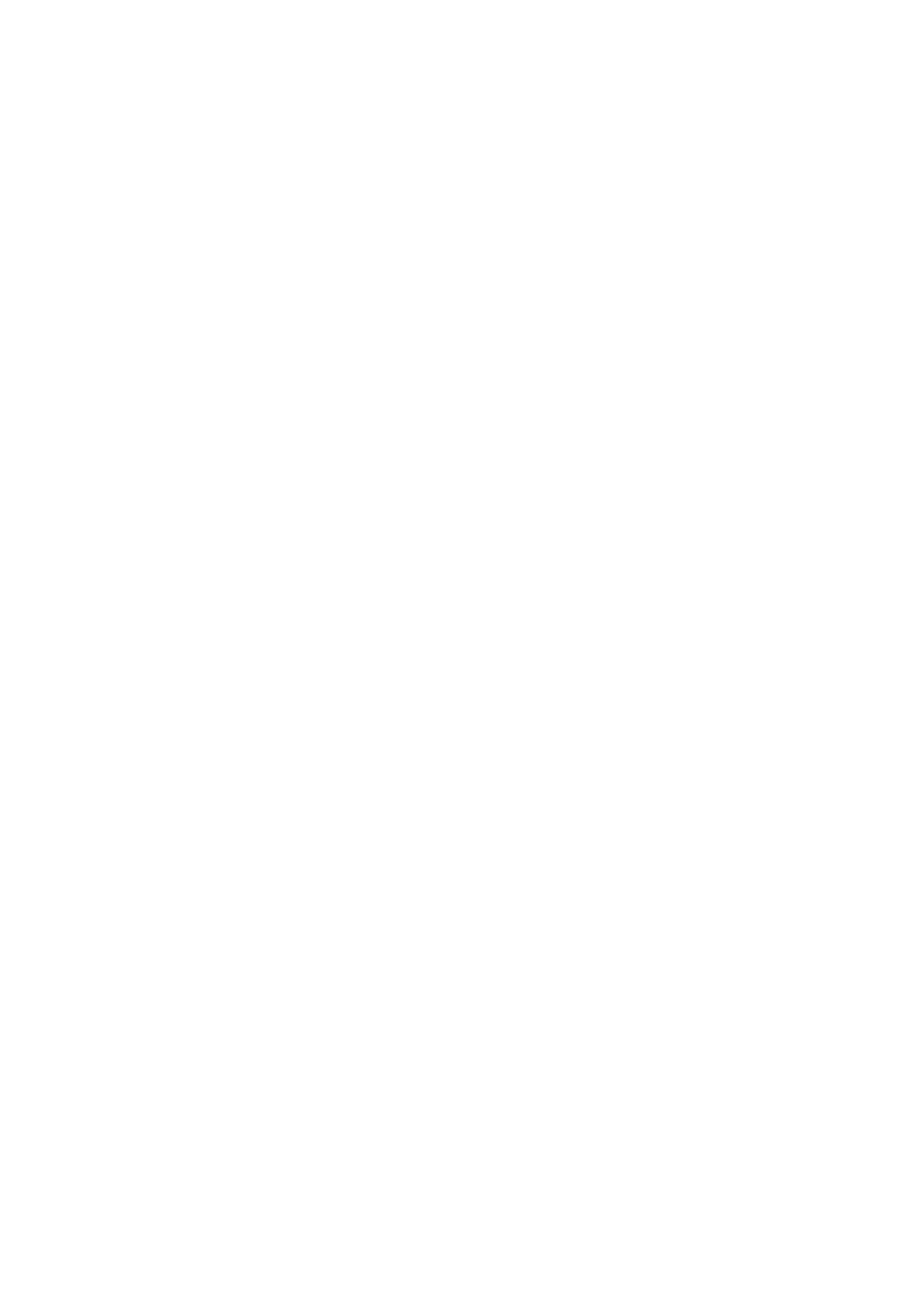### **1. Acknowledgements**

Looking back, I can see that doing research has changed my way of thinking. No longer will I be able to see a sentence in a textbook without at least a fleeting appreciation of the amount of work that lies behind it. Lost are the days when facts were facts, no questions asked. Those facts will never be the same again, now that I have spent all this time with them backstage.

But I digress. Looking back, at least one more thing is evident: the completion of this work is not the result of my effort alone. First of all I would like to thank my supervisor Morten Lund-Johansen and our statistician Tore Wentzel-Larsen for excellent guidance, prompt feedback, and for not pulling any punches. With them behind my back, I could always be confident that I would receive the most constructive feedback, and that despite my never-ending questions and ponderings, I would always be met with the utmost of patience. I could not have asked for better shoulders to stand on. Thanks also to colleagues and coauthors, in particular Cathrine Nansdal Breivik, whose help was invaluable to me.

Thanks to all the patients with vestibular schwannoma who participated in the studies that we conducted, for allowing us to learn more about their condition. Monica Finnkirk, your meticulous work with keeping the databases up to date made my work possible in the first place. A big "thank you" to the Forskerlinjen program at the University of Bergen, for encouraging students to get into research at any early time point – and to the University of Bergen otherwise as well, for giving me the chance to continue after my graduation.

My sister once told me how mere words cannot capture every feeling or emotion that can be felt or experienced deep down inside. This is by far true when it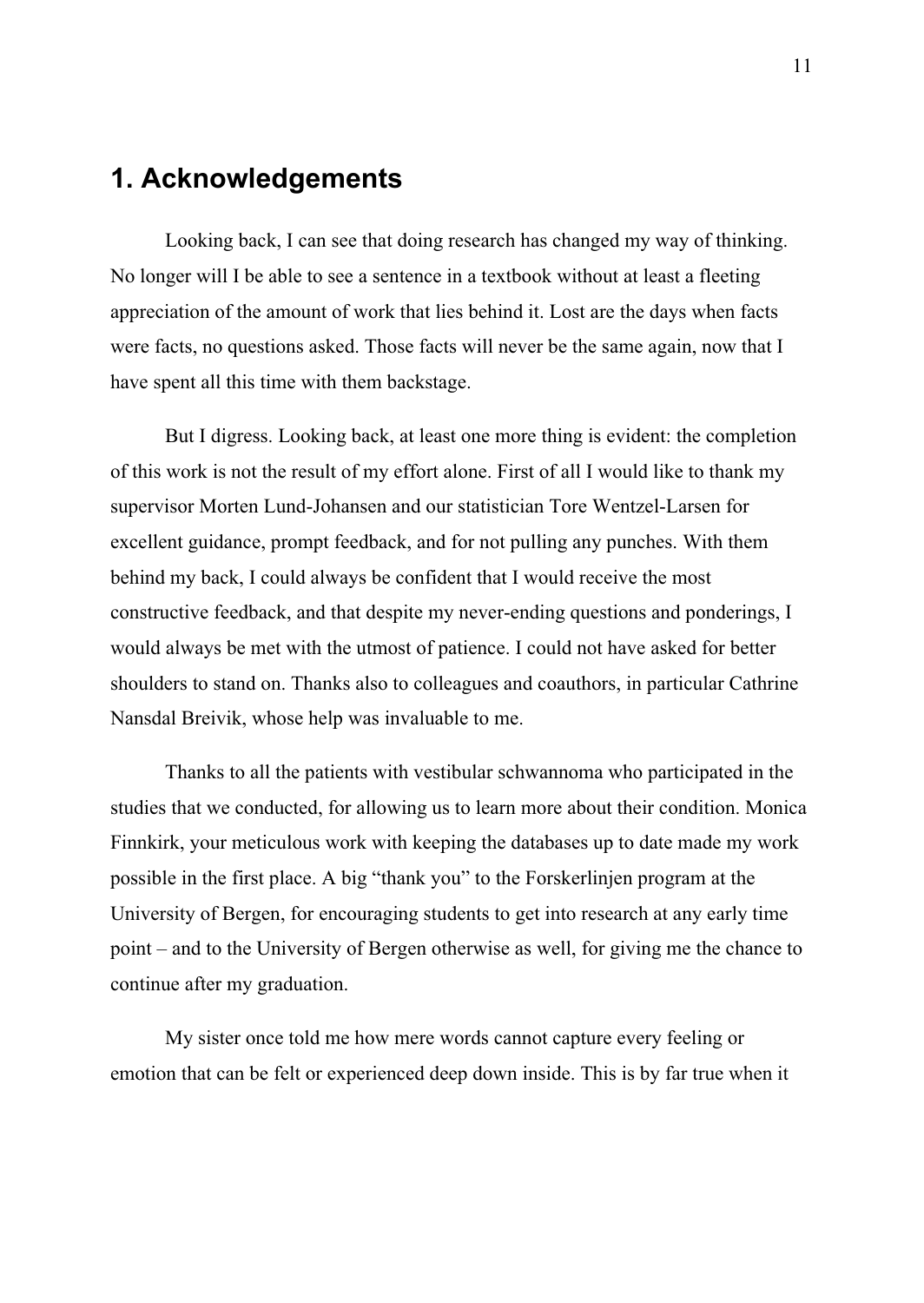comes to the immense gratitude that I feel towards my friends and my family for their undying support and their motivating words. Without them, none of this would have reached the point that it has. This is for you.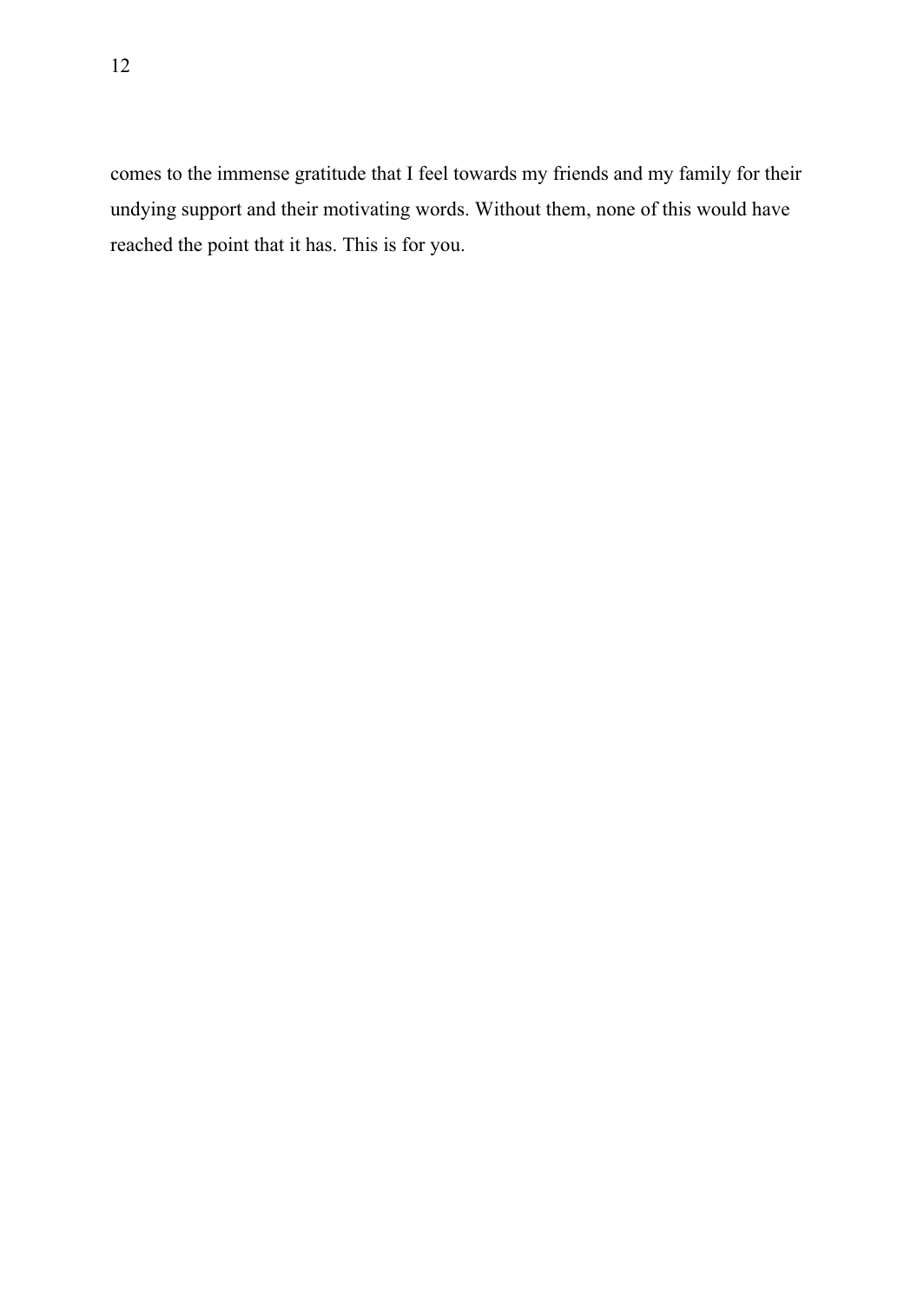## **2. List of abbreviations**

| CM             | Measurement based on the Cavalieri method (slice area method) |
|----------------|---------------------------------------------------------------|
| <b>CN-VIII</b> | Vestibulocochlear nerve                                       |
| <b>CPA</b>     | Cerebellopontine angle                                        |
| <b>GKRS</b>    | Gamma knife radiosurgery                                      |
| Gy             | Gray                                                          |
| MD             | Measurement based on the maximum diameter                     |
| <b>MRI</b>     | Magnetic resonance imaging                                    |
| <b>MSA</b>     | Measurement based on maximum slice area                       |
| $NF-2$         | Neurofibromatosis type 2                                      |
| QoL            | Quality of Life                                               |
| SF-36          | Short Form General Health Survey                              |
| <b>VDT</b>     | Volume doubling time                                          |
| <b>VS</b>      | Vestibular schwannoma                                         |
| <b>XYZ</b>     | Measurement based on orthogonal diameters                     |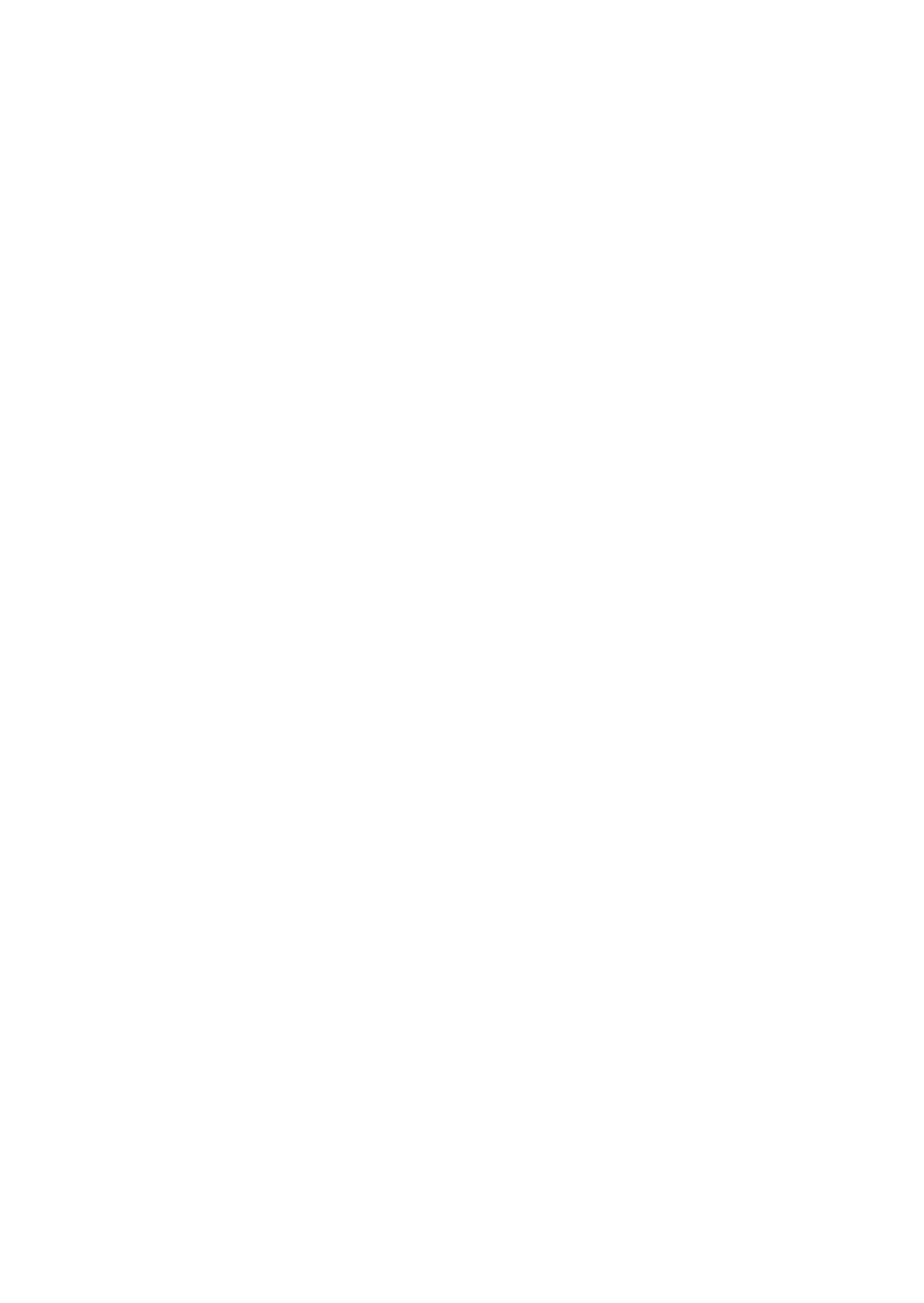## **3. List of publications**

- Paper I: "Analysis of vestibular schwannoma size in multiple dimensions: a comparative cohort study of different measurement techniques." *Varughese JK, Wentzel-Larsen T, Vassbotn F, Moen G, Lund-Johansen M. Clin Otolaryngol. 2010 Apr;35(2):97-103. PMID: 20500578*
- Paper II: "Conservative management of vestibular schwannoma A prospective cohort study: growth rates, models and predictors." *Varughese JK, Breivik CN, Wentzel-Larsen T, Lund-Johansen M. Accepted for publication by the Journal of Neurosurgery*
- Paper III: "Conservative management of vestibular schwannoma A prospective cohort study: Treatment, Symptoms and Quality of Life." *Breivik CN, Varughese JK, Wentzel-Larsen T, Vassbotn F, Lund-Johansen M. Neurosurgery. 2011 Nov 3. [Epub ahead of print] PMID: 22067416*
- Paper IV (manuscript): "Gamma knife treatment of growing vestibular schwannoma in Norway: tumor control and predictors – a prospective study" *Varughese JK, Wentzel-Larsen T, Pedersen PH, Mahesparan R, Lund-Johansen M*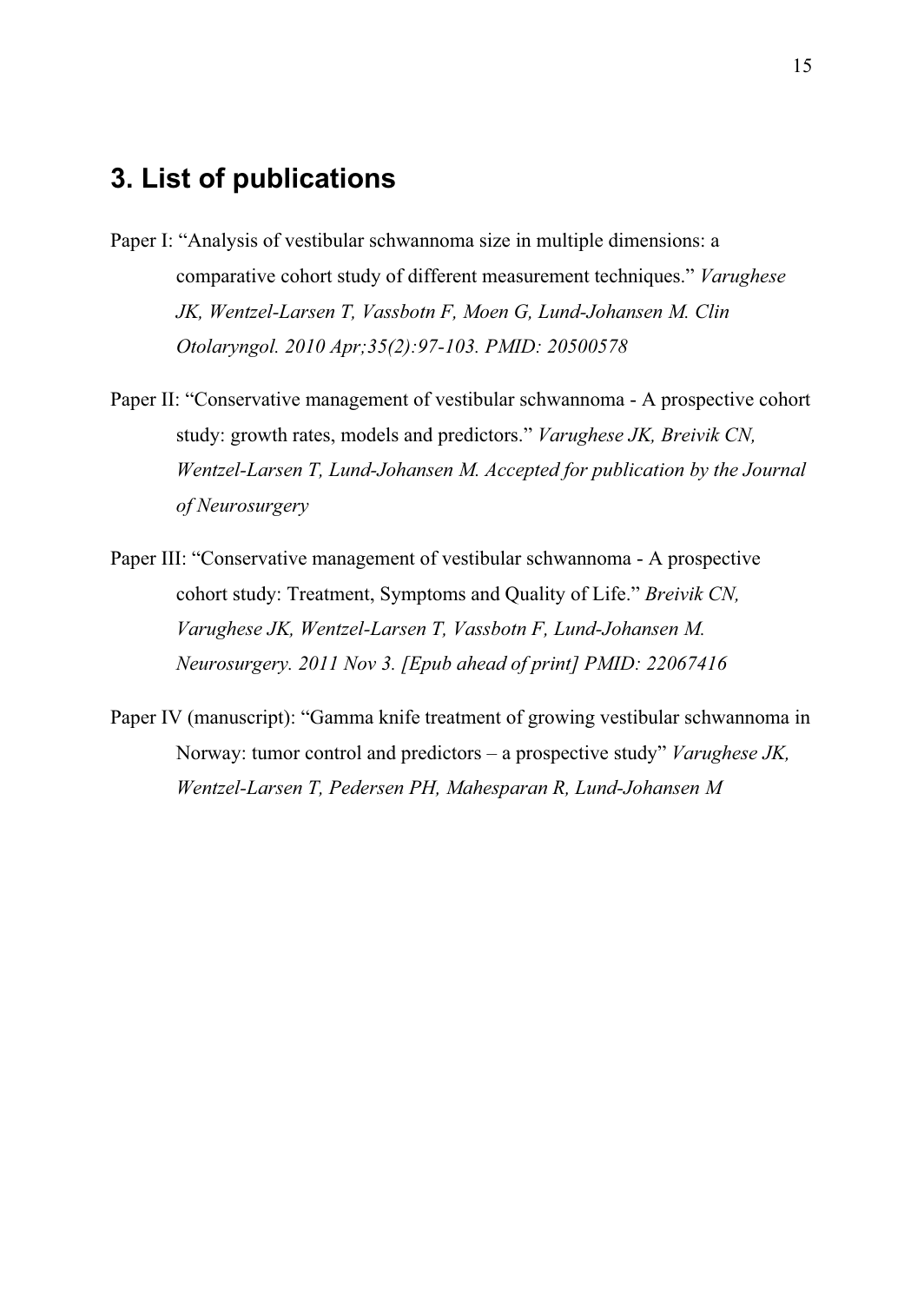## **4. Background**

#### **4.1 What is a vestibular schwannoma?**

#### 4.1.1 The benign tumor

The VS gets its name from the fact that it grows from the Schwann cells of the vestibular part of the vestibulocochlear nerve (CN-VIII). There still exist a number of misnomers in wide use, mainly due to historical reasons, such as "acoustic neuroma", "acoustic neurinoma" and "acoustic neurilemmoma", but all of these refer to the same condition. $1,2$ 

As a slow-growing benign tumor, it produces symptoms related to the structures that it puts pressure on as it grows into the posterior fossa, occupying the cerebellopontine angle (CPA). The most commonly reported symptom is hearing loss, $3$ with other symptoms of vertigo, balance problems and tinnitus running close behind.<sup>4</sup> Vertigo happens to be the symptom which is most closely associated with quality of life  $(OoL)$  in VS patients.<sup>5,6</sup> In rare cases, it reaches proportions that cause it to put pressure onto the brainstem, thus affecting other cranial nerves – in particular the trigeminal nerve – or even vital functions. Classically, a presentation of unilateral hearing loss can lead to suspicion of VS, and taking an MRI gives the definitive diagnosis. Protocols for MRI vary from place to place, but the tumor is often most clearly delineated on T1-weighted images with gadolinium contrast.<sup>7;8</sup>

While being by far the most frequent tumor of the CPA and also the most frequent among all intracranial schwannomas,<sup>9</sup> the VS is still a rare tumor. One study described an incidence of 570 occult tumors per 100,000 temporal bones, but this number is likely an overestimate considering that the temporal bones were investigated because of suspected pathology in the first place.10 On the other hand, based on the number of VS diagnosed each year in the United States, one gets a value for the incidence of about 1 per 100,000 per year. As Rosenberg states, this suggests that the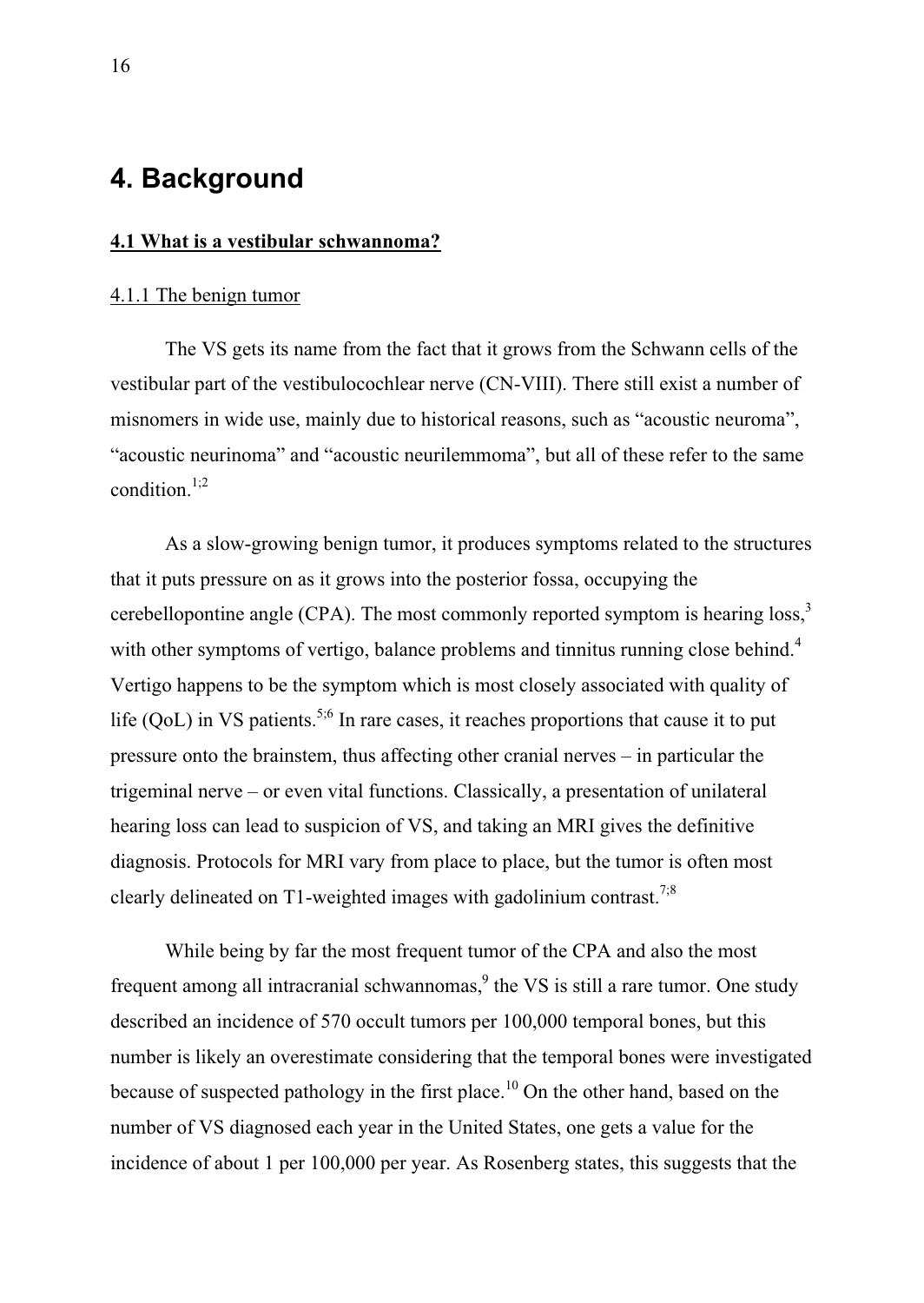vast majority do not become clinically evident, and that the realistic incidence is probably in between these two numbers.<sup>10</sup> Furthermore, the incidence is continually growing – likely due to improved imaging standards – now estimated at approximately  $13/\text{million/year}$ .<sup>11;12</sup> The incidence rates have also been related to a number of sociodemographic factors such as level of education and marital status.<sup>13</sup>

VS also appear in another condition called neurofibromatosis type 2 (NF-2), an inherited disease caused by mutations of the Merlin gene, where multiple schwannomas grow symmetrically on CN-VIII.<sup>14</sup> Patients with bilateral tumors such as this are often excluded from VS studies because the growth patterns of NF-2 tumors are more aggressive than those of unilateral VS, and they are more difficult to treat.<sup>15-</sup> 18

#### 4.1.2 Historical review

VS was probably first described in 1777 in an autopsy report by Sandifort, but the first successful treatment did not come before 1894, by Sir Charles Ballance.<sup>10</sup> Early mortality rates were high, up to 75% in some reports. Harvey Cushing was able to reduce this mortality rate to  $11\%$  towards the end of his career.<sup>10</sup> Several others also developed strategies to further reduce the mortality rate, and today, mortality rates with surgical resection are very low.<sup>19</sup>

Surgery was the first choice for treatment of VS for a long time, but with the advent of gamma knife radiosurgery (GKRS) in  $1967<sup>20</sup>$  an increasing number of patients opt for this treatment instead. The treatment is described in further detail in a later section of this paper.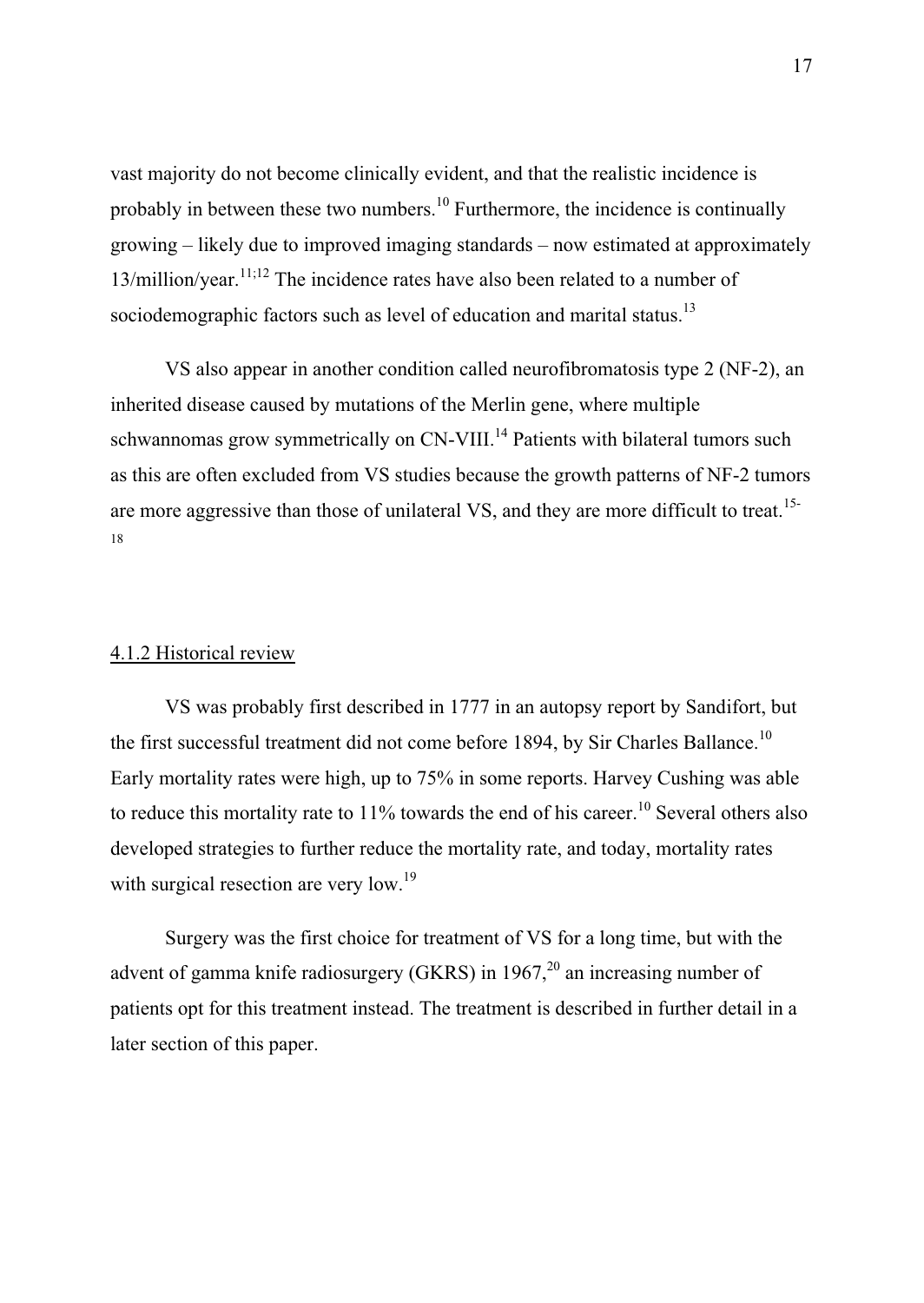The introduction of MRI has allowed for the detection of increasingly smaller tumors, as evidenced by the diameter of diagnosed tumors dropping from 35 mm in 1979 to 10 mm in 2006 in one study.<sup>21</sup> At this stage, many are asymptomatic and are not likely to grow, further increasing the need for conservative treatment of diagnosed tumors.

#### **4.2 Treatment**

#### 4.2.1 Decision management for treatment

There exist a wide range of management options for the treatment of VS. Many centers including ours choose to conservatively manage the smallest tumors, offer active treatment by either GKRS or microsurgery to medium- to large-sized tumors, and propose microsurgery for the largest tumors. Other factors such as age, comorbidity and patient preferences also play a role.<sup>22</sup> Some centers are more restrictive with the use of conservative management and prefer early active treatment,  $2<sup>3</sup>$  while others are more preferential towards microsurgical treatment<sup>24</sup>.

#### 4.2.2 Treatment options

#### *4.2.2.1 Conservative management*

Most VS are slow-growing. As a result, keeping in mind the risks behind any active treatment procedure, a protocol of watchful waiting is often implemented initially. This particularly applies to patients with small tumors, or elderly patients. With this conservative treatment, the patient is invited to come back for serial MRI scans after a predetermined time period; usually, the next images are taken after one, two and five years, although some may be observed more closely if deemed necessary.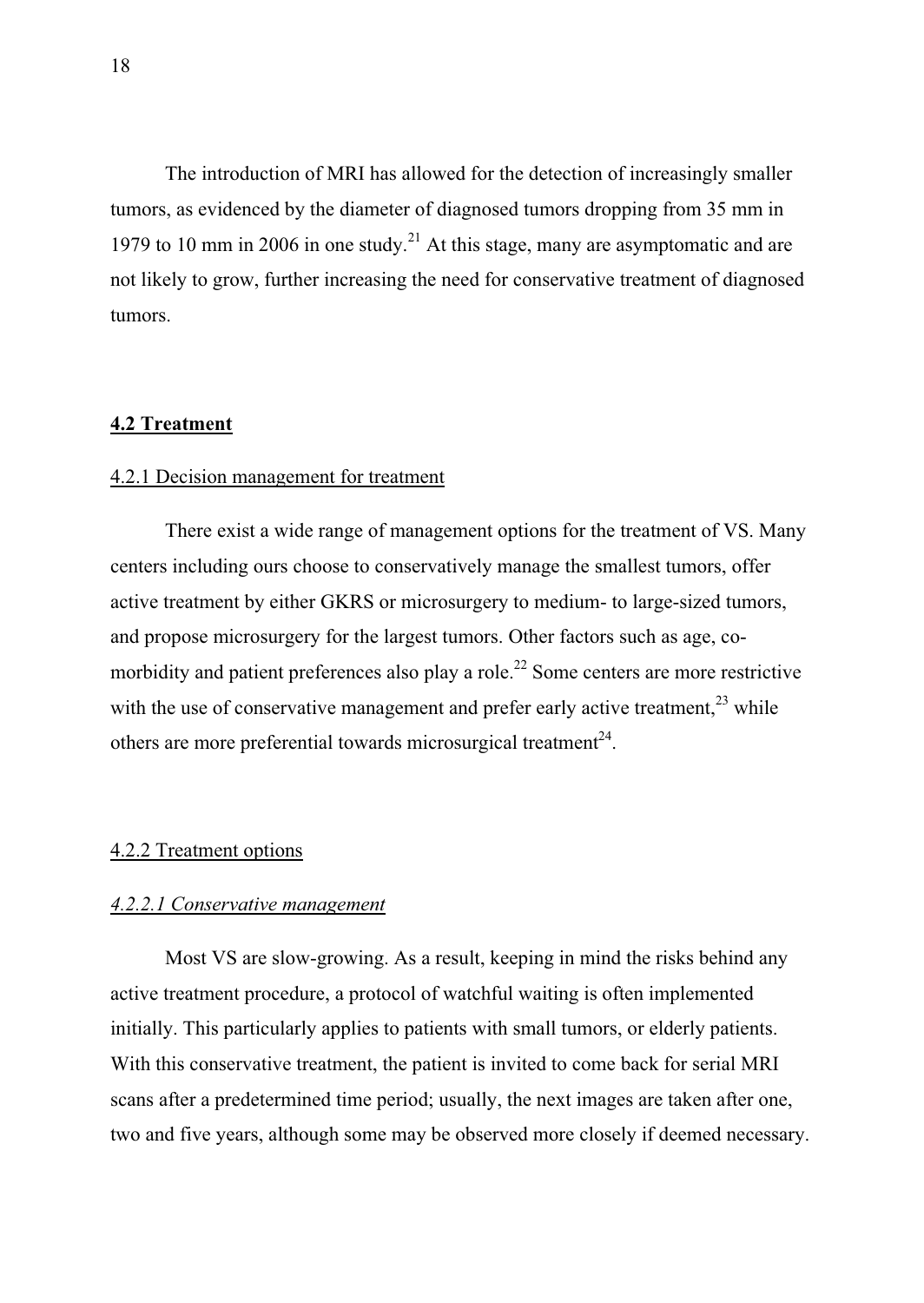If growth is detected on these scans when compared to previous scans, active treatment is offered, in the form of either microsurgery or  $GKRS$ <sup>22</sup>

Conservative management became a viable alternative to microsurgery because imaging technology allowed for the detection of VS at smaller sizes, often at an asymptomatic stage as described above. The reason it stands as a good option for slow-growing tumors is that side-effects of treatment, in particular surgery, may deteriorate QoL more than the tumor itself.<sup>25-27</sup> However, recent studies propose that there may be advantages in active treatment by GKRS at an earlier time point for improved hearing preservation.<sup>23</sup> One study demonstrated an economic advantage with conservative management rather than microsurgical treatment or GKRS, given the assumption that delaying treatment would cause more complications.<sup>28</sup>

#### *4.2.2.2 Microsurgery*

Microsurgery is a surgical procedure that aims to remove the tumor physically, either by total or subtotal resection. With the exception of symptoms produced by brainstem and cerebellar compression in very large tumors (i.e. hemiparesis, headache and ataxia),  $29,29$  symptom relief is generally not an expected outcome of this or any other treatment procedure – although this is disputed by some.<sup>30-32</sup> Symptoms are not expected to improve because the damage done to the cranial nerves of the internal acoustic meatus tends to be irreversible.

Three main methods exist for this surgical technique, known as the translabyrinthine, suboccipital retrosigmoid and middle fossa approaches.<sup>33</sup> While the

19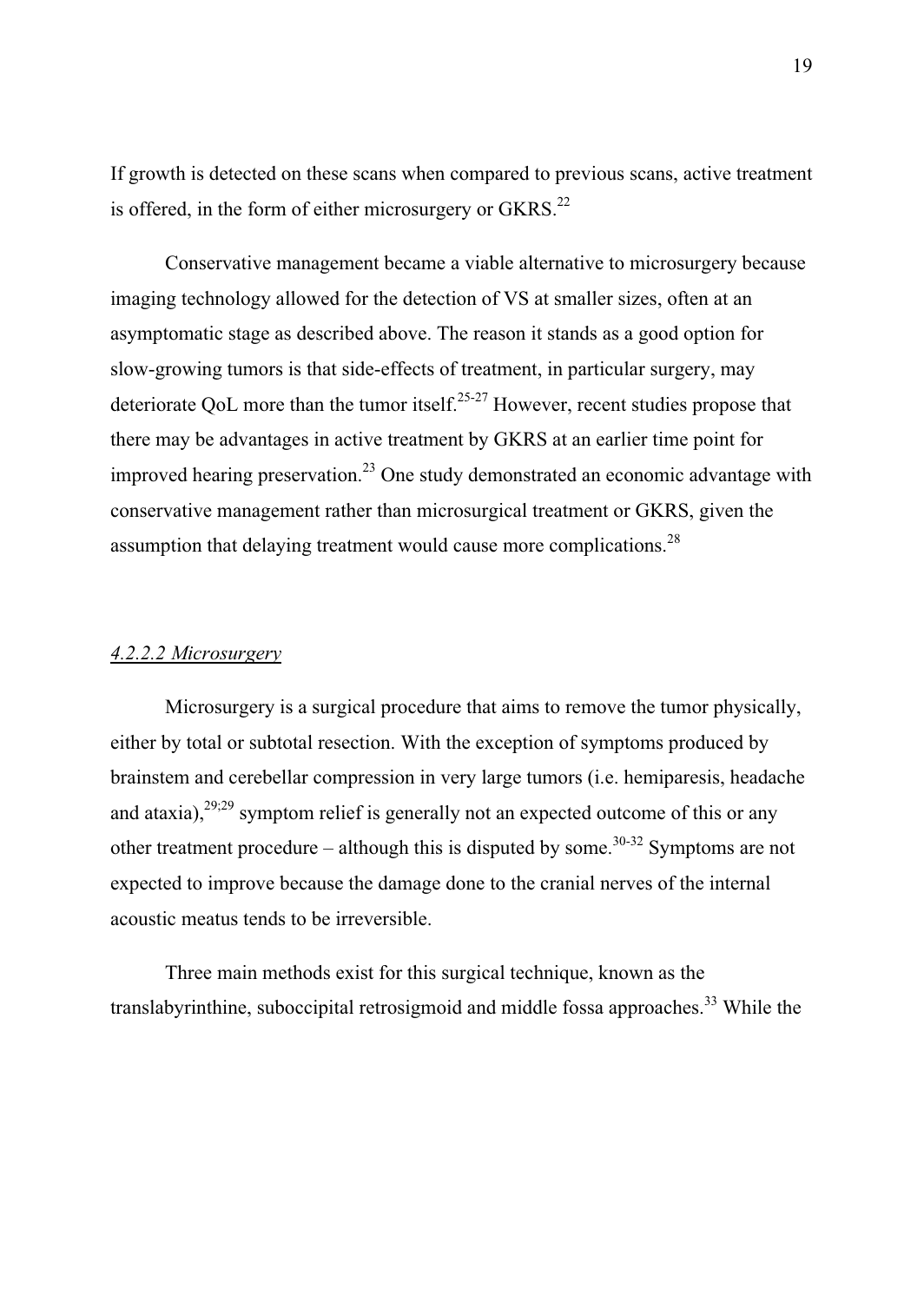translabyrinthine approach does not involve any brain retraction, it does destroy hearing, whereas the two other approaches allow for some hearing preservation.<sup>33-36</sup>

Besides the risk of hearing loss, there are other risks involved with these surgical procedures, most commonly damage to the facial nerve and the trigeminal nerve.<sup>19;37-39</sup> These risks are reportedly higher than with radiosurgery.<sup>37;40-43</sup> Other complications such as infections, cerebrospinal fluid fistulas and hydrocephalus also occur.25;44;45

The length of hospitalization is furthermore well over a week including the convalescence period, and patients lose on average 60 workdays after microsurgical treatment of VS $^{46}$ 

#### *4.2.2.3 Gamma knife radiosurgery*

#### *4.2.2.3.1 Introduction*

Invented by the Swedish neurosurgeon Lars Leksell in 1967, GKRS is the other active treatment alternative. Unlike microsurgery, this treatment does not aim to remove the tumor, but rather to arrest its growth, leaving the tumor bulk in place. $47,48$ However, bear in mind that few studies find a direct relationship between tumor growth and clinical symptoms,<sup>49-54</sup> suggesting that symptom progression may be multifactorial. One study even found that tinnitus was a more common symptom if the tumor was small.<sup>55</sup> Nonetheless, it is evident that continued growth, if left alone, will eventually result in pressure on nearby structures and hence also symptom development.

GKRS is also known by the term "stereotactic radiosurgery", which perhaps describes the process of it better, as the procedure uses stereotactic delivery of radiation from  ${}^{60}Co$  sources. That is, doses of radiation are delivered from many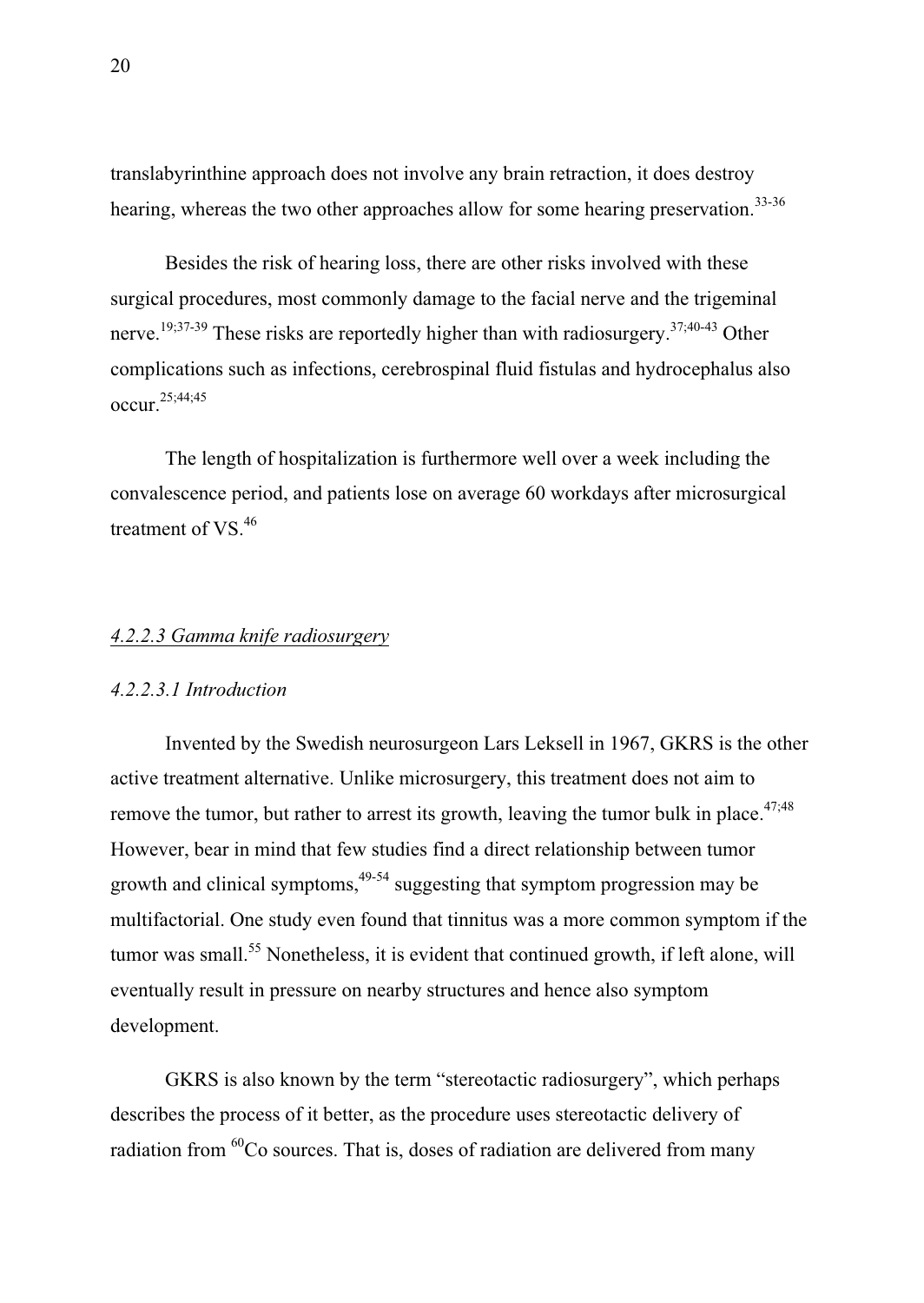different angles, with an additive effect where these beams meet. The threedimensional irradiation field is planned beforehand so as to have a high cumulative dose delivered to the site of the tumor itself while avoiding sensitive structures nearby, such as the trigeminal and facial nerves.<sup>56</sup> This is particularly important considering that this is a single-dose treatment, without fractionation. The procedure at our center is described in more detail in section 7.5.

Historically, high tumor control rates were achieved with margin doses (i.e. the low dose delivered to the periphery of the tumor) of around 20 Gy, but the complication rates were unacceptably high as well (see section 4.2.2.3.6 for more detail about these complications). As a result, the margin dose was reduced to 12-13 Gy, where similar tumor control rates were found, but complication rates were lowered.<sup>57;58</sup> In particular, studies have shown that the cochlear dose is related to hearing outcome.<sup>59-63</sup>

GKRS is also frequently used to treat a wide range of other intracranial tumors, from primary tumors such as meningiomas and gliomas<sup> $64-66$ </sup> to metastases from other  $tumors<sup>66;67</sup>$ .

#### *4.2.2.3.2 Definition of tumor control*

Tumor control rather than symptom relief is the primary aim of GKRS. However, the literature on GKRS contains a number of definitions for the term "tumor control". While some studies consider the need for retreatment as the marker of treatment failure, others use imaging-based definitions – for example that tumors growing >2 mm/year after treatment with GKRS are considered treatment failures.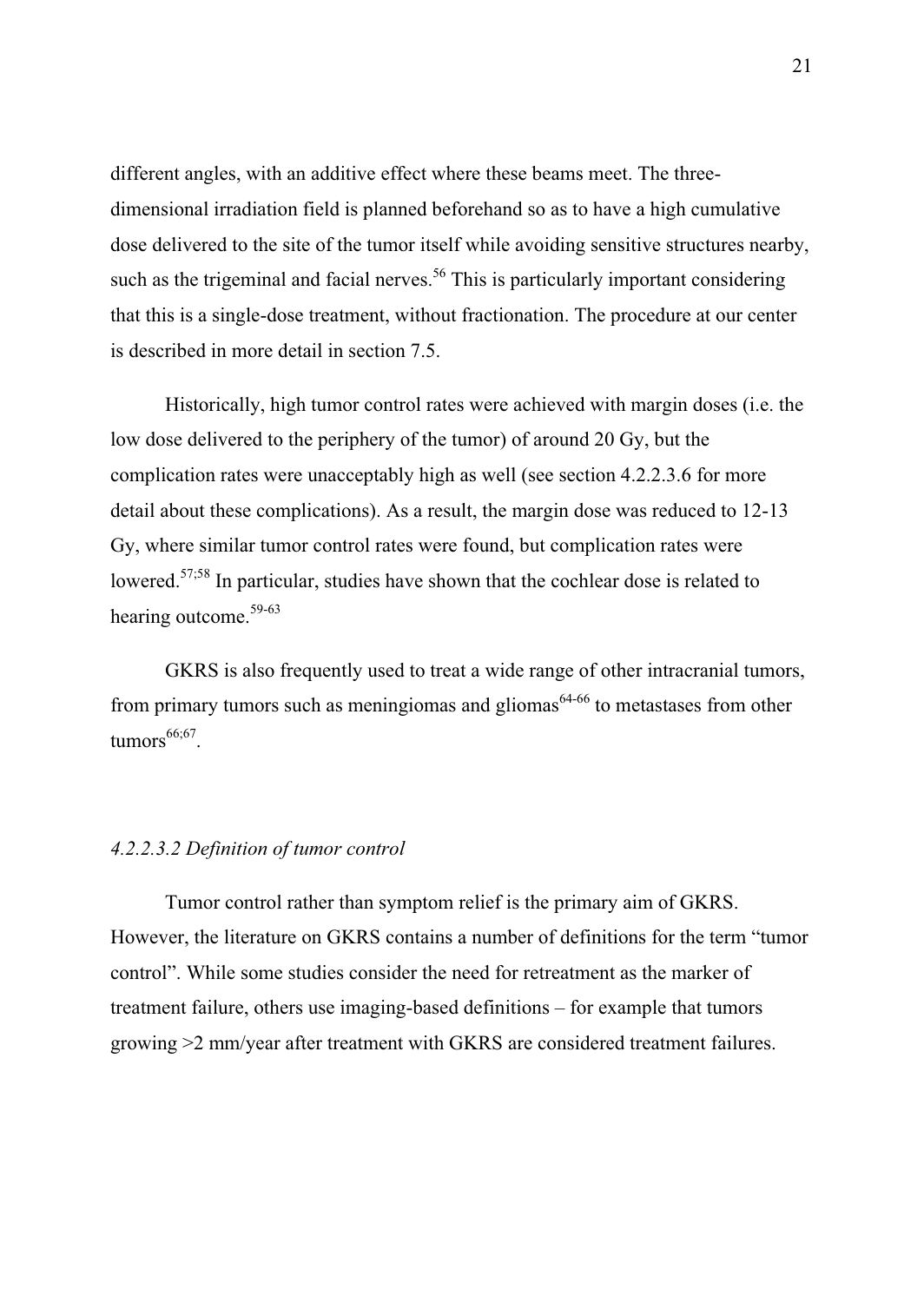Chopra et al. argue that tumors increasing slightly in size after GKRS either stabilize or regress afterwards, and that freedom from surgical resection is an endpoint that avoids classifying these as failures.<sup>68</sup> However, since this transient swelling often subsides after six months, $69$  a sufficiently long follow-up period can also circumvent the issue. Furthermore, imaging-based definitions allow for a more objective classification, since the reasons for retreatment may vary between centers.<sup>70</sup> An advantage of using retreatment-free survival rather than imaging-based definitions is that it can account for other clinical considerations as well.

"Progression-free survival" is a term that combines both of these, thus describing the number of patients after a given time period that have not been retreated *or* have had a tumor that has not grown (although the definition for growth, as described in section 4.3.2, may still vary).

#### *4.2.2.3.3. Transient swelling after GKRS*

As described above, while the aim of GKRS treatment is to lead to growth arrest, many of these studies find that there is an initial *increase* in tumor volume shortly after treatment. The swelling, also described by the term "pseudoprogression", $^{71}$  is caused by build-up of edema rather than representing increased tumor bulk. This expansion tends to subside after less than a year, $69$  and is observed to occur in up to 74% of cases.<sup>72;73</sup>

Despite being a transient phenomenon, this swelling is not necessarily unproblematic: in larger tumors it can lead to increased headache, dizziness and facial pain caused by compression to the brainstem. This may necessitate decompressive surgery in a few cases.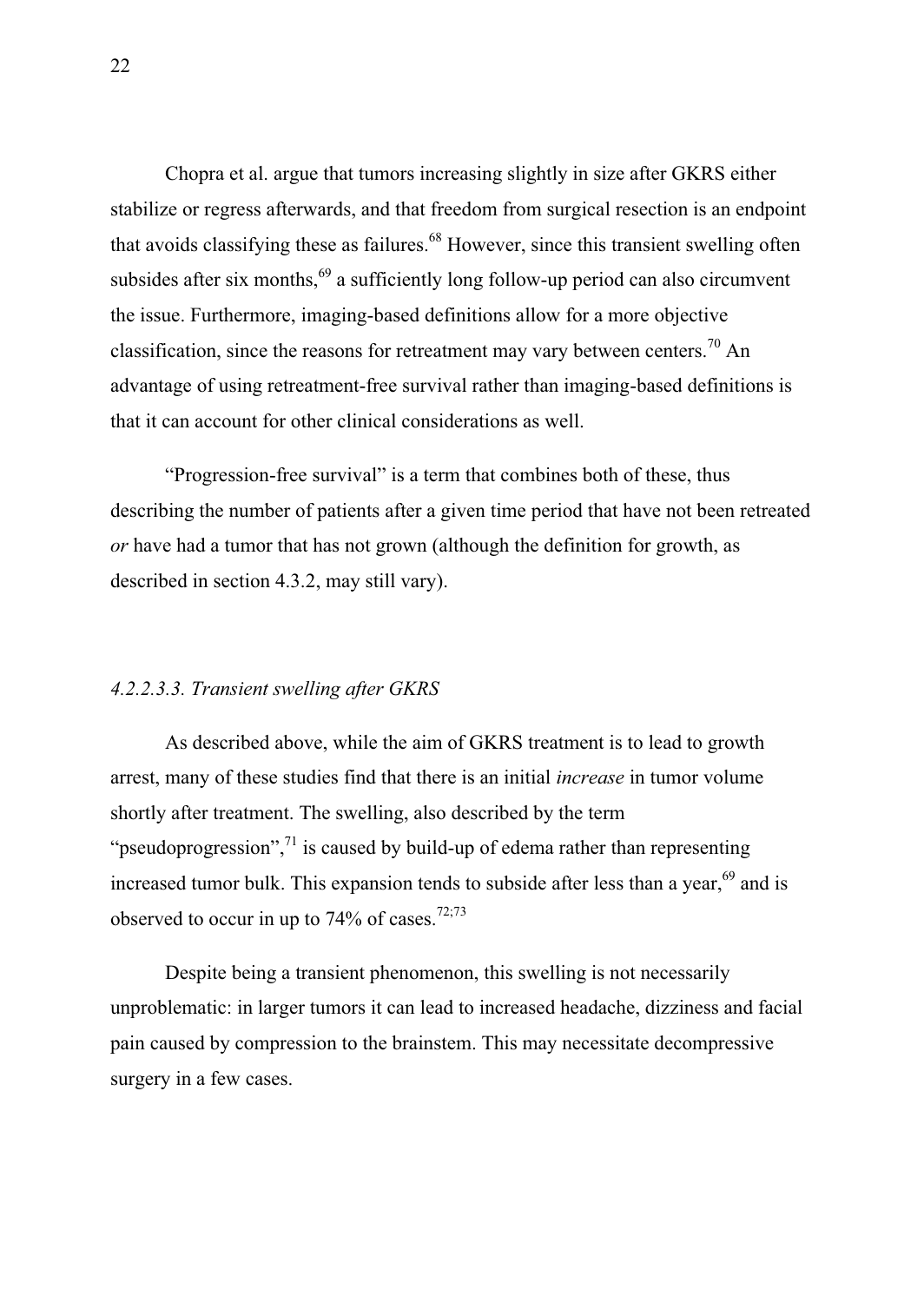#### *4.2.2.3.4 Loss of contrast enhancement*

Besides change in tumor size, another common term found in the literature to describe efficacy of GKRS treatment is loss of contrast enhancement.<sup>69;70;74-77</sup> This is supposed to indicate central necrosis induced by the GKRS treatment. However, studies by Scheller et al. point out the fallacy of using such a measure without a standardized protocol with defined timing of image acquisition, namely that contrast enhancement varies with time.<sup>78;79</sup>

#### *4.2.2.3.5 Selected literature review*

Selected studies on the GKRS for VS are presented below, sorted into separate tables based on their definition of tumor control. The definitions are not always entirely uniform from one study to another, however. Both prospective and retrospective studies were chosen. The size of the studies ranged from as few as 30 patients to 829 patients in one case. High rates of tumor control were found with the individual definitions, although those studies based on retreatment-free survival were clearly higher, as could be expected. Rates of hearing preservation varied quite a bit, ranging from 50-82%.

It must be pointed out that these studies are too disparate in their study populations to be directly comparable. Some include patients with NF-2 for example, while others exclude them. Others include patients with tumors that have been treated previously, and yet others have selected tumors above a certain size, or patients of a particular age range. The result is that it would be impossible to conduct a metaanalysis of the articles presented here.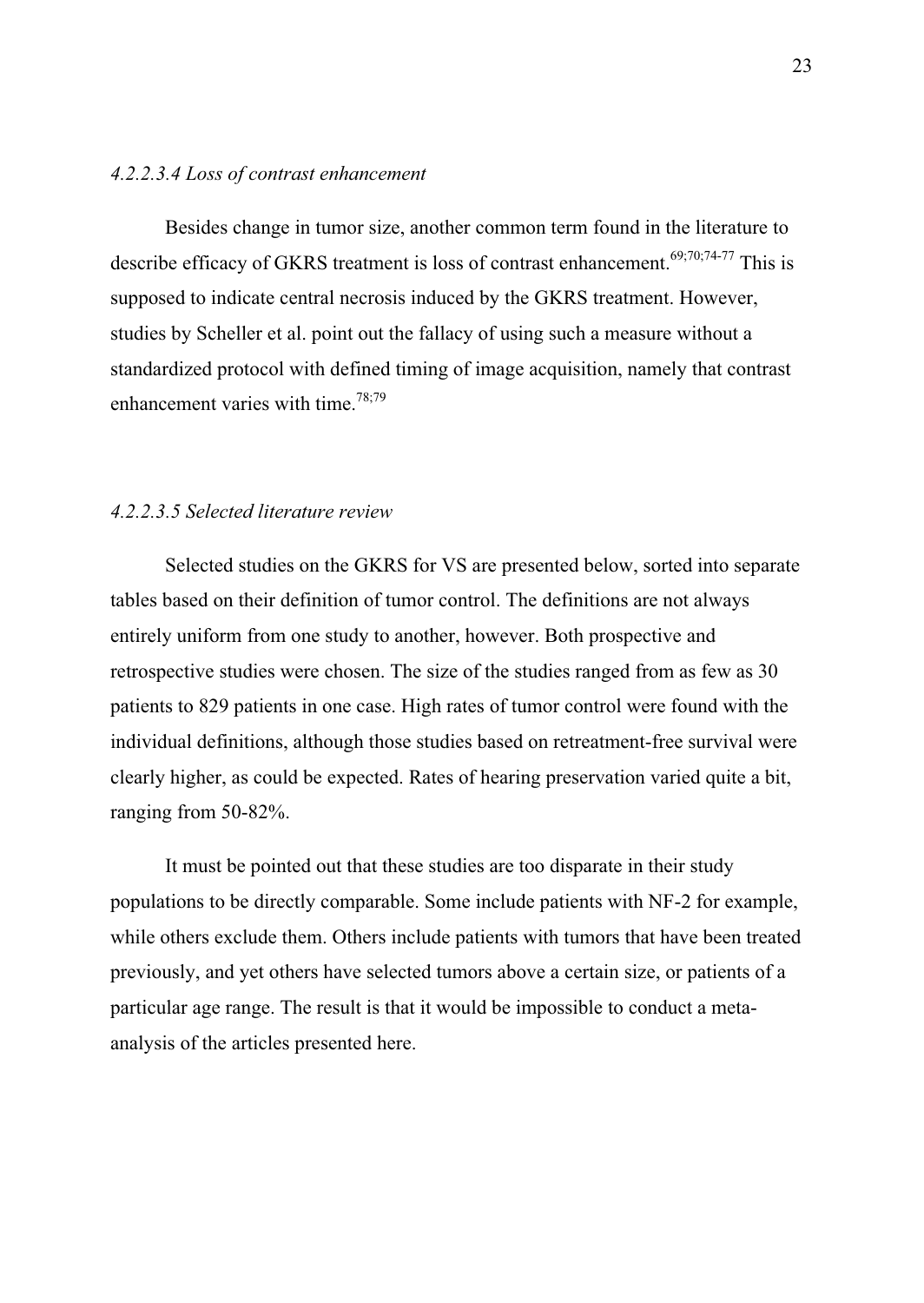More detailed systematic reviews on this subject have been written by Weil et  $al^{80}$  and Bassim et  $al^{18}$ , to name some examples.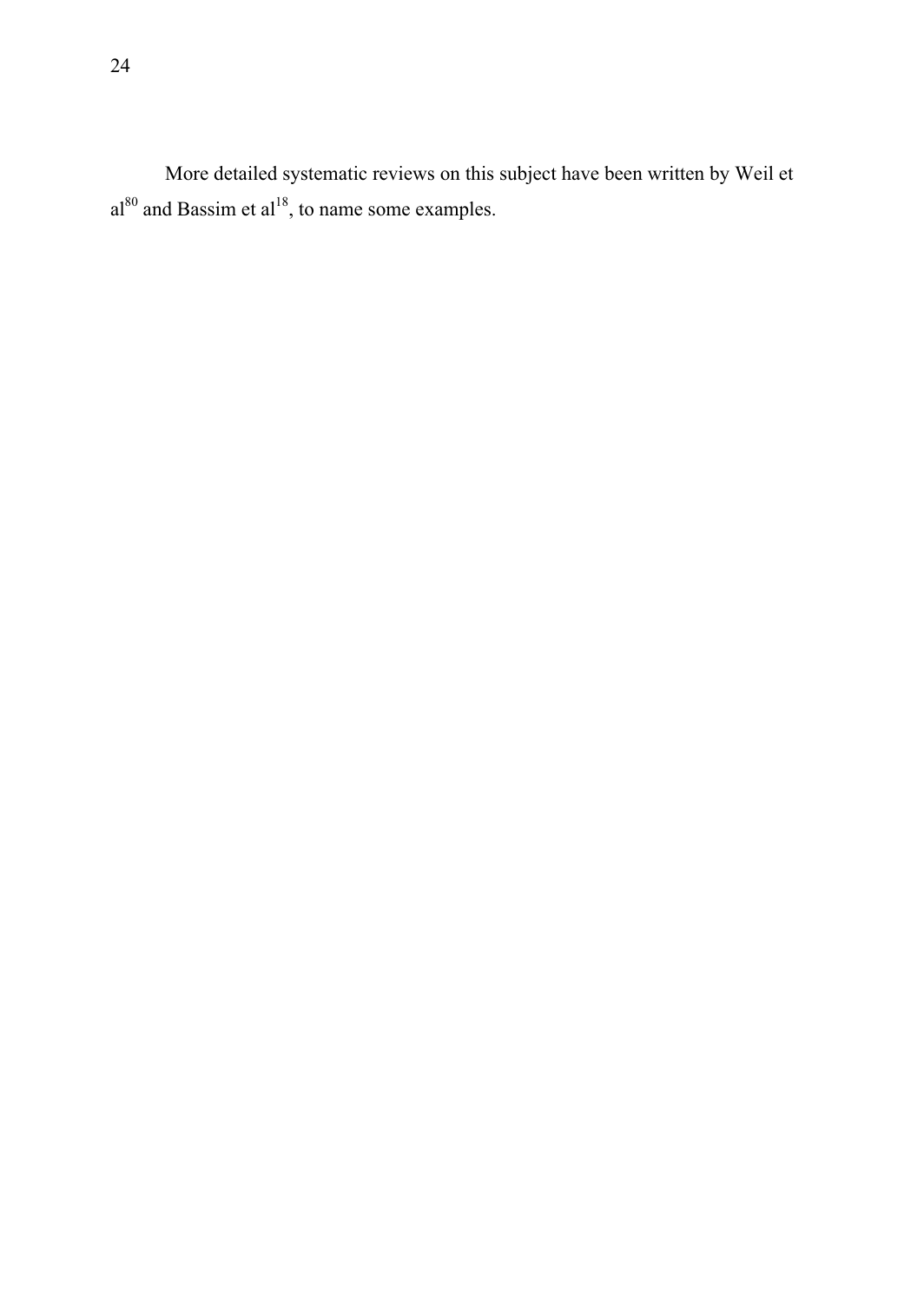| Authors, year of publication                                                                                                                                                  | of subjects<br>ż. | Mean follow-up                  | Study design  | Peripheral<br>dose (Gy) |      | Tumor control   |                          |  |
|-------------------------------------------------------------------------------------------------------------------------------------------------------------------------------|-------------------|---------------------------------|---------------|-------------------------|------|-----------------|--------------------------|--|
|                                                                                                                                                                               |                   |                                 |               |                         | $\%$ | After n yrs     | Hearing preservation (%) |  |
| Wowra et al, 2005 <sup>81</sup>                                                                                                                                               | Ξ                 | 7 years                         | Prospective   | $\overline{13}$         | 95   | $\circ$         | $N\!$                    |  |
| Delbrouck et al, 2003 <sup>82</sup>                                                                                                                                           | 48                | N/A                             | Prospective   | 12.3                    | 97.9 | 5               | 67                       |  |
| Iwai et al, 2003 <sup>83</sup>                                                                                                                                                | 51                | 76 months                       | Prospective?  | $\overline{c}$          | 96   | 5               | 59                       |  |
| Pollock et al, 2006 <sup>41</sup>                                                                                                                                             | 46                | 42 months                       | Prospective   | 12.2                    | 96   | 5               | 63                       |  |
| Chopra et al, 2007 <sup>84</sup>                                                                                                                                              | 216               | 5.7 years                       | Retrospective | $\mathbf{13}$           | 98.3 | $\overline{10}$ | 74                       |  |
| Lunsford et al, 2005 <sup>85</sup>                                                                                                                                            | 829               | ${\rm N/A}$                     | Retrospective | $\overline{13}$         | 98   | N/A             | 50-77                    |  |
| Kondziolka et al, 1998 <sup>48</sup>                                                                                                                                          | 162               | $\mathop{\rm NA}\limits^\Delta$ | Prospective?  | $\frac{6}{1}$           | 98   | 5?              | 51                       |  |
| Hasegawa et al, 2005 <sup>86</sup>                                                                                                                                            | 73                | 135 months                      | Prospective?  | 14.6                    | 87   | 10              | 37                       |  |
| Table 1 – Studies on gamma knife radiosurgery for vestibular schwannoma, where tumor control is defined in terms of retreatment-free survival or<br>progression-free survival |                   |                                 |               |                         |      |                 |                          |  |
| Gy: Gray. N/A: not available.                                                                                                                                                 |                   |                                 |               |                         |      |                 |                          |  |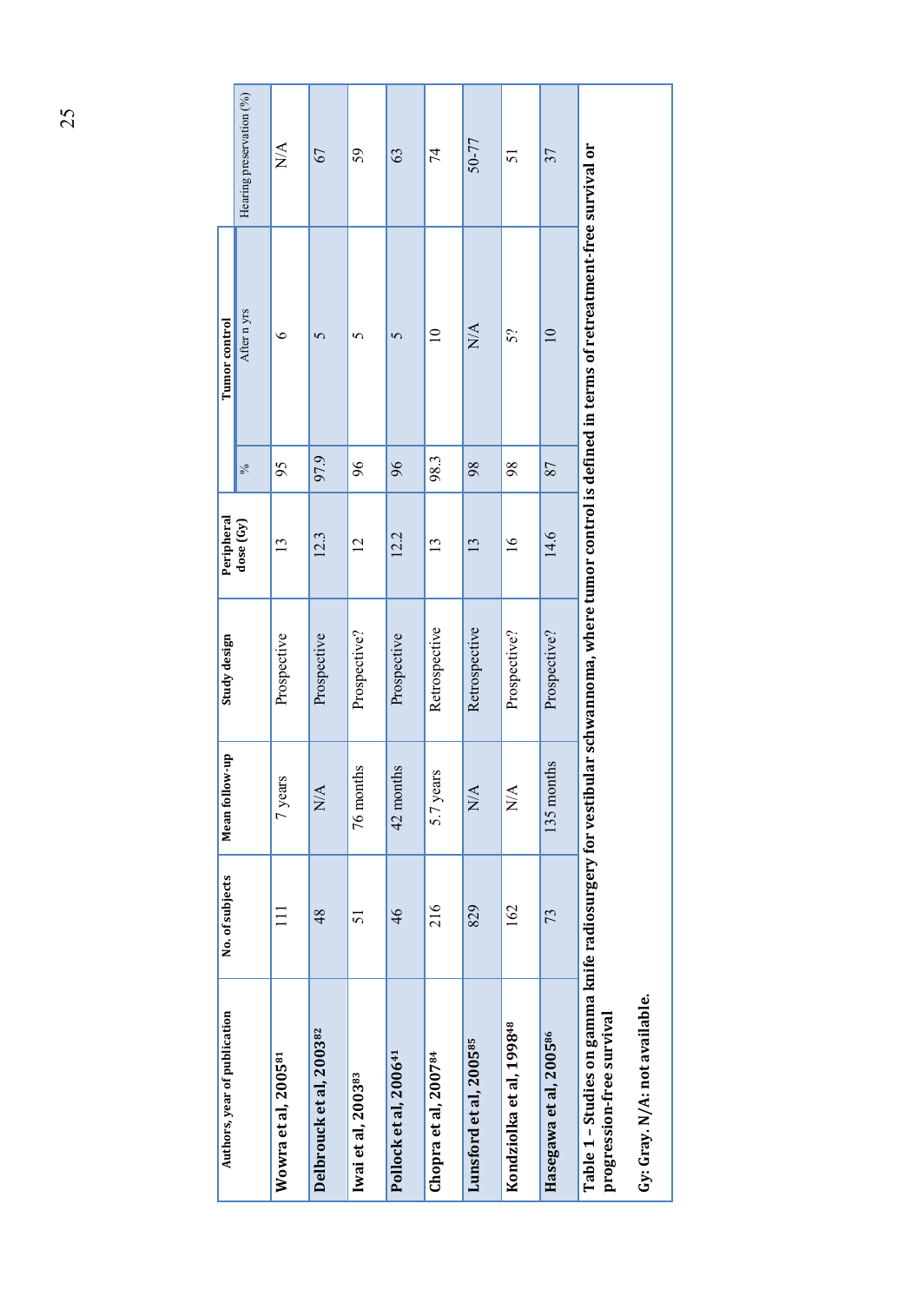| Authors, year of publication           | No. of subjects | Mean follow-up               | Study design   | Peripheral     |                | Tumor control                                                                                                                                  |                                 |
|----------------------------------------|-----------------|------------------------------|----------------|----------------|----------------|------------------------------------------------------------------------------------------------------------------------------------------------|---------------------------------|
|                                        |                 |                              |                | dose (Gy)      | $\%$           | Definition tumor control                                                                                                                       | Hearing preservation (%)        |
| Bertalanffy et al., 2001 <sup>77</sup> | 40/41           | $\stackrel{\triangle}{\geq}$ | Prospective?   | $\overline{2}$ | $\overline{5}$ | <10% diameter increase                                                                                                                         | 67                              |
| Ottaviani et al, 2002 <sup>87</sup>    | 30              | 24 months                    | Prospective    | 13.4           | 86.6           | Stable or decreased                                                                                                                            | 73                              |
| Yu et al, 2000 <sup>88</sup>           | 26              | 22 months                    | Prospective    | $\overline{2}$ | 94.5           | <5% volume increase                                                                                                                            | $\sum_{i=1}^{n}$                |
| Yang et al, 201189                     | 65              | 36 months                    | Retrospective  | 12             | 87             | <10% volume increase                                                                                                                           | 82                              |
| Chung et al, 2005 <sup>90</sup>        | 87              | 30 months                    | Retrospective  | $\mathbf{13}$  | 93.6           | <10% volume increase                                                                                                                           | $\overline{60}$                 |
| Møller et al, 2000 <sup>91</sup>       | 69              | 78 months                    | Retrospective? | 12             | 92.5           | <2 mm/year growth                                                                                                                              | 80                              |
| Régis et al, 2007 <sup>76</sup>        | 29              | 3 years?                     | Prospective?   | $\overline{2}$ | 97             | Stable or decreased                                                                                                                            | $\overline{60}$                 |
| Timmer et al, 201170                   | 100             | 38 months                    | Prospective    | $\Box$         | 79             | Stable or decreased volume                                                                                                                     | $\frac{\mathbf{A}}{\mathbf{A}}$ |
| Myrseth et al, 2005 <sup>37</sup>      | 102/103         | 5.9 years                    | Retrospective  | $10 - 12$      | 89.2           | Stable or decreased                                                                                                                            | $\mathbb{N} \mathbb{A}$         |
| Kondziolka et al, 1998 <sup>48</sup>   | 162             | <b>N/A</b>                   | Prospective?   | 16             | 94.4           | Stable or decreased                                                                                                                            | 51                              |
| Gy: Gray. N/A: not available.          |                 |                              |                |                |                | Table 2 - Studies on gamma knife radiosurgery for vestibular schwannoma, where tumor control is defined in terms of post-treatment growth rate |                                 |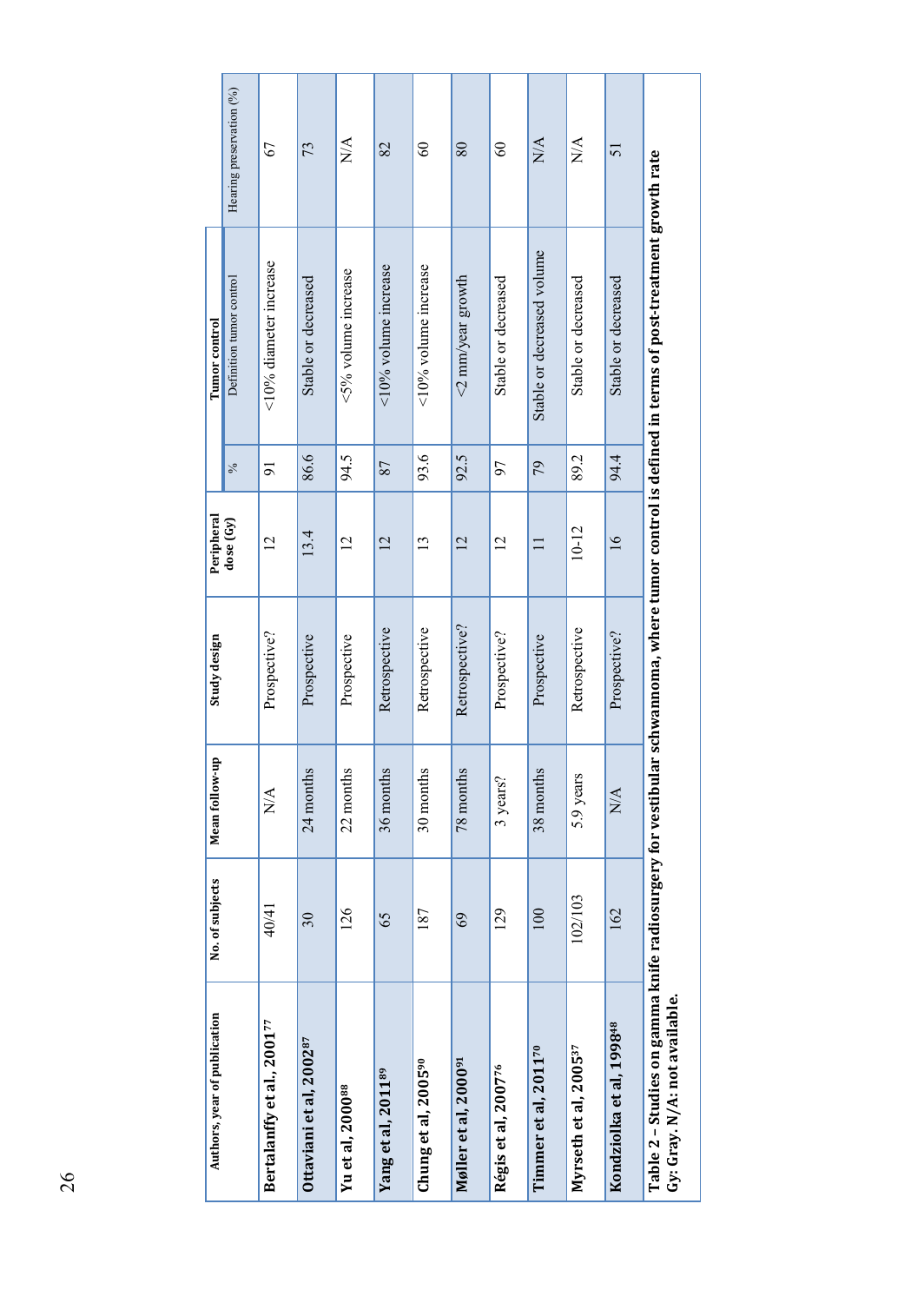#### *4.2.2.3.6 Complications*

Hearing loss after GKRS occurs in up to 50% of cases, as shown in Tables 1 and 2. In theory, such a hearing loss could be caused by the treatment or by the tumor itself. These are usually difficult to distinguish, but Régis et al. designed a randomized study where they demonstrated that GKRS might have a protective effect on hearing levels $23$ 

Other complications associated with radiosurgical treatment are facial or trigeminal nerve deficits, tinnitus, vertigo, and imbalance.<sup>22;55;92-94</sup> Some patients also get shunt-requiring hydrocephalus after treatment.<sup>45;95</sup> The majority of these complications occur months to years after treatment.<sup>92;96</sup> Acute complications such as neurological deficits, seizures or death are uncommon.<sup>92</sup> Rarely, more serious complications such as radiation necrosis of the brain,  $97$  malignant brain edema<sup>98</sup> or malignancy<sup>99;100</sup> are also reported.

#### *4.2.2.3.7 Predictors*

It would be clinically useful to have the means to predict whether GKRS treatment for a given patient would lead to tumor control or not. Some investigators do not find any usable predictors.<sup>101</sup> Other studies find that smaller tumors are easier to treat by GKRS. $86;102;103$  This can be explained from a radiobiological point of view, in terms of higher oxygenation levels being found in small-sized tumors.<sup>104</sup> Genetic factors have also been implicated in the susceptibility for tumor control.<sup>105</sup>

Equally interesting is the prospect of predicting when complications of the treatment would occur. However, studies can tend to show contradictory results.<sup>55</sup>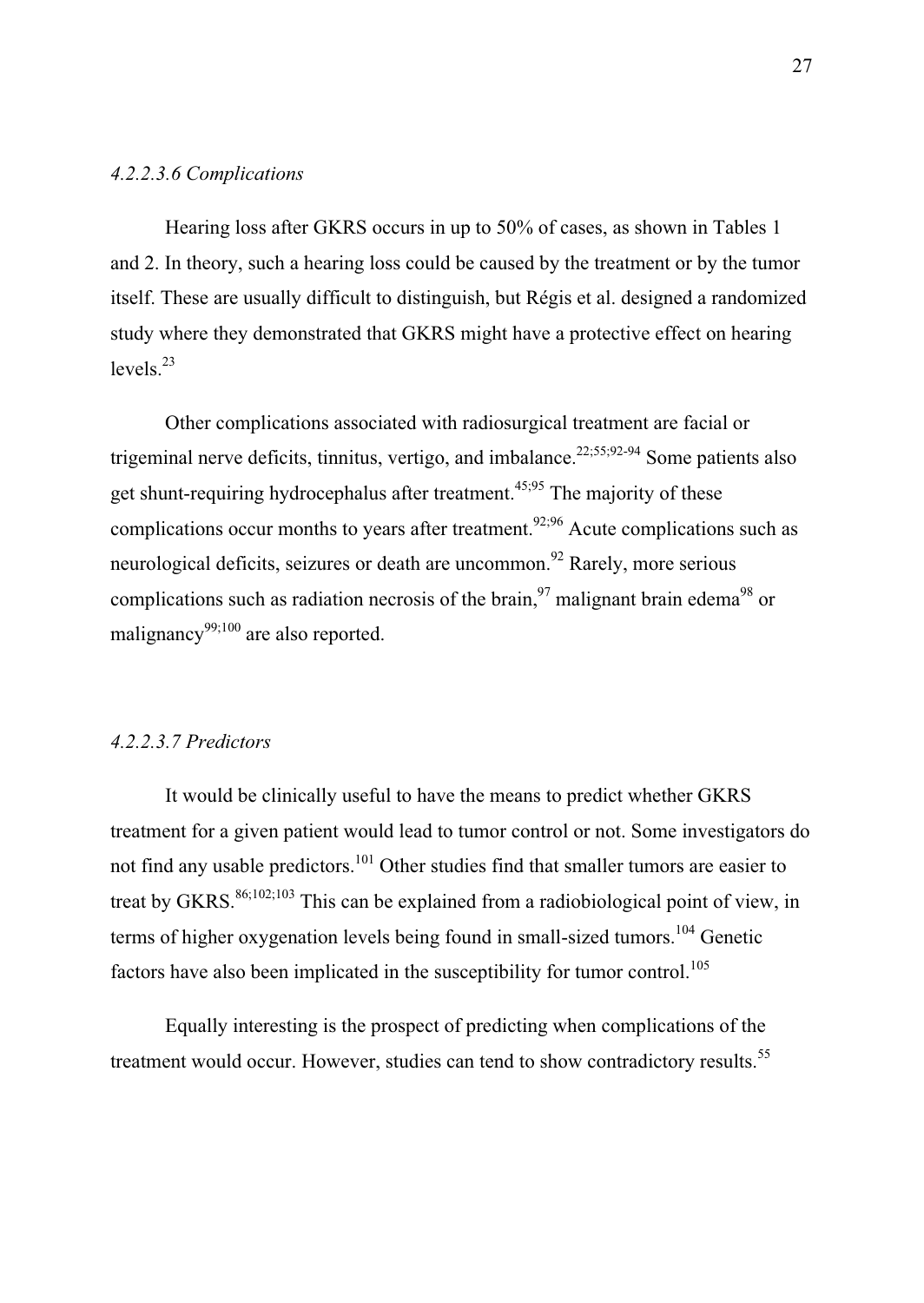Several studies have demonstrated that the cochlear dose is related to hearing outcome.59-63 Small tumor volume, young patient age, high-level hearing before treatment and intracanalicular tumor location have also been positively associated with the rate of hearing preservation. $63;86;106$ 

#### *4.2.2.3.8 Quality of life*

Our group found lower SF-36 scores after GKRS treatment than in the Norwegian population,<sup>37</sup> similarly to what was found in a German cohort<sup>107</sup>. A Dutch study found no such association, i.e. that GKRS did not have much impact on general QoL compared to normative data.<sup>108</sup>

Comparisons with the general population, however, do not necessarily give much information with regard to which form of treatment is most preferable. To function as an argument in this sense, it is necessary to compare the various treatments with each other in terms of QoL. Our study found that the difference from normative scores was significantly greater in the microsurgery group than in the GKRS group in a few of the scales (physical functioning, role-physical and role-emotional).<sup>37</sup> Régis et al similarly find that microsurgically treated patients have lower QoL than patients treated by GKRS.<sup>109</sup> Other groups on the other hand found little difference between treatment groups.110 A review by Whitmore et al found better QoL results for GKRS compared to both microsurgery and conservative management.<sup>94</sup>

Other parameters can also be considered. The same review as above related complications of type of treatment to QoL, finding that the complications from microsurgery and wait-and-scan strategies had a greater negative effect on patient lives than the complications from radiosurgery.<sup>94</sup> Also, delayed radiosurgery was found to have a superior impact on QoL as compared to primary radiosurgery.<sup>26</sup>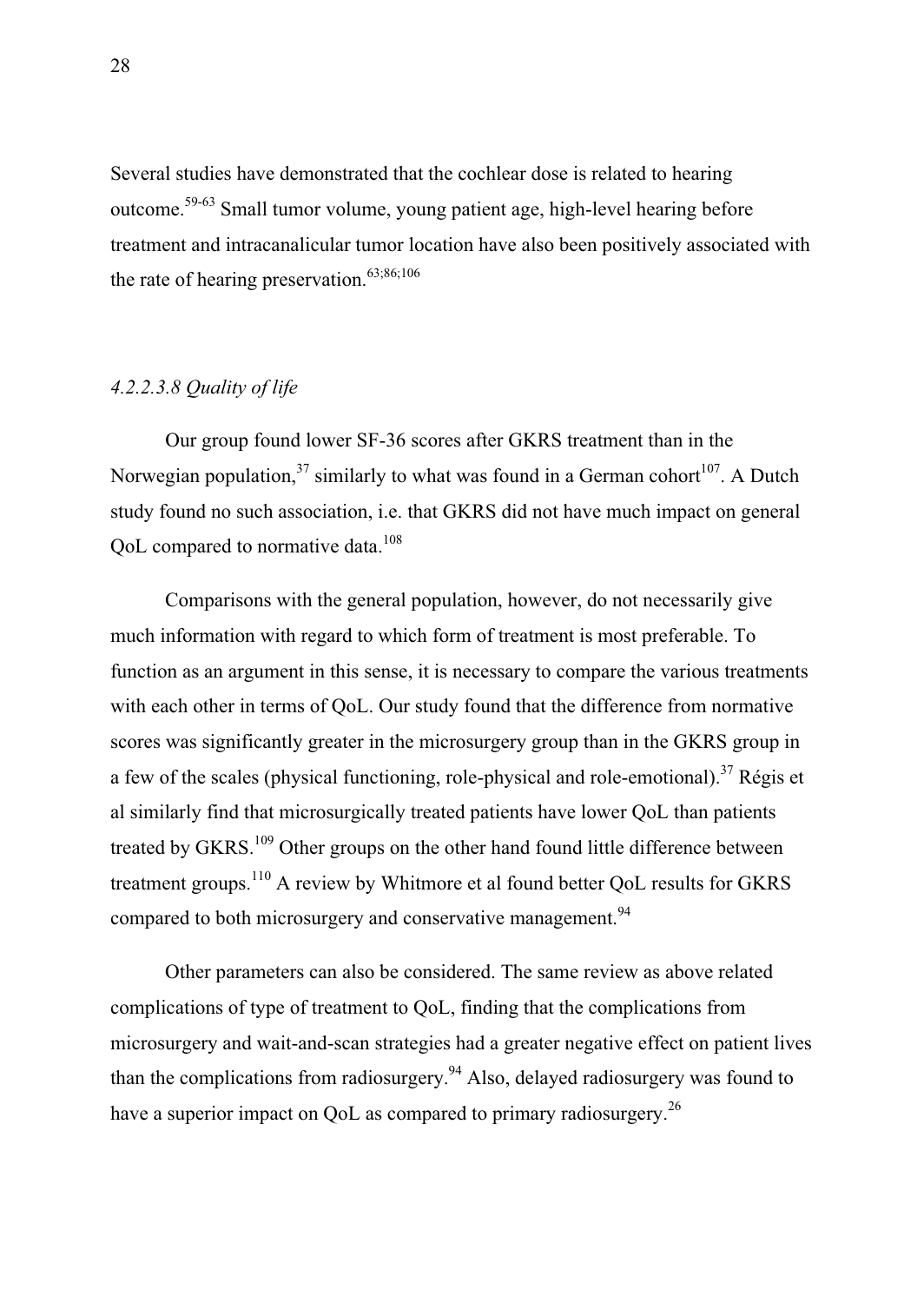#### *4.2.2.4 Fractionated radiotherapy*

The term "fractionated radiotherapy" refers to when the radiation is delivered to the target volume in 2-5 sessions, instead of in a single dose.<sup>56</sup> Several centers use fractionated radiotherapy for VS treatment, with tumor control rates ranging above 91% and low complication rates. $47;111;112$ 

The motivation for choosing fractionation in *malignant* tumors is that it reduces the risk of injury to normal tissue, a conclusion stemming from radiobiological studies of cell culture lines of malignant cells.<sup>56</sup> Generalized to VS, this could conceivably lead to improved hearing preservation, for example.<sup>83</sup> However, Niranjan et. al argue that the rationale may not be transferable to slow-growing, benign tumors such as the VS, since such tumors are difficult to study in cell culture or animal models. As a result, they may well have a different radiobiology with respect to fractionation.<sup>56</sup>

#### **4.3 Growth**

#### 4.3.1 Measurement

Many algorithms for the management of VS focus largely on either the size of the tumor, or its growth over a period of time. As a result, the method of measuring the tumor's size is of importance. Even though the most important requirement for a measurement method is its reliability, there are other factors that play in as well. Time is a highly limiting factor, for example; in the busy everyday clinical practice, the process of measurement should ideally be as little time-consuming as possible. As a result, a slightly inaccurate measurement that takes a few seconds to perform will easily be preferred over a highly accurate measurement that takes several minutes. The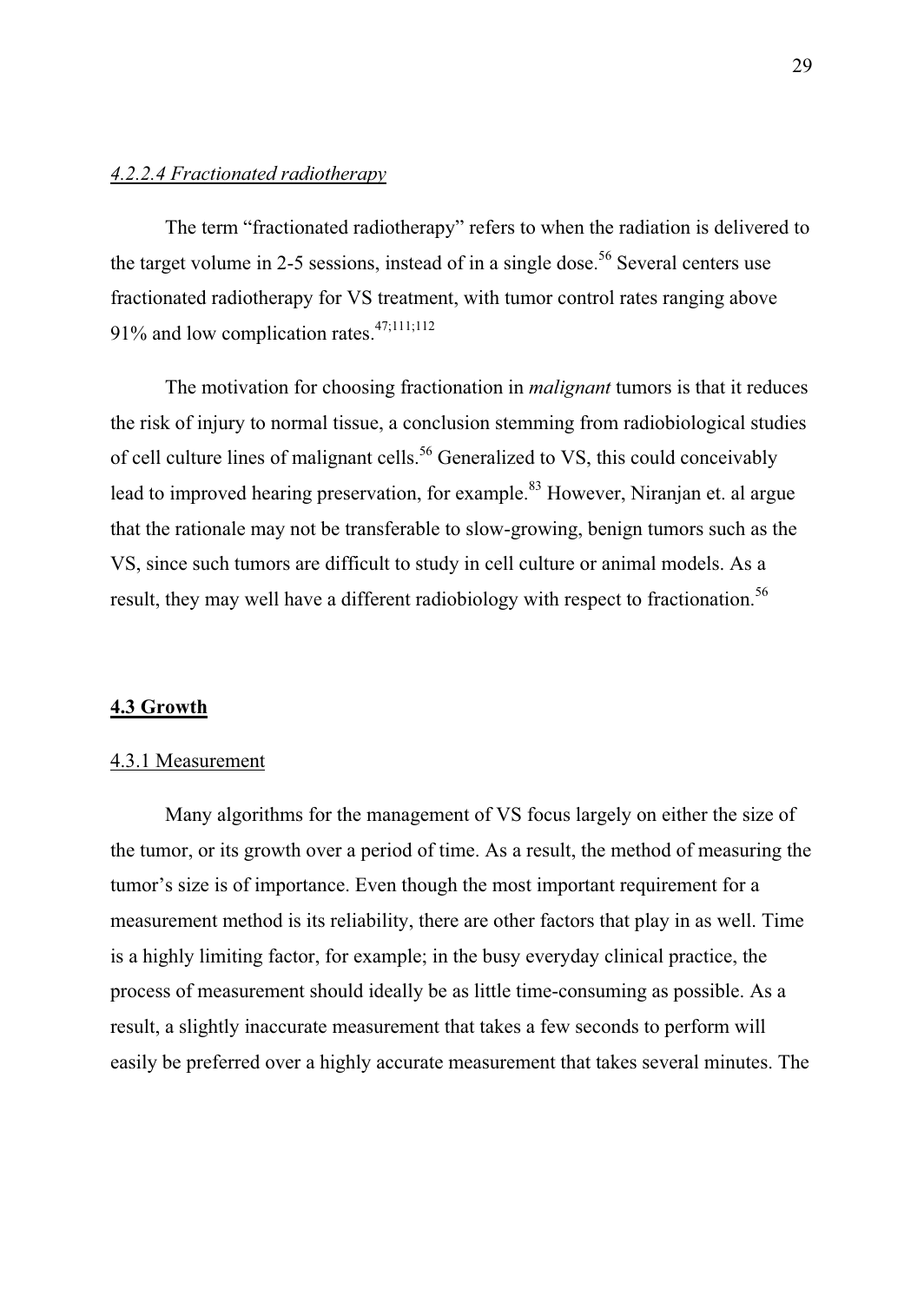aim is thus to find an approximation method that is easy to do, but still yields sufficiently reliable values. Few methodological studies have focused specifically on VS,<sup>113-117</sup> but volumetric studies of other tumors have suggested that irregular shapes such as that of  $VS^{50}$  are poorly managed by approximation methods<sup>118;119</sup>.

Both size and growth are evaluated by a number of different measurement methods that are widely used in the literature. For example, size can be measured as a single diameter in millimeters, $120$  corresponding to growth being described in terms of millimeters per year. Alternatively, *volumes* can be assessed, either by the measurement of diameters in multiple dimensions, or by area tracing of individual slices.<sup>121;122</sup> This allows for growth to be described as volume doubling times (VDT). More complex formulas for the assessment of size are also used by some.<sup>10;120;123</sup> Manual, semi-automatic and fully automated methods of measurement exist.<sup>124</sup>

#### 4.3.2 Definition

What should be counted as growth? A semantic definition merely focusing on one number being larger than another ignores two important arguments: one, that one must account for measurement errors, and two, that not all increases in volume are clinically relevant. To exemplify the latter point, a tumor with a tiny growth over a long period of time is not as worrying as a tumor with large growth over a short period of time, and in turn may not require treatment. Indeed, it is the growth *rate* that often stands as a criterion for treatment; a fast-growing tumor is conceivably at high risk for evolution of symptoms, and should be treated before it gets that far.

In the literature, a value of  $>1$  mm/year is often taken as clinically relevant growth.<sup>125</sup> The arbitrary nature of this value is important to recognize, but nevertheless it is useful to have a reference value for clinical practice.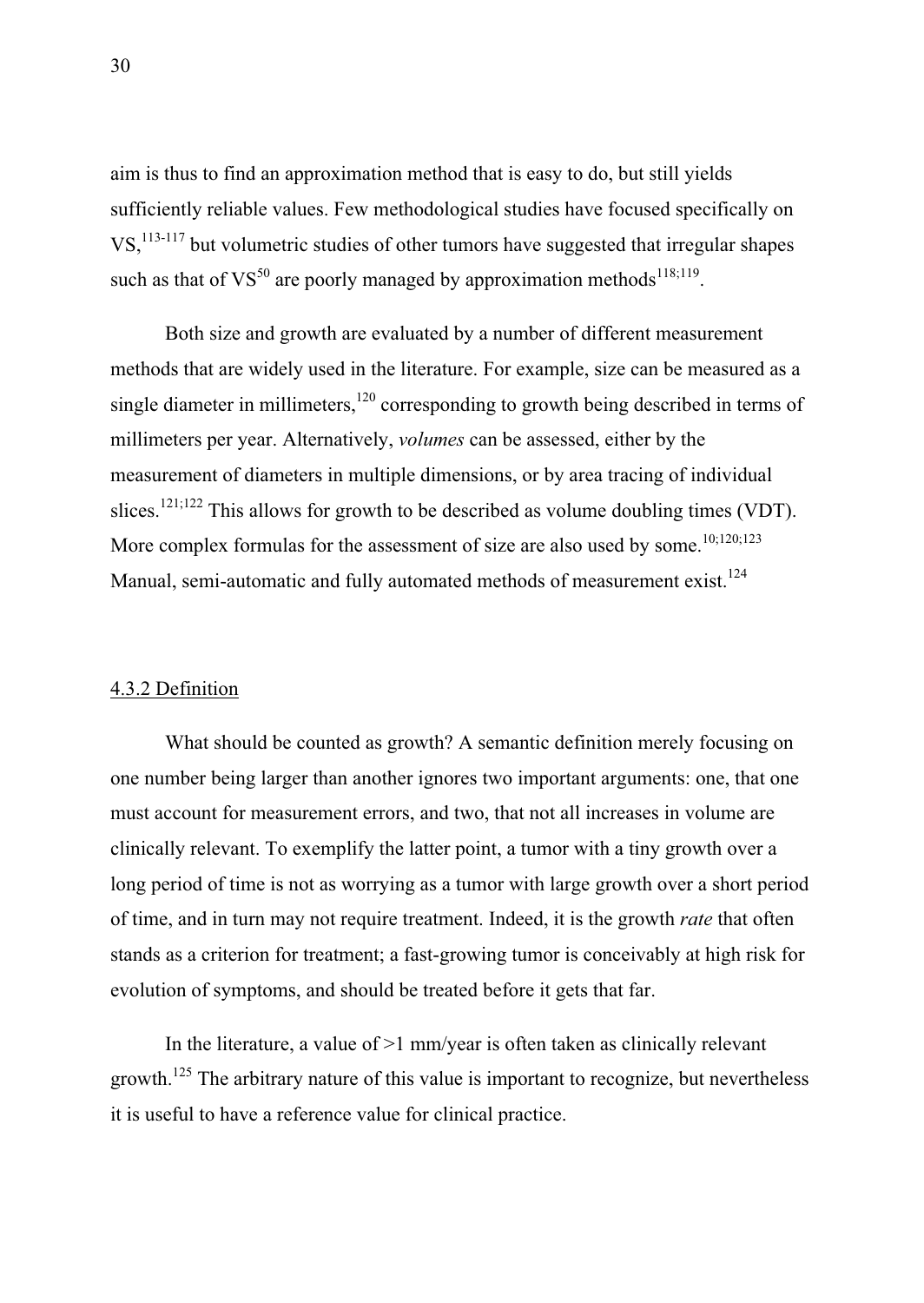#### 4.3.3 Predictors of growth

Assuming that growth leads to worsening symptoms, knowledge of predictors of tumor growth would allow for more targeted treatment strategies: one could treat the tumors that would come to grow while avoiding actively treating tumors that would not grow. However, many studies that have investigated potential predictors of growth have been unable to identify any.<sup>9;10;126-128</sup> These studies have considered a wide range of possible predictors, from age to sex to initial symptoms to initial tumor size, to mention a few.

Other studies are more promising in their results. Presence of symptoms,<sup>129-131</sup> extrameatal tumor localization,<sup>130</sup> larger tumor size,<sup>123;129;131-133</sup> left-sided tumors<sup>134</sup> and younger patients<sup>123;134</sup> have all been associated with either tumor growth or failure of conservative management. Several studies suggest that previously detected growth can predict continued growth.<sup>125;135-138</sup>

#### **4.4 Natural history**

#### 4.4.1 Definition

The "natural history" of a tumor such as this refers to the progress over time of these tumors in terms of some parameter. Most commonly, with regard to tumors, this is the growth rate and/or growth proportion, but could also be complications, development of symptoms, etc.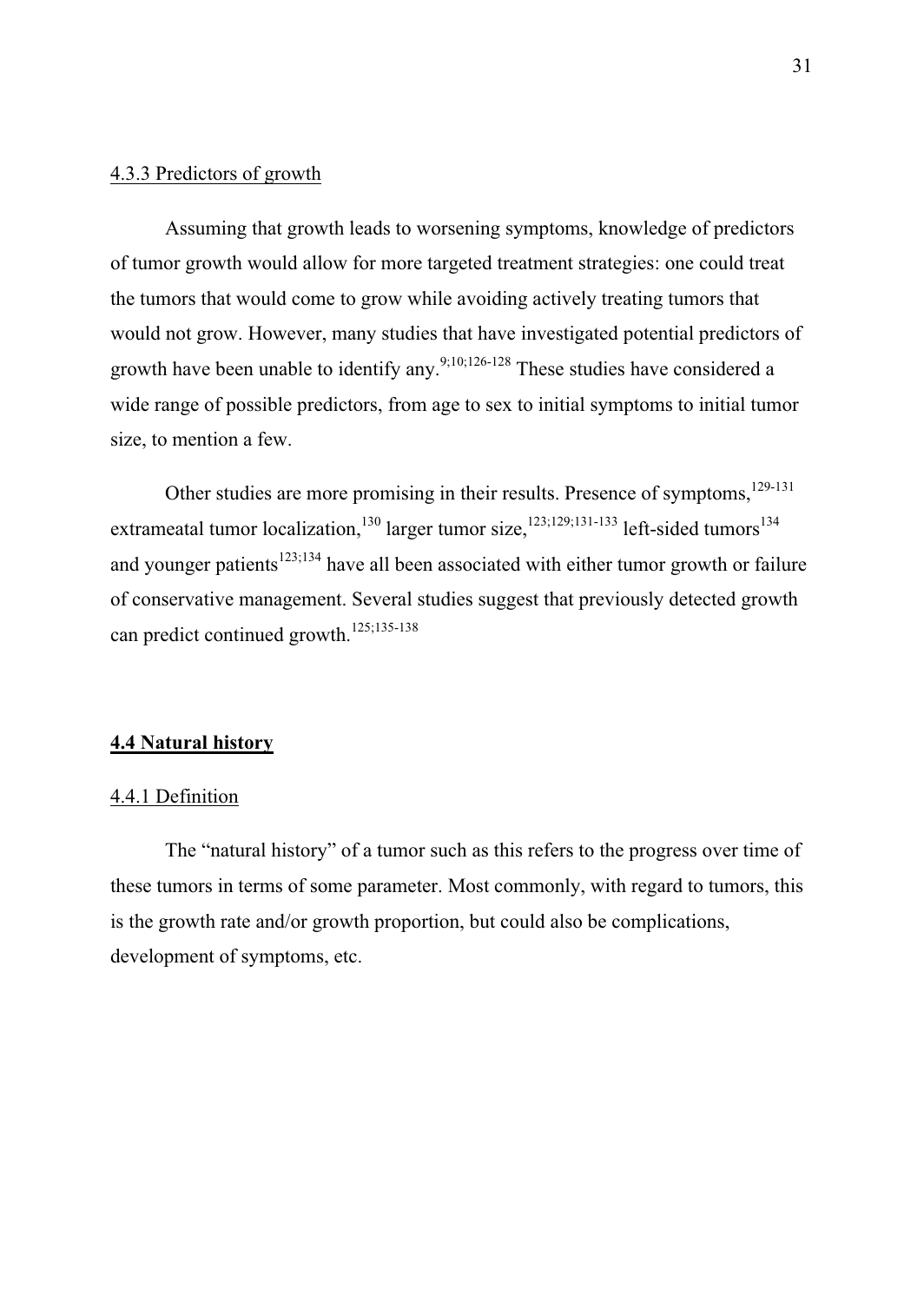#### 4.4.2 Search terms

To make a literature review of the natural history of untreated VS, a careful selection of search terms was needed. The search was restricted to articles published in the English language within the last ten years.

For articles about the *vestibular schwannoma*, the MeSH term "Acoustic Neuroma" was used, and the "[Majr]" suffix appended since the term should be a major topic of the articles in question. One major advantage of using a MeSH term is that it is unnecessary to include other synonyms in this search. For the *natural history*, several terms could be used, separated by an "OR" command. This included a set of synonyms including "natural history", "growth rate", "volume change", etc. Likewise could be done for the *conservative treatment*, where synonyms included "conservative treatment", "untreated", "wait-and-scan", etc.

Additionally, it was preferred not to include papers that focus primarily on NF-2 patients, who often get bilateral VS, and whose tumors are known to have a different growth pattern than unilateral VS.<sup>15</sup> Since "Neurofibromatosis 2" is a subheading of the MeSH term "Acoustic Neuroma", the NF-2-related papers were attempted removed by adding the "[NoExp]" suffix to the above "Acoustic Neuroma" search term. An additional search was performed where all papers with the MeSH term "Neurofibromatosis 2" were excluded, in case this strategy gave different results.

The full search parameter used to conduct this search can be found in the appendix.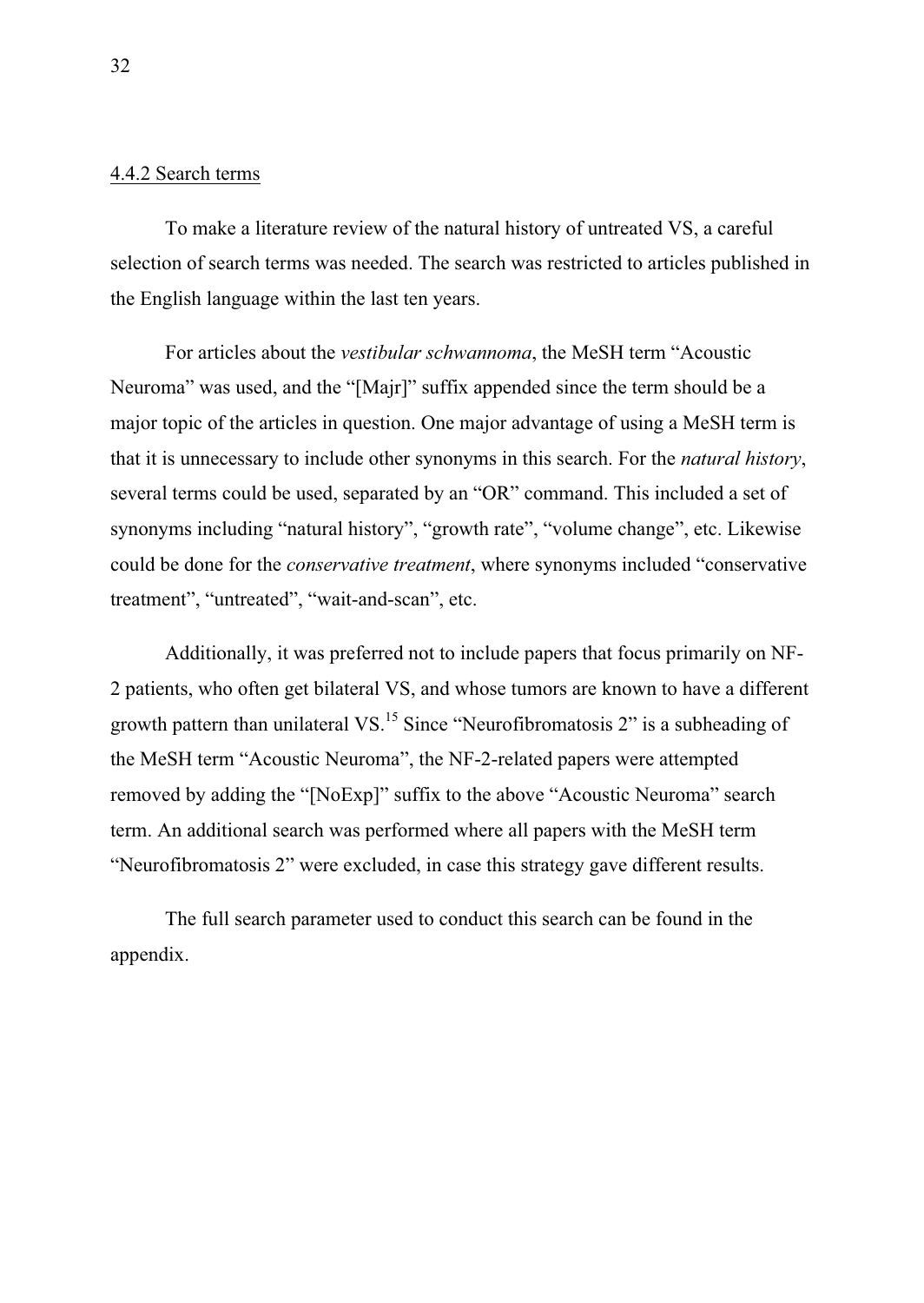#### 4.4.3 Parameters

The primary parameter was the growth rate itself. However, as noted earlier, "growth rate" is not a uniformly defined parameter. As a result, the results were organized according to the growth model that was used.

The proportion that grew or shrank was also defined, as well as the proportion that required intervention.

The following parameters were considered to evaluate the strength of the study: year of publication, number of subjects included, months of follow-up, percentage lost-to-follow-up, and study design (primarily in terms of whether the study was prospective or retrospective).

#### 4.4.4 Search results

A total of 31 articles were found in the first search, but at first glance it was clear that several papers on NF-2 had been included. The second search found 24 articles, and better managed to remove the NF-2-related articles.

Three of these 24 articles were excluded because of duplicates; since some of the studies appeared to be reviewing the same data material after different intervals, only the most recent of these was included. One article was excluded because it was not an original article, but rather a letter to editor. Four of the articles were excluded because of study populations that did not match our criteria (details in appendix). Two articles were excluded because they did not examine any of the relevant parameters.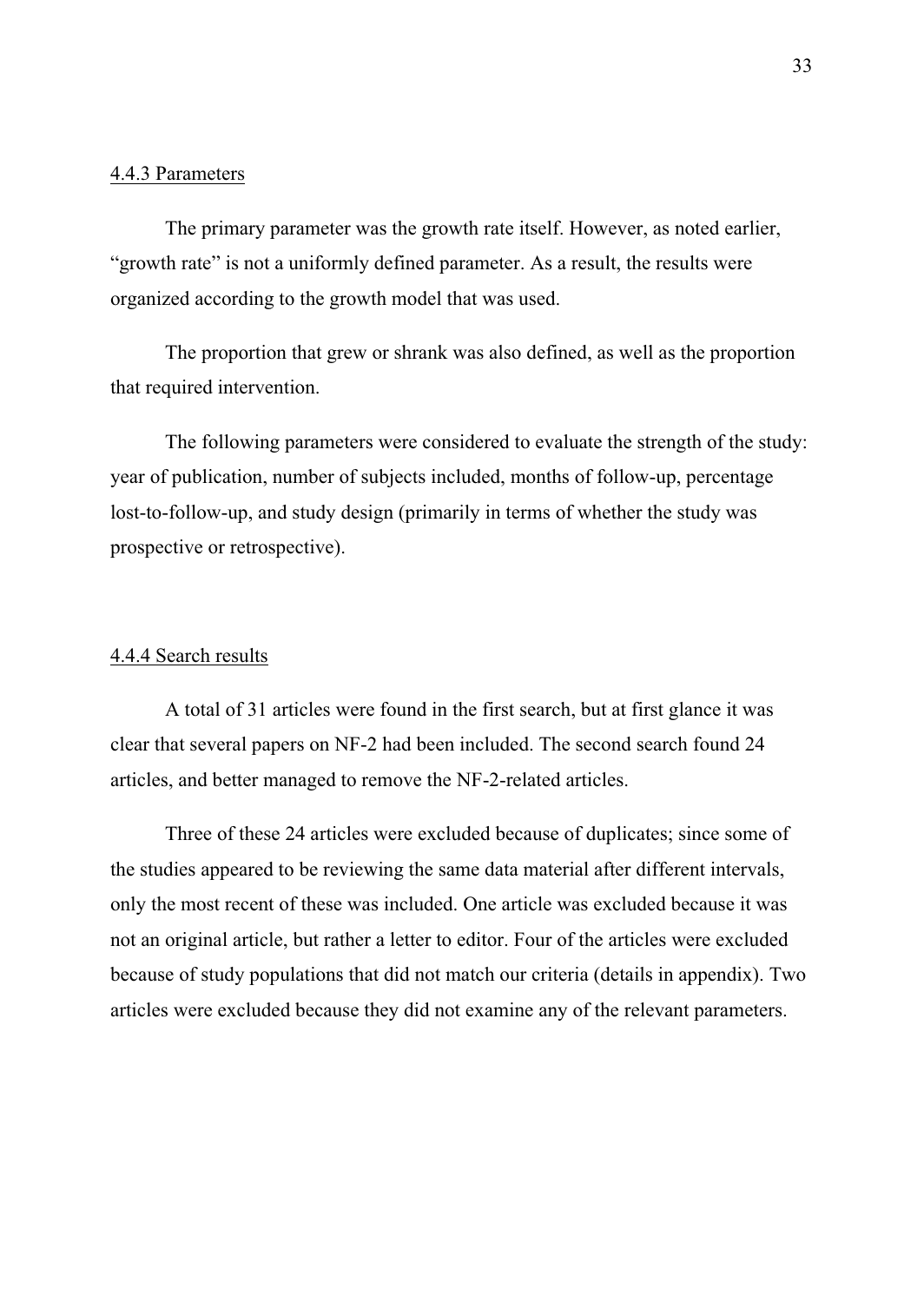Two of the articles were pure literature reviews and had not investigated growth dynamics themselves. These articles will be discussed in a later section of this paper.

The excluded articles are listed in the appendix. The remaining 12 articles were included in this systematic review.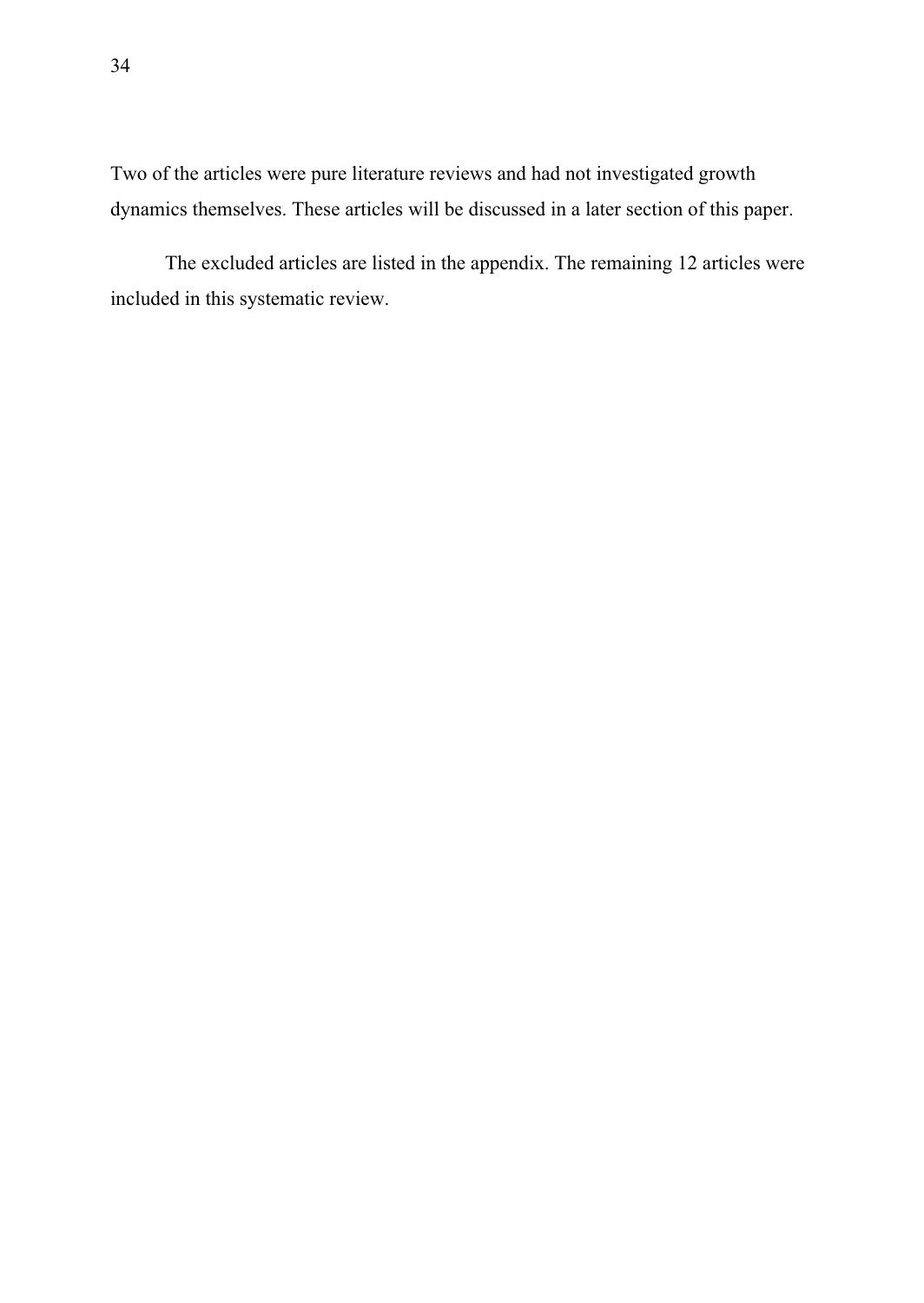#### 4.4.5 Growth dynamics

There are several kinetic models that can be used to describe growth, ranging from using units of mm/year to evaluating the VDT. All the articles that had investigated this parameter, except for one, had reported growth in terms of mm/year, which also reflects the fact that this is the most commonly used.

The mean growth rate reported in studies ranged from 0.7-4.0 mm/year. Some studies only mentioned the growth rate among a subgroup of their tumors, namely the tumors that were growing, rather than among the full set. These studies are explicitly marked in Table 3. As can be expected, these studies were also the ones that found the highest growth rates. Barring these, the highest mean growth rate found was 1.24 mm/year. It is understandable that many researchers preferred to exclude the nongrowing tumors from the growth rate analysis, as the large proportion of unchanged tumors (up to 64%) and shrinking tumors (up to 22%) can easily skew these values. It is however an interesting discussion to find out which of these strategies is the most appropriate for reporting growth rates.

Intervention was given for different reasons in the different studies, ranging from growing tumors to increasing symptoms. As is intuitive, the largest percentage that required intervention was found in the study that had the longest mean follow-up time.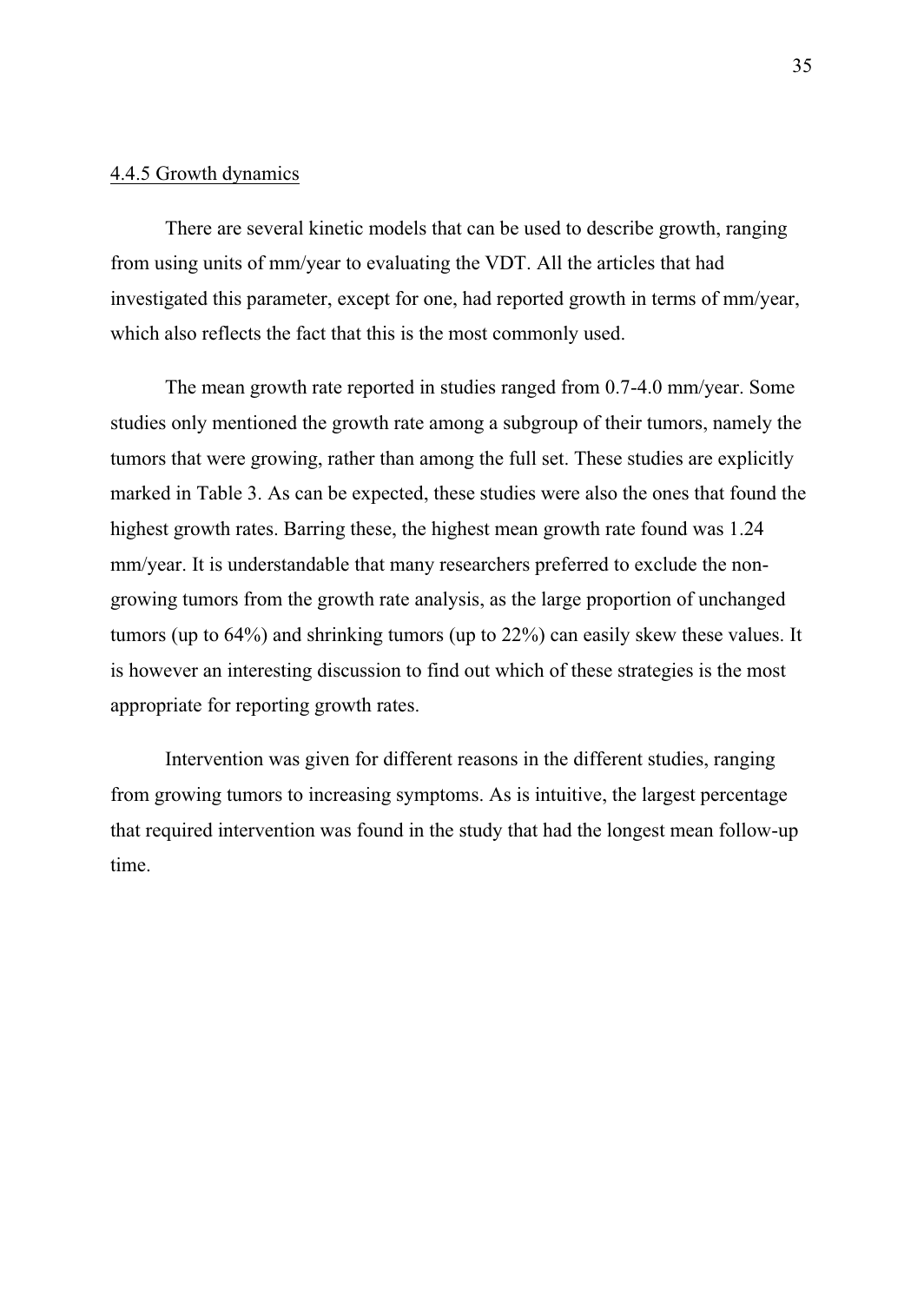| Authors, year of publication                                                  | No. of   | Mean follow-up   | Lost to           | Study design  | Growth rate (mm/vear) |                          | Growth dynamics             |                                             | Intervention   |
|-------------------------------------------------------------------------------|----------|------------------|-------------------|---------------|-----------------------|--------------------------|-----------------------------|---------------------------------------------|----------------|
|                                                                               | subjects |                  | qu-wollo<br>(9/6) |               |                       | Growth<br>$\binom{9}{6}$ | Unchanged<br>$\binom{6}{0}$ | Regressio<br>$\blacksquare$ $\mathcal{O}_0$ | equired $(°0)$ |
| Martin et al, 2009 <sup>139</sup>                                             | 276      | 43 months        |                   | Retrospective | Subgroup: 4           |                          | 73 (pooled together)        |                                             |                |
| Bakkouri et al, 2009 <sup>140</sup>                                           | 386      | Range: 1-9 years |                   | Retrospective |                       | 40.9                     | 57.8                        |                                             |                |
| Hajioff et al, $2008^{128}$                                                   |          | 121 months       |                   | Prospective   |                       |                          |                             |                                             |                |
| Nedzelski et al, 2008 <sup>141</sup>                                          |          | $41.7$ months    |                   | Prospective   |                       |                          |                             |                                             |                |
| Battaglia et al, 2006 <sup>142</sup>                                          |          | 38 months        |                   | Retrospective |                       | 49.5                     |                             |                                             |                |
| Bozorg et al, 2005 <sup>136</sup>                                             |          | 33 months        |                   | Prospective   |                       |                          |                             |                                             |                |
| Flint et al, 2005 <sup>143</sup>                                              |          | 25.5 months      |                   | Retrospective | subgroup: 2.7         |                          |                             |                                             |                |
| Shin et al, 2003 <sup>93</sup>                                                |          | 39 months        |                   | Retrospective |                       |                          |                             |                                             |                |
| Nutik et al, 2001 <sup>133</sup>                                              | 75       | 3.5 years        |                   | Retrospective | subgroup: 3.1         |                          |                             |                                             |                |
| Massick et al, 2000 <sup>144</sup>                                            |          | 3.8 years        |                   | Prospective   |                       |                          |                             |                                             |                |
| Tschudi et al, 2000 <sup>137</sup>                                            |          | 35 months        |                   | Retrospective | Subgroup: 2.7         |                          |                             |                                             |                |
| Toble 2 Character durant charge door directive work to be heart of the column |          |                  |                   |               |                       |                          |                             |                                             |                |

**Table 3 – Growth dynamics in studies describing growth rate in mm/year**  mmyear THE 31121 ś n Ra

**Lable 3 – Growth dynamics in studies**<br>† **Values taken from 1 year follow-up Values taken from 1 year follow-up**

| Authors, year of publication,       | ັດ<br>2  | din-woll<br>Mean fol | Lost to follow-up $(90)$                                                                 | Study design | Growth rate (VDT) |                | Growth dynamics            |                    | Intervention |
|-------------------------------------|----------|----------------------|------------------------------------------------------------------------------------------|--------------|-------------------|----------------|----------------------------|--------------------|--------------|
|                                     | subjects |                      |                                                                                          |              |                   | $\binom{0}{0}$ | Growth Unchanged<br>$($ %) | Regressio<br>n (%) | Tequired (%) |
| Moyhuddin et al, 2003 <sup>51</sup> | 50       |                      | $7.4$ months $20.6$ (pooled with                                                         | rospective   | 1.65 years        |                |                            | Ï                  |              |
|                                     |          |                      | intervention required)                                                                   |              |                   |                |                            |                    |              |
| $\frac{1}{4}$<br>Nahle∡             |          |                      | Growth dynamics in studies describing growth rate in terms of volume doubling time (VDT) |              |                   |                |                            |                    |              |

**Table 4 – Growth dynamics in studies describing growth rate in terms of volume doubling time (VDT)**  $\left($  Than  $\right)$ a 138 Ì 5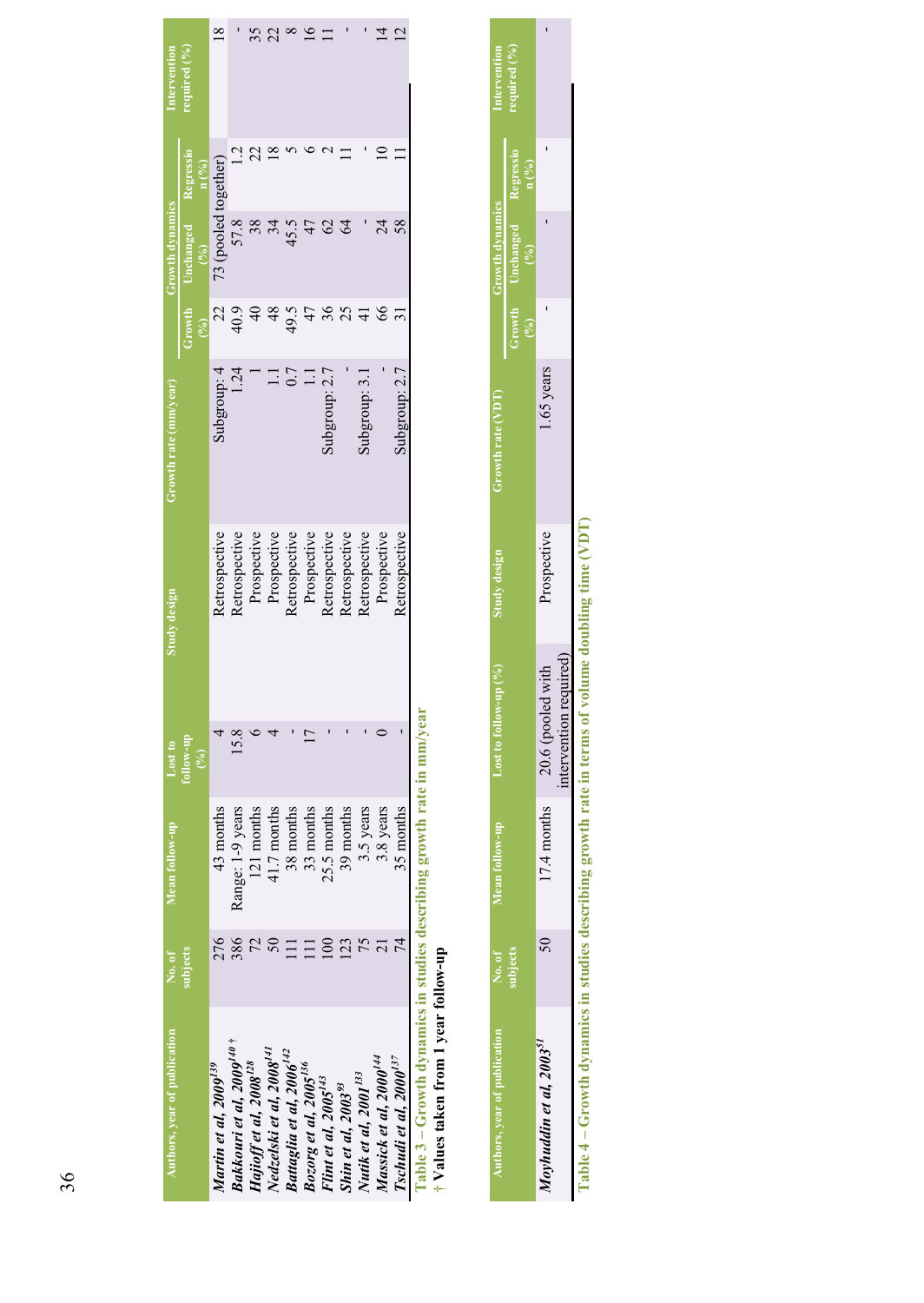#### 4.4.6 Study strength

The year of publication is a relevant parameter of study strength because it reflects the current knowledge and technology at that time. In particular it can be pointed out that some of the earlier studies included varying proportions of patients followed up by use of CT scans rather than MRI scans. For one thing, most intracanalicular tumors are very difficult to detect on CT scans. T1-weighted MRI scans with gadolinium contrast give the most accurate imaging of these tumors, $7$  and as a result, MRI has in recent times replaced CT completely. From this one can infer that the studies that include patients followed by CT are less reliable than those that strictly used MRI.

There was a large variation in both the number of subjects (from 21 to 386) and the follow-up time (from 25.5 to 121 months). With the heterogeneous behavior of this tumor, as shown by the number in the different growth categories, it would be an advantage to have a large number of participants to follow. Likewise with the follow-up time; keeping in mind the slow growth of these tumors and errors involved in measurements, longer follow-up times are necessary to be able to make reasonable conclusions about the material.

Two of the studies<sup>136;140</sup> had relatively high rates of loss to follow-up, greater than 10%. Notably, there were many studies (five of the 12 studies included) that did not define how many of the participants were lost during the follow-up period.

Study design was assessed by reviewing the inclusion criteria where possible, otherwise the authors' own description was used. There seemed to be an approximately equal number of prospective and retrospective studies in this collection. It can be mentioned that prospective studies tend to be more reliable than retrospective studies, in part due to the risk of selection bias in retrospective studies. That is, since patients with growing tumors tend to get treatment when this is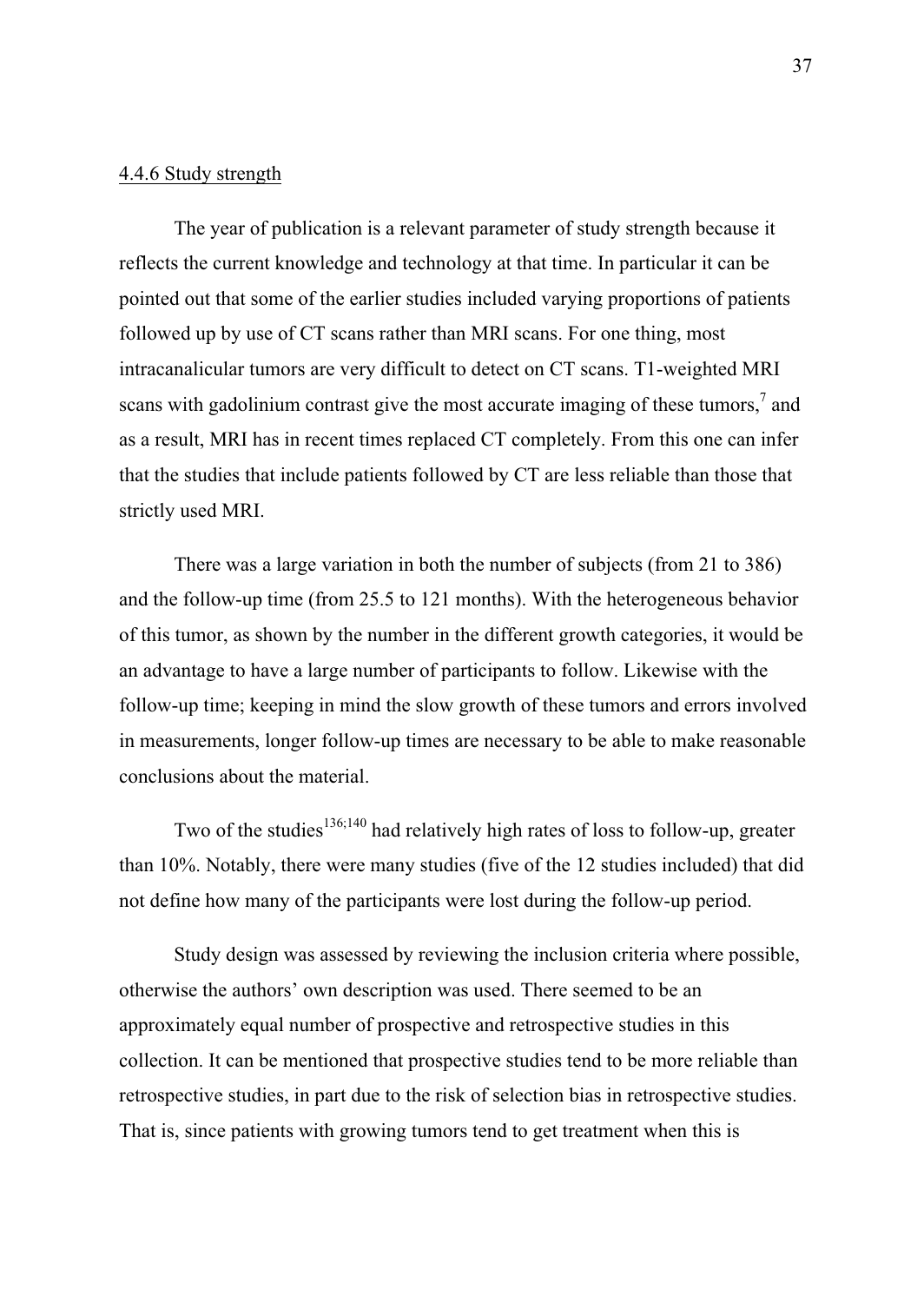detected, the cohorts of patients in retrospective studies are more likely to include high proportions of non-growers.

Just as with the studies about GKRS treatment (Tables 1 and 2), the inclusion criteria of these studies were too variable to compare them directly. To name the same example as above: most of the studies excluded NF-2 patients, while others included these patients alongside those with sporadic VS.

#### 4.4.7 Existing systematic reviews

Among the articles found above, there were a total of four systematic reviews on the subject registered in PubMed, published within the last ten years. There was one more systematic review which did not appear in the search results, but was found via the "Related articles" function provided in PubMed. It was presumably not found because it does not explicitly mention in the text that the patients were conservatively treated. Furthermore, one more systematic review from 2000 was also included here in this list, despite being beyond the ten-year scope of this overview. One of the articles described above also included a review of some articles, and is therefore also included on this list. Finally, one review was excluded because it did not include any of the relevant study parameters.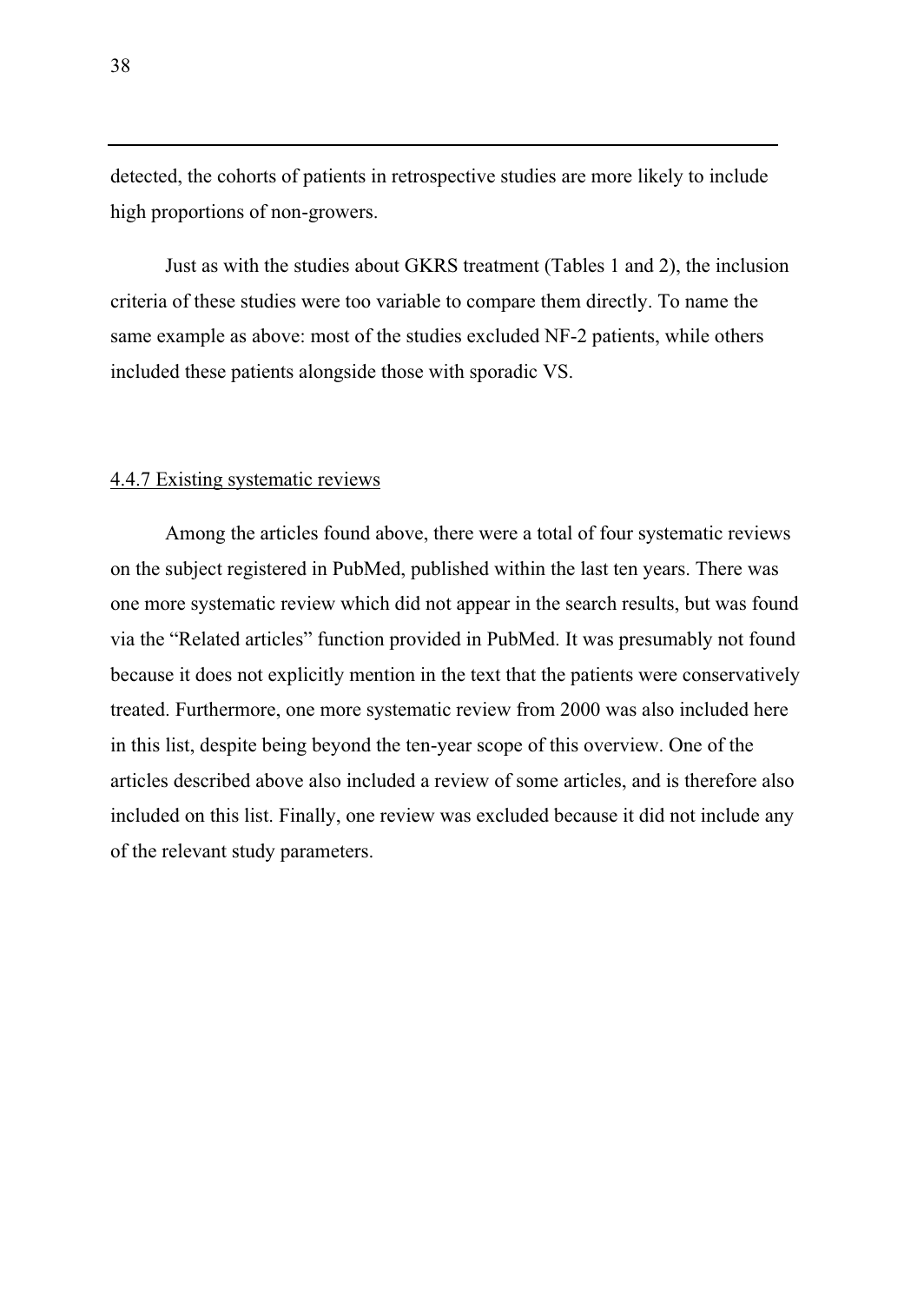| Authors, year                                                                                          | No. of studies<br>included | Range of<br>publication<br>vears | Range of<br>subjects | Range of<br>follow-up<br>(months) | Range of<br>growth rate<br>(mm/yr) | Range of<br>observed<br>$growth$ (%) |
|--------------------------------------------------------------------------------------------------------|----------------------------|----------------------------------|----------------------|-----------------------------------|------------------------------------|--------------------------------------|
| Martin et al.<br>2009139                                                                               | 11                         | 2000-2008                        | 72-729               | 25.5-121                          |                                    | $22 - 53$<br>(calculated)            |
| Battaglia et al,<br>2006142                                                                            | 6                          | 1997-2006                        | ٠                    | 29-80                             |                                    | 13-32                                |
| Yoshimoto et al.<br>2005145                                                                            | 26                         | 1991-2002                        | 12-127               | $6 - 64$                          | $0.4 - 2.4$                        | 15-85<br>(calculated)                |
| Yamakami et al,<br>200340                                                                              | 13                         | 1994-2001                        | 24-123               | $2.0 - 4.4$                       | 0.35-3.22                          | 29-82                                |
| Shin et al.<br>200393                                                                                  | $\overline{4}$             | 1998-2000                        | $46 - 162$           | $12 - 120$                        |                                    | $4.3 - 25$                           |
| Rosenberg et al,<br>200010                                                                             | 17                         | 1985-1999                        | $3 - 571$            | 13-56                             | $0.6 - 2.9$                        | 14.3-75                              |
| Table 5 - Systematic reviews of the natural history of the vestibular schwannoma, published since 2000 |                            |                                  |                      |                                   |                                    |                                      |

The reviews are summarized below in Table 5.

As we see here, studies show a wide range of results in both growth rates and observed growth. In our own review of the literature, the highest growth rates were found among those that focused explicitly on growing tumors. While it was not investigated in detail for these systematic reviews, it is likely that many of the higher numbers (growth rate of up to 3.22 mm/year in one study, and observed growth of up to 85%) might stem from similar subset analyses.

It must be pointed out that there is a great deal of overlap not only between these studies but also with our literature review, in that a number of the articles could be found in several of the reviews.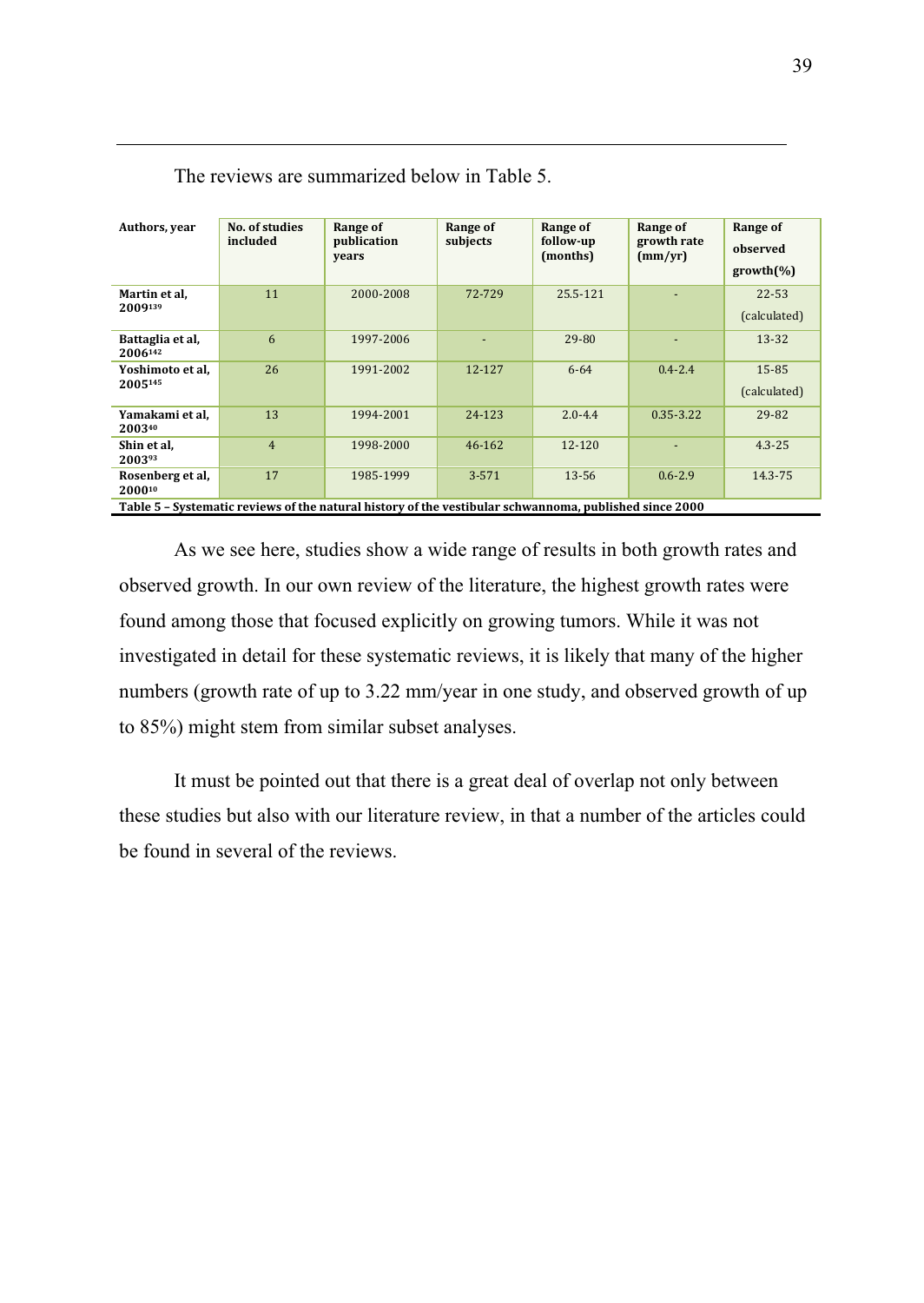## **5. Aims of present study**

#### 5.1 Overall aim

Studies concerning VS are inconsistent in reporting of tumor size and growth. This means that results found in one paper using one set of definitions cannot be compared directly with results found in another paper with another set of definitions. It is a challenge to make clinical decisions from studies with such disparate definitions, as it is difficult to know how reliable the individual findings are.

This thesis thus aimed to empirically evaluate these different means of reporting tumor size and growth that can be found in the literature. In addition to this, we also present our own findings of the growth dynamics and predictors of untreated VS, as well as evaluating the treatment outcome and complication rates for tumors treated by GKRS.

## 5.2 Paper  $I^{117}$

This paper compared different methods of measuring the size of VS. These were evaluated in terms of agreement with measurements conducted by the slice area method, a highly accurate measurement method which is based on manual tracing of the tumor on all visible images. Measurement consistency with repeated measurements was also evaluated for each method, as well as being validated by measurements performed by a neurosurgeon and a neuroradiologist.

#### 5.3 Paper II

This paper described the growth dynamics of untreated VS, and also attempted to find out whether there were factors available at presentation which could predict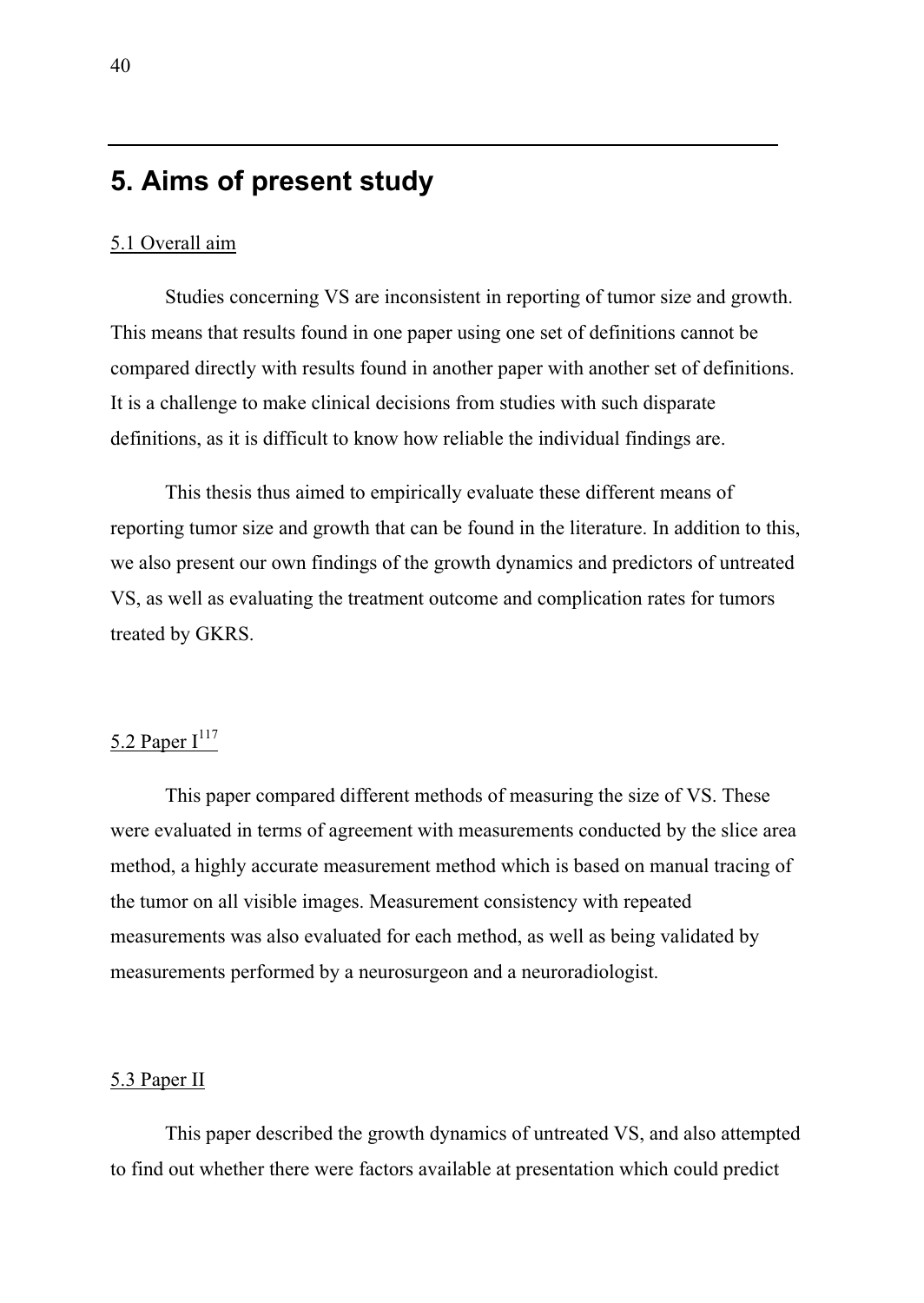later growth. Different growth models that are used in the literature were also evaluated.

## $5.4$  Paper III<sup>146</sup>

This paper evaluated the effect of an initial conservative management in terms of efficacy, QoL and severity of audio-vestibular symptoms.

### 5.5 Paper IV

This paper evaluated the degree of tumor control which was achieved by GKRS treatment of growing tumors. Predictors of tumor control and QoL were also investigated.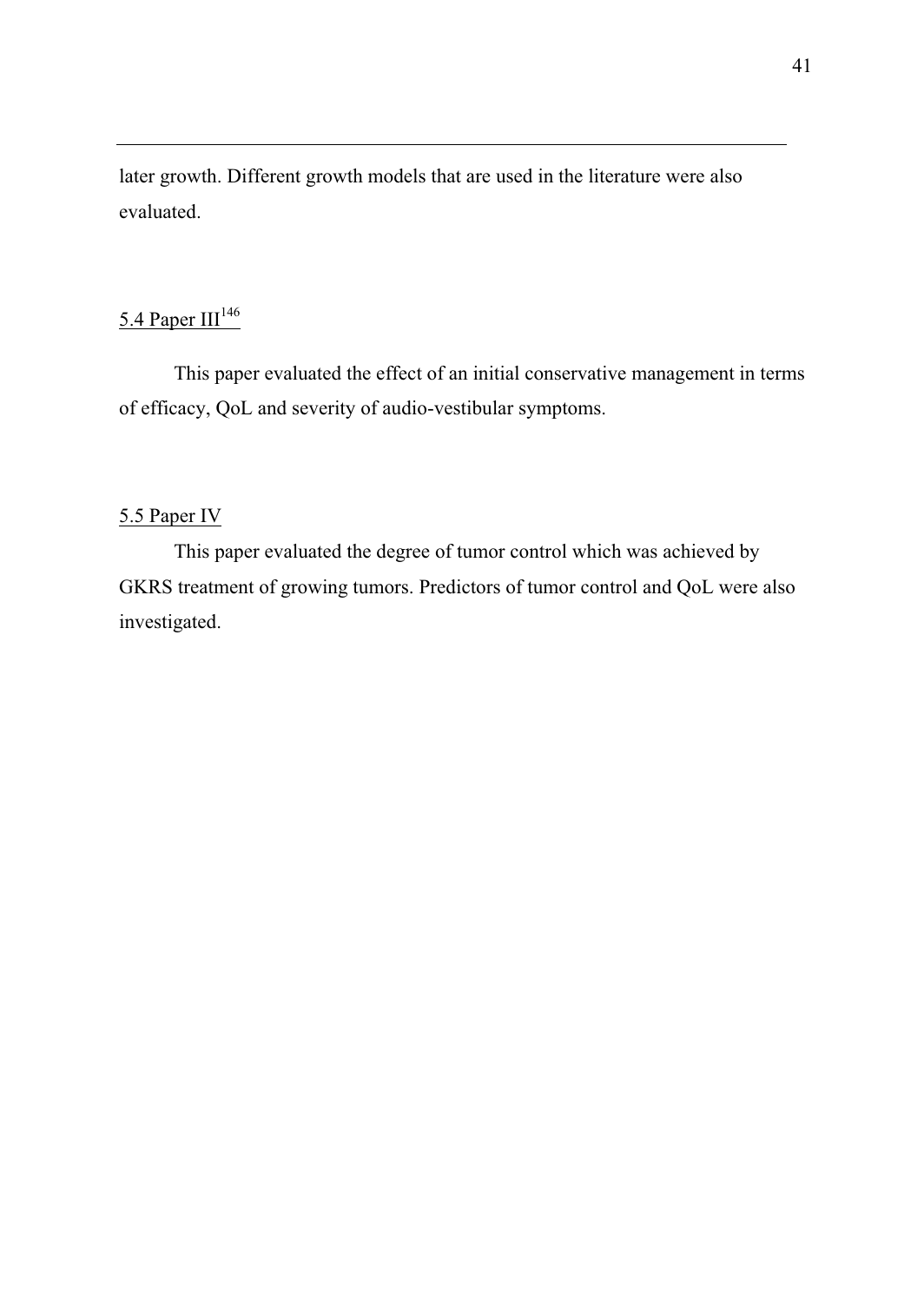# **6. Summary of papers**

## 6.1 Paper  $I^{117}$

In this volumetric study of the vestibular schwannoma, we evaluated the accuracy reliability of several approximation methods that are in use. We also found empirical proportionality coefficients for the different methods. Measurements were done using multiple modalities on 252 images of vestibular schwannoma. The most commonly used approximation method, the maximum diameter, was found to have inherent weaknesses that need to be considered.

#### 6.2 Paper II

In this prospective study we aimed to describe growth dynamics within a cohort of 178 consecutive patients with conservatively managed VS. We also compared different growth models ( $mm/year$ ,  $cm<sup>3</sup>/year$ , VDT), and investigated the capability of baseline parameters to predict future growth. Based on the actual measurements, we found that the VDT was the most correct way to describe VS growth. We found that a cutoff value of 5.22 years provided the best value in order to distinguish growing tumors from non-growing tumors. None of the baseline predictors that we investigated were usable as predictors of growth.

### 6.3 Paper  $III^{146}$

A total of 193 patients with conservatively treated sporadic unilateral VS were enrolled into a prospective study aiming to evaluate the effect of an initial conservative management in terms of efficacy, QoL and severity of audio-vestibular symptoms. We found a small but statistically significant improvement in vestibular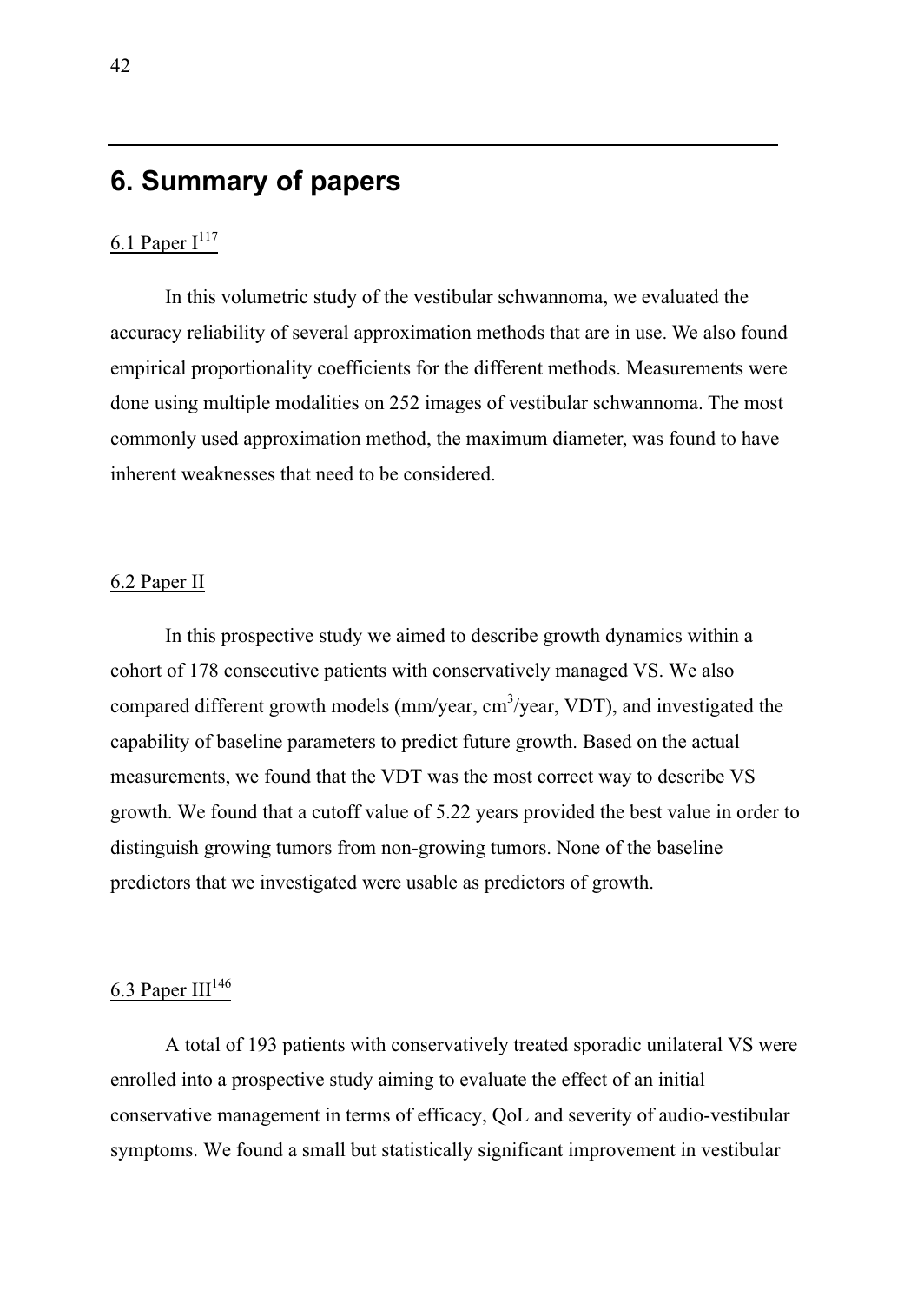complaints, and no change in the occurrence of tinnitus. With the exception of hearing loss caused by surgery, treatment did not affect symptoms or QOL significantly. Growth was associated with the occurrence of tinnitus and balance problems.

#### 6.4 Paper IV

This prospective study evaluates the outcome after GKRS in terms of tumor control and complication rates, in a series of 45 patients treated by GKRS because of growing tumors. Post-treatment growth rates are compared to pre-treatment growth rates, and predictors of tumor control were investigated. We found high tumor control rates and low rates of complications. Several of the SF-36 (Short Form General Health Survey) scales were significantly affected.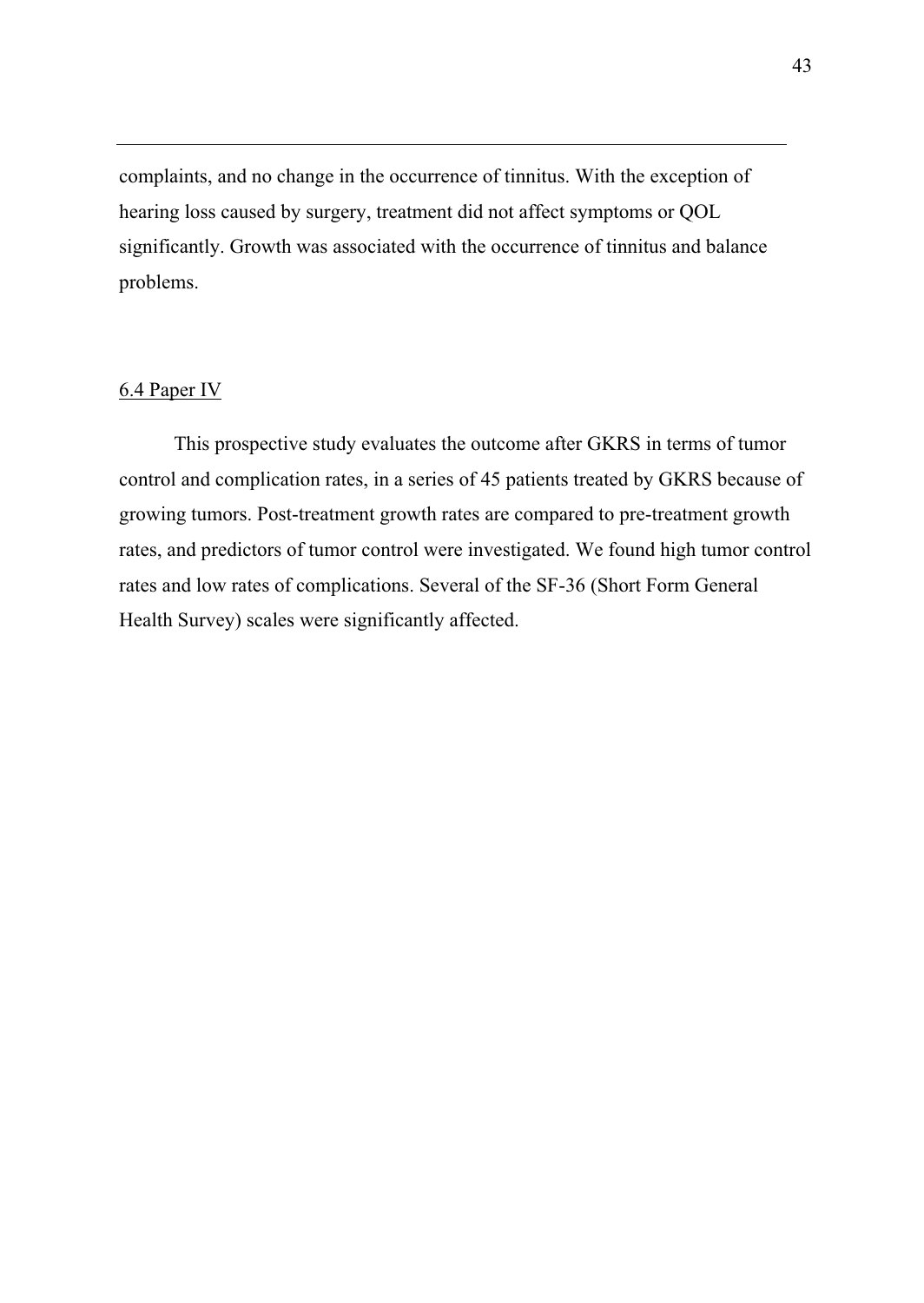# **7. Methods**

#### 7.1 Treatment algorithm

It was initially attempted to randomize a cohort of patients with tumors with a maximum diameter ≤25 mm at diagnosis, into treatment groups of microsurgery or GKRS. However, this study design was changed because of patients' reluctance to undergo randomization.<sup>41;42;147</sup> The algorithm used since divides patients with VS into categories based on CPA tumor size and observed tumor growth. Patients with tumors <20 mm in diameter are conservatively managed, which means that they are followed up at 1, 2 and 5 years with reimaging and clinical evaluation. If growth is observed, the patients are offered active treatment by microsurgery or GKRS. If the tumor is initially found to be between 20 and 25 mm, active treatment is offered. Tumors greater than 25 mm are treated by microsurgery. $^{22}$ 

### 7.2 Imaging

Diagnosis and radiological follow-up at our center was conducted by MRI, with the exception of a few patients who instead had to be followed up by CT scanning for medical reasons (these few patients were excluded from all of the papers in this thesis). Ideally, a thin-slice (2-3 mm) T1-weighted pulse sequence with gadolinium contrast was used, since with this setup, the tumor can easily be delineated on the image series. However, complete standardization of the imaging protocol was not achieved, partly because many patients had their follow-up imaging performed at a center close to their residence, where the images were subsequently sent to us.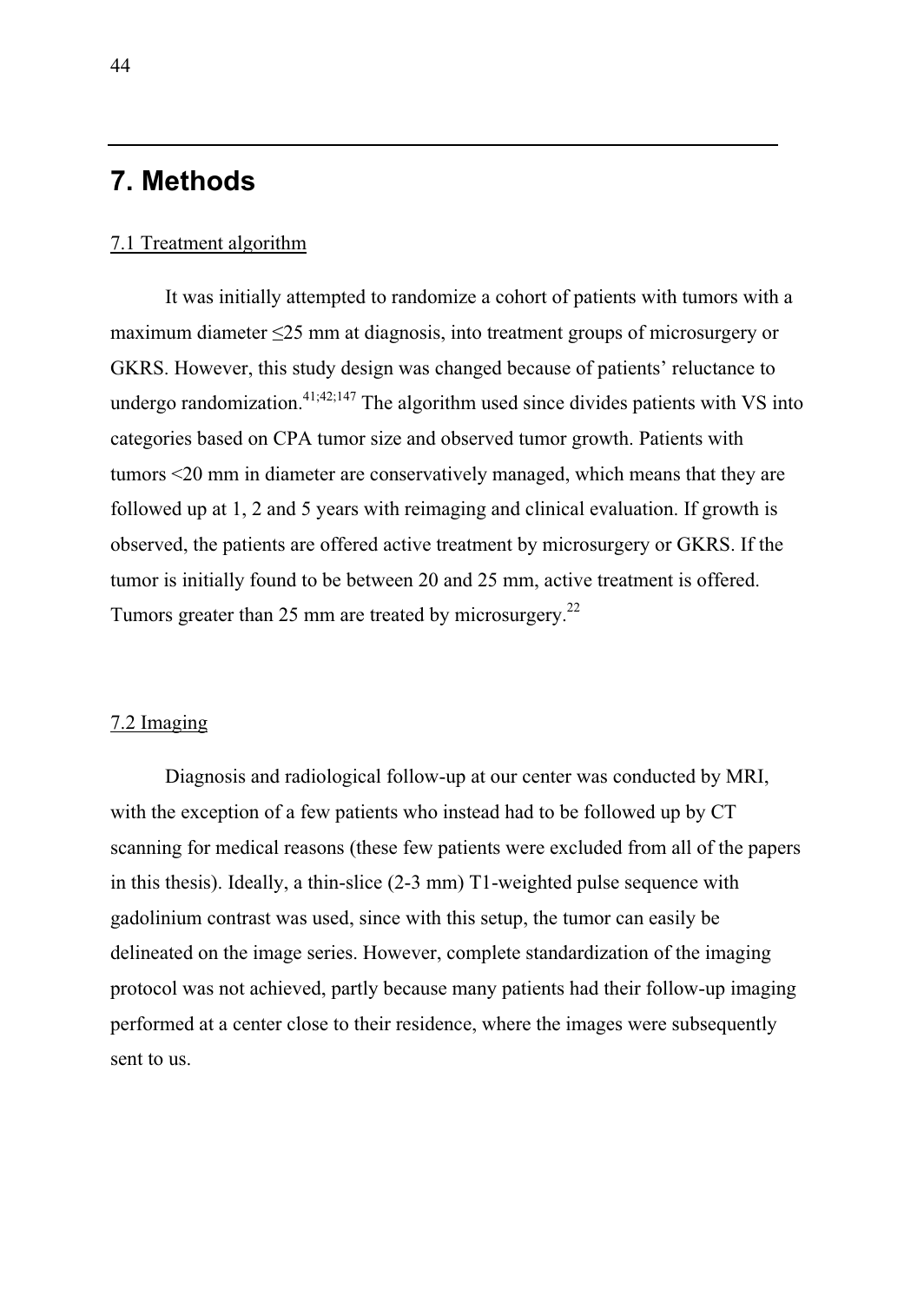Measurements were performed as described in section 4.3.1 using the imaging software AGFA Impax (AGFA, Mortsel, Belgium) on a Fujitsu Siemens workstation with NEC MDview 212 high-resolution screens.

#### 7.3 Clinical variables

A number of clinical variables were recorded at each consultation. Information about balance problems (yes/no), tinnitus (yes/no and VAS) and vertigo (yes/no and VAS) were prospectively recorded in a case report form and entered into a database. The VAS (visual analog scale) is a scoring tool for assessing patients' complaints, where they are asked to mark their degree of complaints from zero (no complaints) to 100 (worst possible).

Hearing preservation was evaluated by the help of the Gardner-Robertson scale, which is based on pure tone audiogram and speech discrimination scores, and graded from A (good/excellent hearing) to D (no hearing).<sup>148</sup> Facial nerve function was graded according to the House-Brackmann scale, from 1 (normal facial nerve function) to 6 (total paralysis).<sup>149</sup>

#### 7.4 Quality of life

QoL was assessed by way of SF-36, which consists of a survey that is given to patients. It includes eight scales derived from the patients' responses: bodily pain, physical function, role physical, general health, vitality, social function, role emotional and mental function. These are scored from 0 to 100, where lower scores indicate more severe symptoms.<sup>150</sup>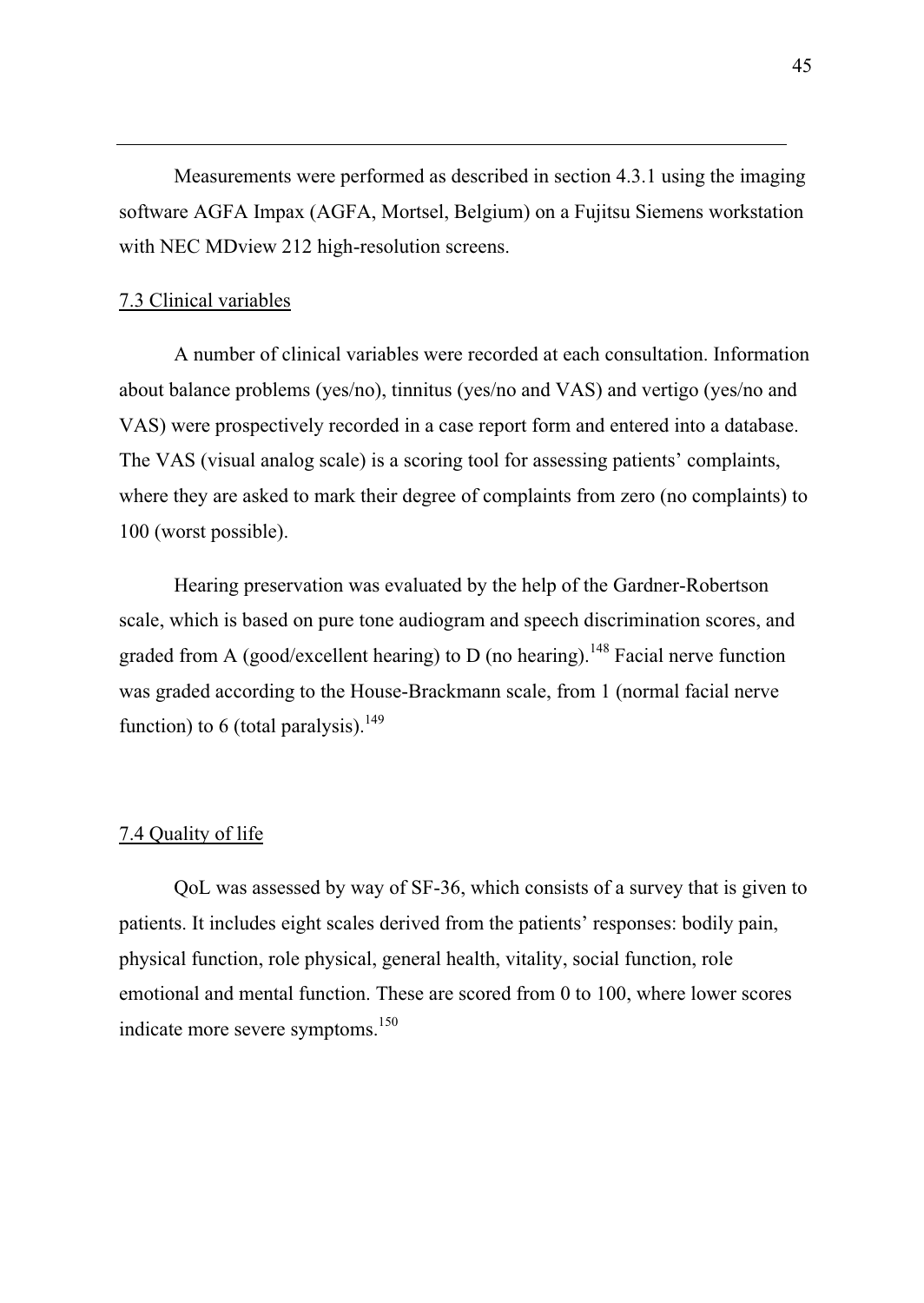#### 7.5 Gamma knife radiosurgery

On the day of their treatment, the patients undergo a pre-radiosurgery evaluation with audiological tests and facial nerve assessment. They also get a cranial MRI taken once they have had an MRI-compatible Leksell stereotactical frame fixed to their head, with the purpose of keeping the head immobilized. This MRI is taken using a T1-weighted pulse sequence with gadolinium contrast, with 1.1 mm slices. A T2-weighted CISS series with contrast is often also taken, when hearing preservation is a priority.



© Jobin K. Varughese, 2011

The dosimetry is then planned with the aim of achieving a prescription dose of 12 Gy to the periphery of the tumor. This margin dose is constructed in such a way as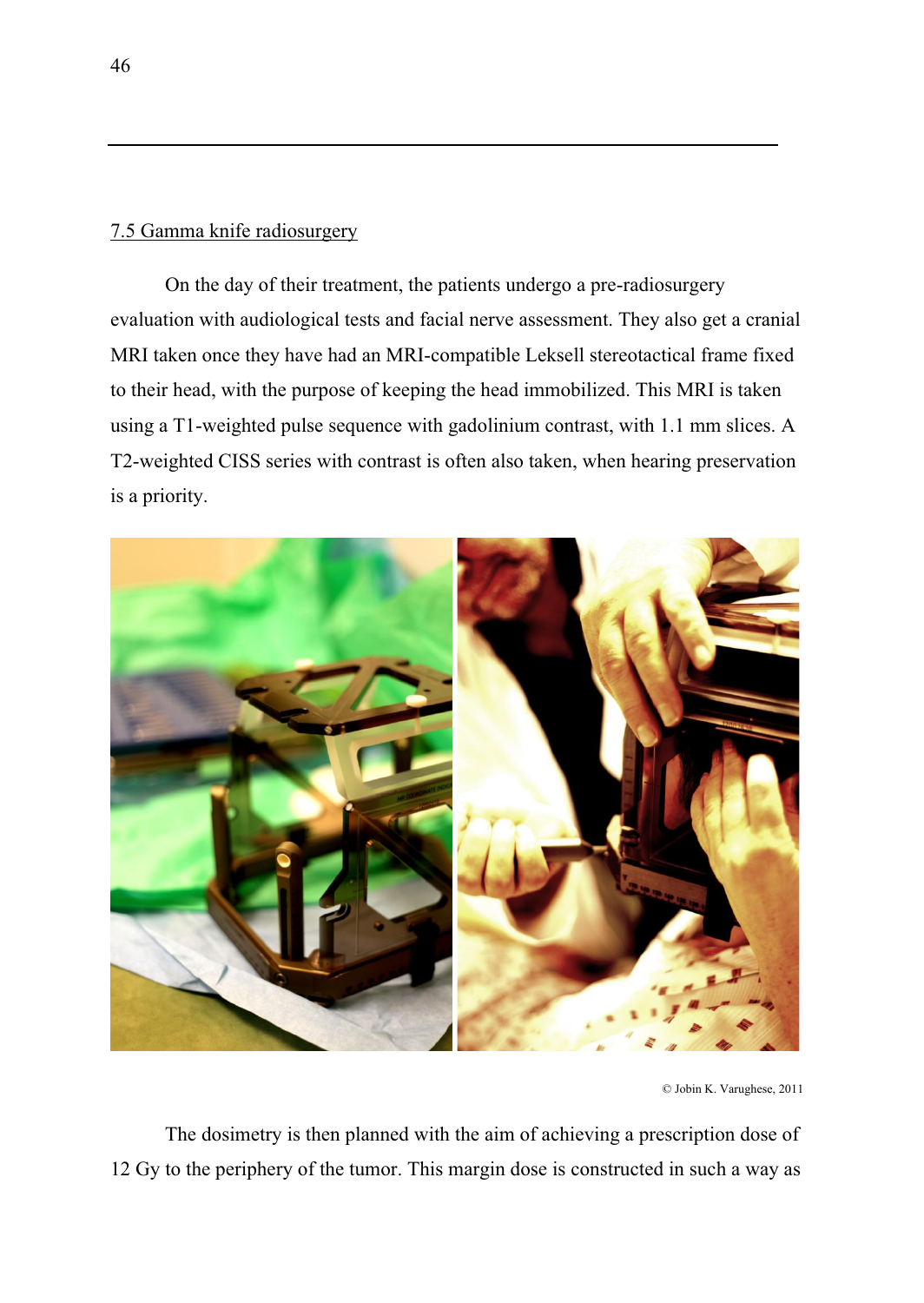to cover >95% of the tumor while avoiding healthy cranial nerves and other sensitive structures, thus minimizing the risk of complications. This conformal planning is achieved by using multiple beams through individual collimators as described above.





© Jobin K. Varughese, 2011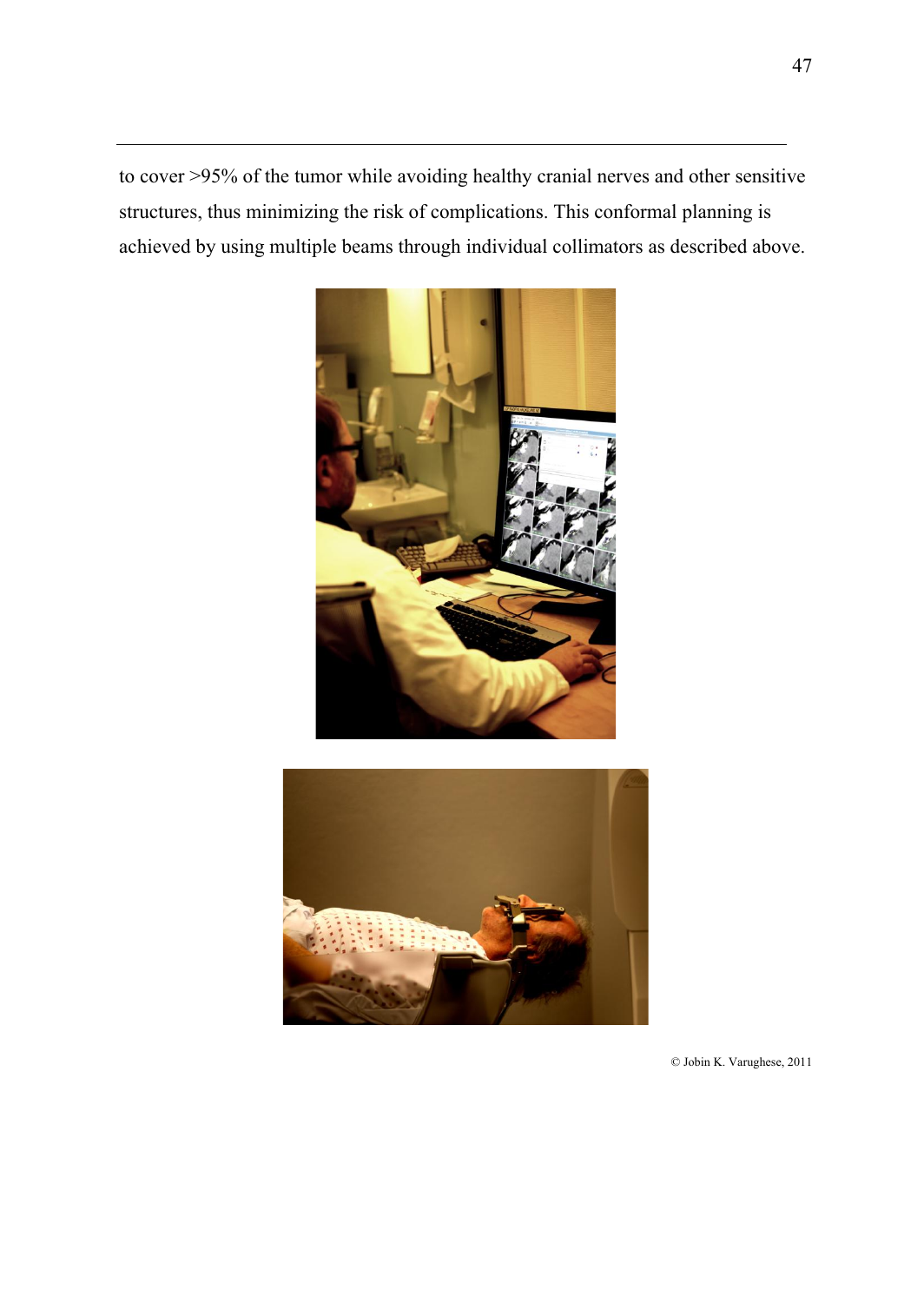Both the B and 4C models (after 2008) have been used for the dose delivery itself. The head is repositioned for each beam, and the energy is delivered as planned.

#### 7.6 Statistics

#### *7.6.1 Mixed effects modeling*

Mixed effects models include both fixed and random effects. Fixed effects describe overall relationships with covariates, while random effects are random differences between clusters at different levels.<sup>151;152</sup> One particular advantage of mixed effects models is that it is a generalization of linear regression that allows taking clustering into account, where clustering in this case is when there are multiple observations for each patient.<sup>117</sup>

#### *7.6.2 Kaplan-Meier survival*

Kaplan-Meier survival analysis allows for description of survival within a single group, or to compare different groups. This type of analysis can also be used to account for censoring, which is when an observation is only known to exceed a certain value<sup>153</sup> – for example when a patient has been lost to follow-up after a number of years, in which case one cannot know for sure of this patient's survival statistics.

#### *7.6.3 Bland-Altman plots*

For graphical depiction of the relationships between the values obtained by the different measurement modalities in our first paper, we used Bland-Altman plots.154;155 When data are logarithmically transformed, these are plots of the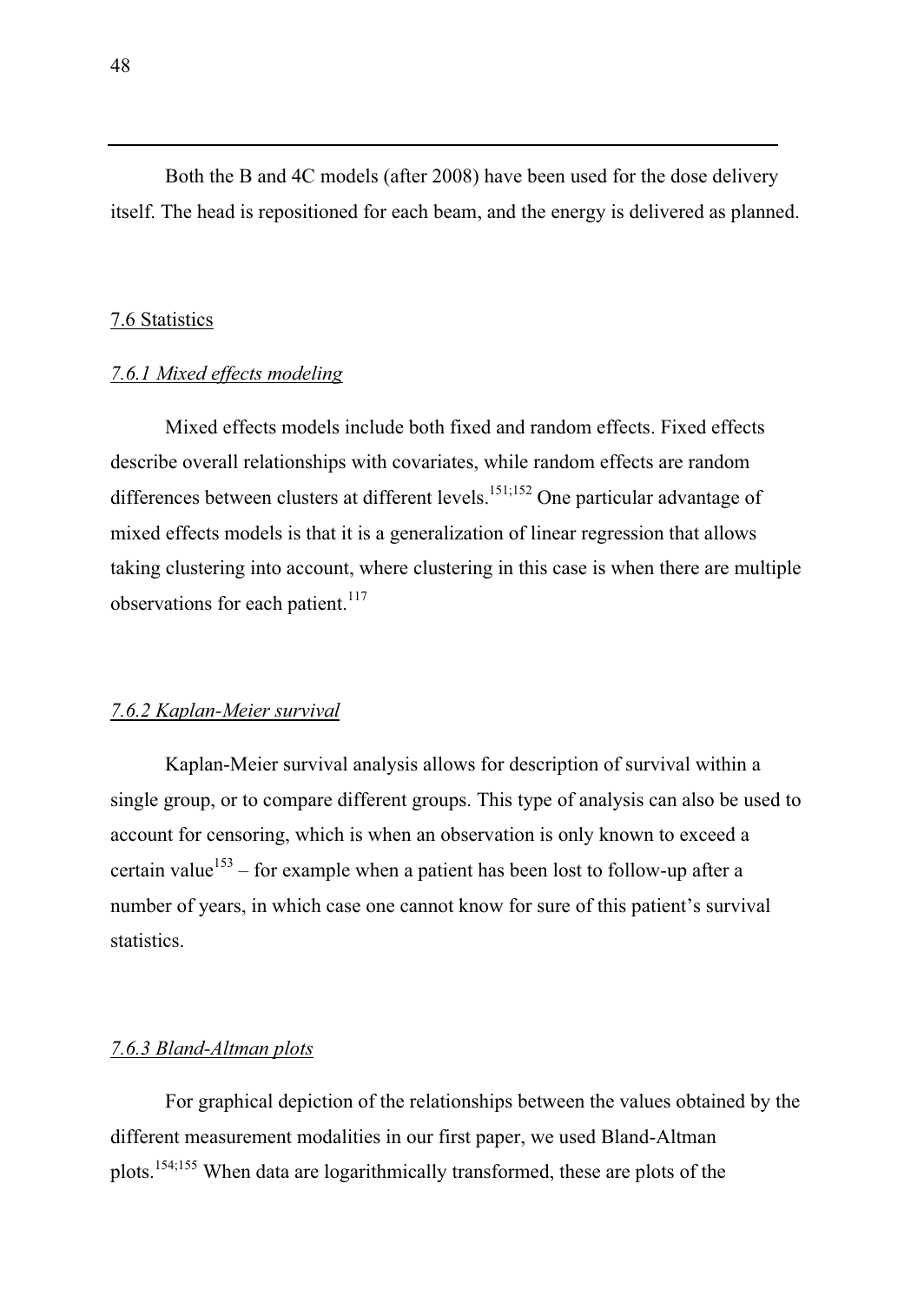geometric means of the measurements against their ratio on a logarithmic scale. With these plots, the closer one gets to horizontal reference intervals, a narrow reference interval, and ratios approximately equal to one, the more reliable one can say that the measurement modality in question is.<sup>117</sup>

#### *7.6.4 Logistic regression*

The purpose of logistic regression is to predict the probability of an event, when the outcome variable can be answered as  $yes/no$ .<sup>153</sup> From such an analysis, one can find the odds ratios of the event taking place, based on different values of each explanatory variable adjusted for the other explanatory variables.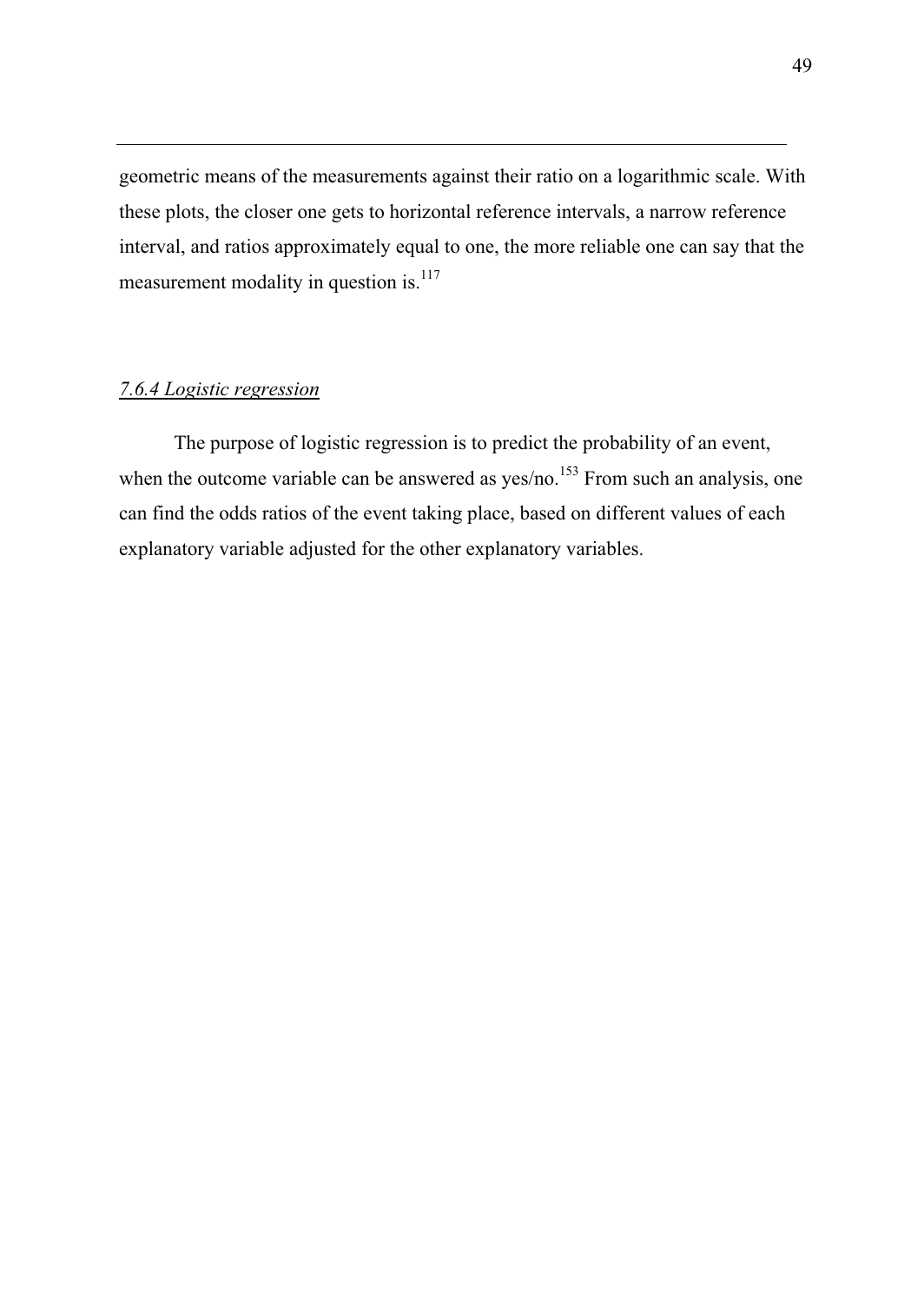# **8. Discussion**

#### 8.1 Studies' strengths and weaknesses

Our center receives a large proportion of the VS patients in Norway. Assuming a similar distribution of intracranial schwannomas as reported in the literature, 156 we can claim that 466 of the 518 intracranial schwannomas registered in Norway in the period 2000-2006 (data from Norwegian Cancer Registry) were VS. We included 355 patients in the same period, suggesting that we receive over 75% of the VS patients in Norway.<sup>12</sup> A comprehensive prospective database has been collected as these patients have been followed up.

This presents several advantages. To take an example, we minimize the risk of selection bias that exists in retrospective studies. We were also able to use a study design that evaluated outcome after GKRS treatment and compared it to pretreatment growth rates, which, to our knowledge, no other studies have done.<sup>157</sup> It is also an advantage in itself to be able to describe the growth dynamics of VS at a nearpopulation level. However, it must be mentioned that these studies have quite short follow-up periods; particularly studies on late outcomes after GKRS treatment require longer follow-up to make conclusive statements.<sup>18</sup> As mentioned earlier in the text, we were also unable to standardize the MRI imaging, which stands as a weakness of these studies.

#### 8.2 Results

The papers included in this thesis present several conclusions. The first paper found three inherent flaws with the most commonly used measure, the maximum diameter (MD): it was the least accurate method in terms of agreement with the reference method, had the largest intraobserver variation, and was the only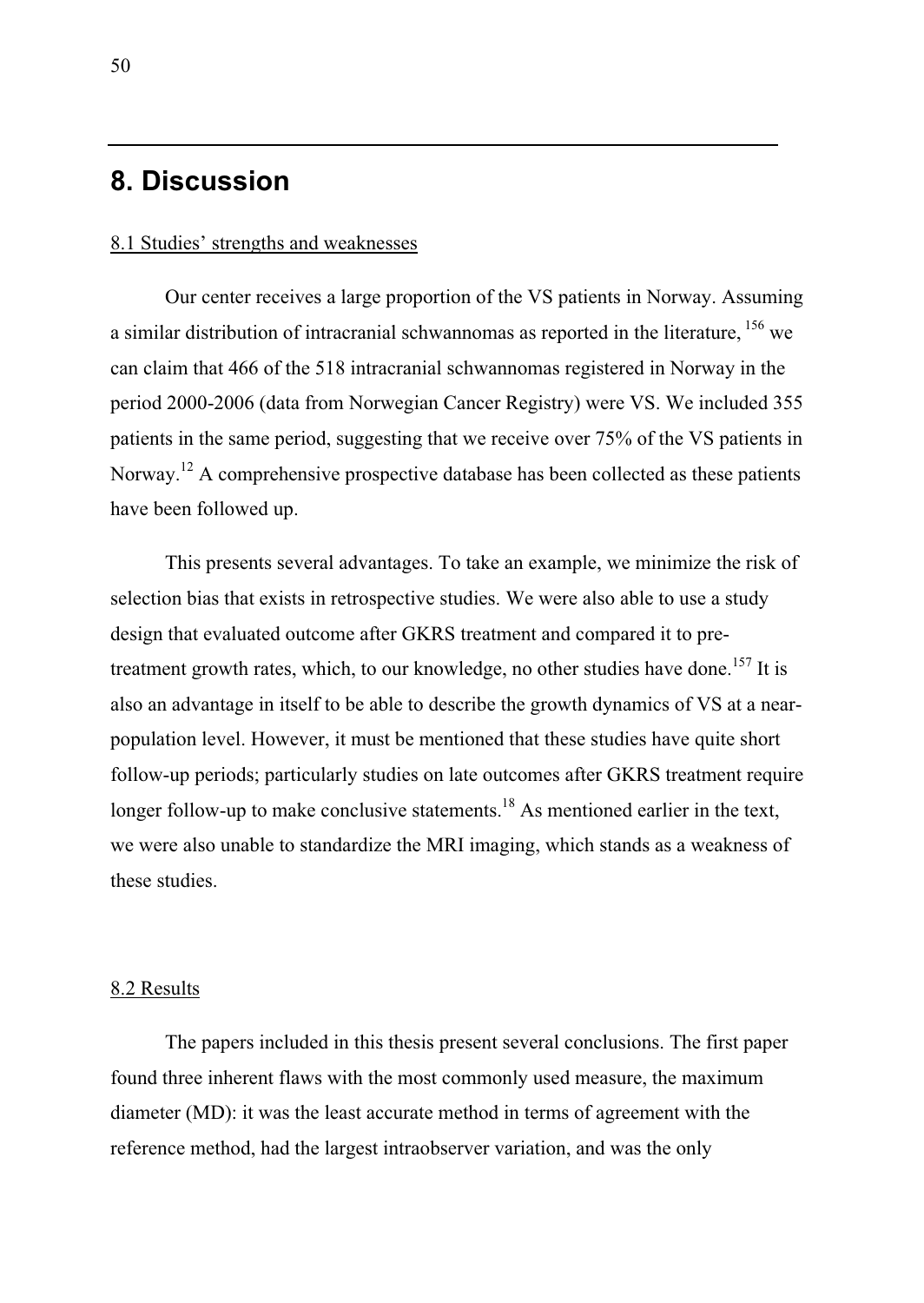approximation method which systematically underestimated the volume of small tumors and overestimated the large ones. This last finding means that a formula is required to find the corresponding volume for a given diameter, rather than to multiply a simple proportionality coefficient as with the other approximation methods. Empirical proportionality coefficients which were quite similar to theoretical values used in the literature were also found.<sup>24;114</sup>

The second paper showed that tumor growth data fit best with a VDT-based growth model, rather than in terms of mm/year which is more common in the literature. We found a VDT of 4.40 years among our cohort. We also discussed the use of a cutoff of 1 mm/year to distinguish between growing and non-growing tumors in the literature,<sup>128</sup> and proposed a VDT cutoff of 5.22 years that could be used similarly. None of the baseline parameters investigated were predictive of tumor growth.

The third paper described the risk of needing treatment with the wait-and-scan protocol to be 13.3% at two years, and 41.3% at five years. The study also found a decline of hearing function for conservatively managed patients (compared to 59.8% at baseline, 39.8% had retained hearing at three years, and 42.4% at end of followup). Neither tinnitus nor unsteadiness changed significantly from baseline, but there was a reduction in the number of patients reporting vertigo. QoL was largely unchanged throughout the follow-up, and was not affected by treatment either. Vertigo was found to significantly reduce QoL. Results also suggest that tumor growth may be associated with progression of tinnitus and imbalance problems. To our knowledge, this is the most detailed study of symptom development and QoL in conservatively managed VS.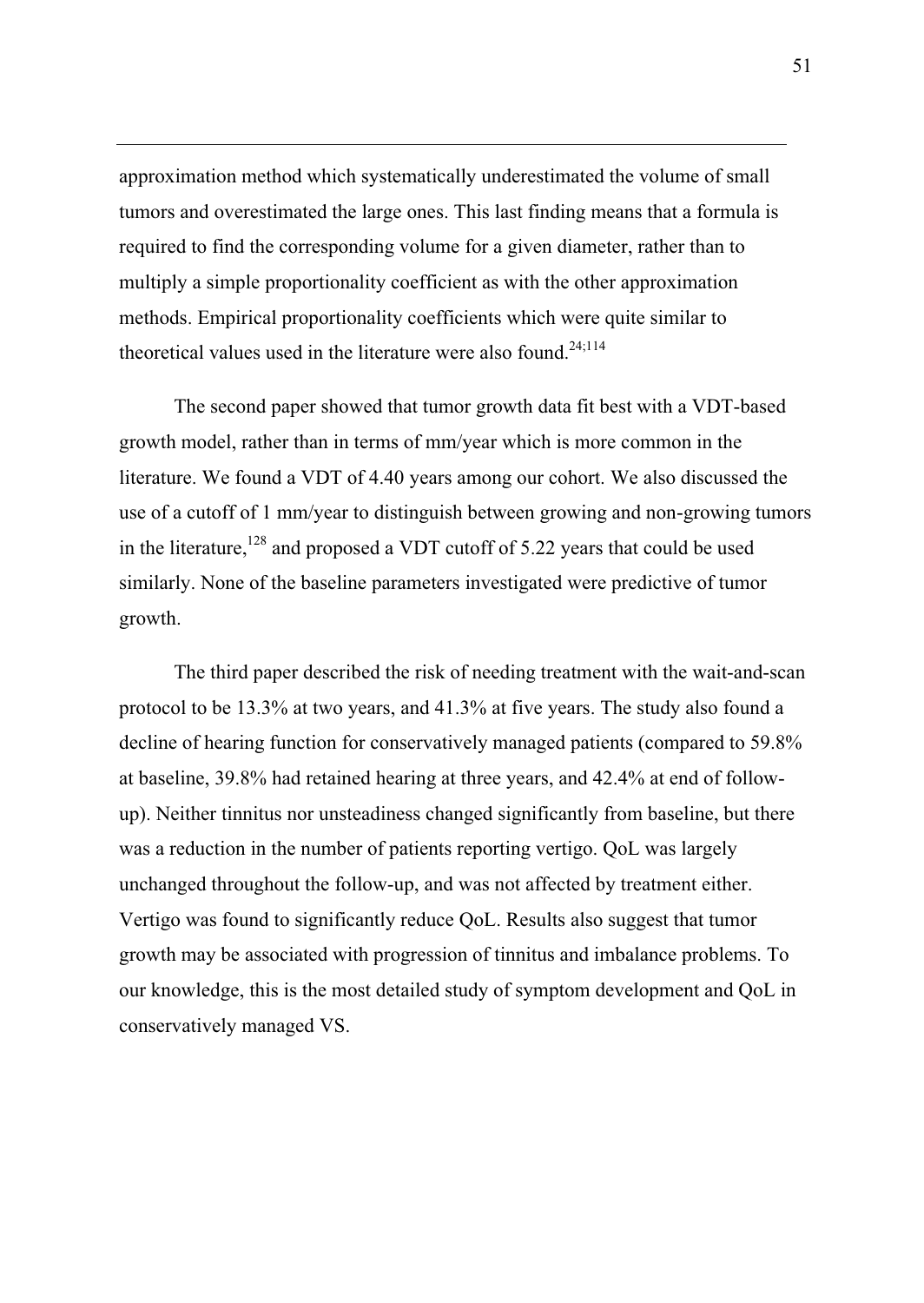The fourth paper found a radiological tumor control rate of 71.1% and a fiveyear retreatment-free survival rate of 93.9%. This low tumor control rate might be because of the inclusion of growing tumors only, the short follow-up period, or that the definition we used for tumor control was too conservative. Higher age and larger tumor size were found to be positively associated with tumor control. Most studies find the opposite conclusion.<sup>86;102;103</sup> Furthermore, from a radiobiological point of view, one would expect better results for the younger patients and smaller tumors because of the higher oxygenation levels in these tumors.<sup>104</sup> Hearing was preserved in 79% of the patients who had serviceable hearing at the time of treatment. Permanent facial weakness as a result of GKRS treatment occurred in one patient. In terms of QoL, bodily pain and general health scores improved significantly after GKRS. Social function steadily declined throughout the follow-up period, which may be related to the increasing number of patients experiencing unilateral hearing loss.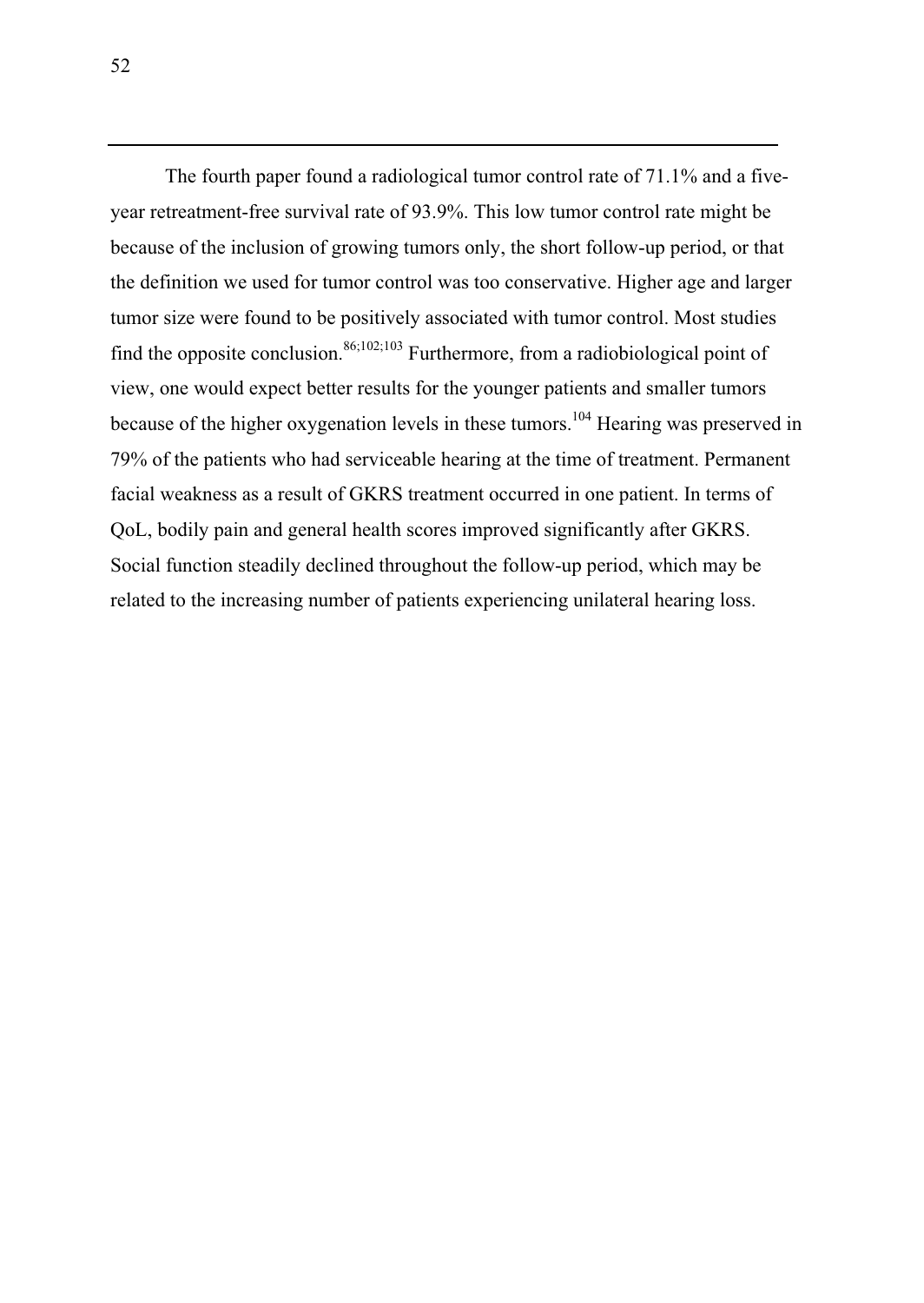## **9. Conclusion**

In the discussion of inconsistencies in reporting of tumor size and tumor growth, our studies propose that there exist both empirical and biological arguments for the use of volumes and VDT's rather than diameters and linear growth rates. A VDT cutoff of 5.22 years can distinguish between clinically growing and nongrowing tumors.

Our findings support the continued use of a conservative approach among small, non-growing tumors. The reasoning for this is multifaceted. A patient should not be exposed to unnecessary treatment if the tumor would never have grown enough to elicit symptoms anyway. Furthermore, there is limited evidence that early treatment is beneficial. For medium-sized or growing tumors, we also suggest that GKRS is a preferable treatment to microsurgery, given the high tumor control rates and low rates of complication with GKRS. The tumor control can also be improved by taking into consideration the potential predictors found in our study when selecting patients for this treatment, namely the patient's age and the tumor size. This finding is surprising, as one would expect the opposite effect from these parameters. Several scales of QoL were also found to improve significantly after GKRS, thus supporting the practice of recommending this form of treatment to these tumors. The social function scale however got steadily worse from baseline.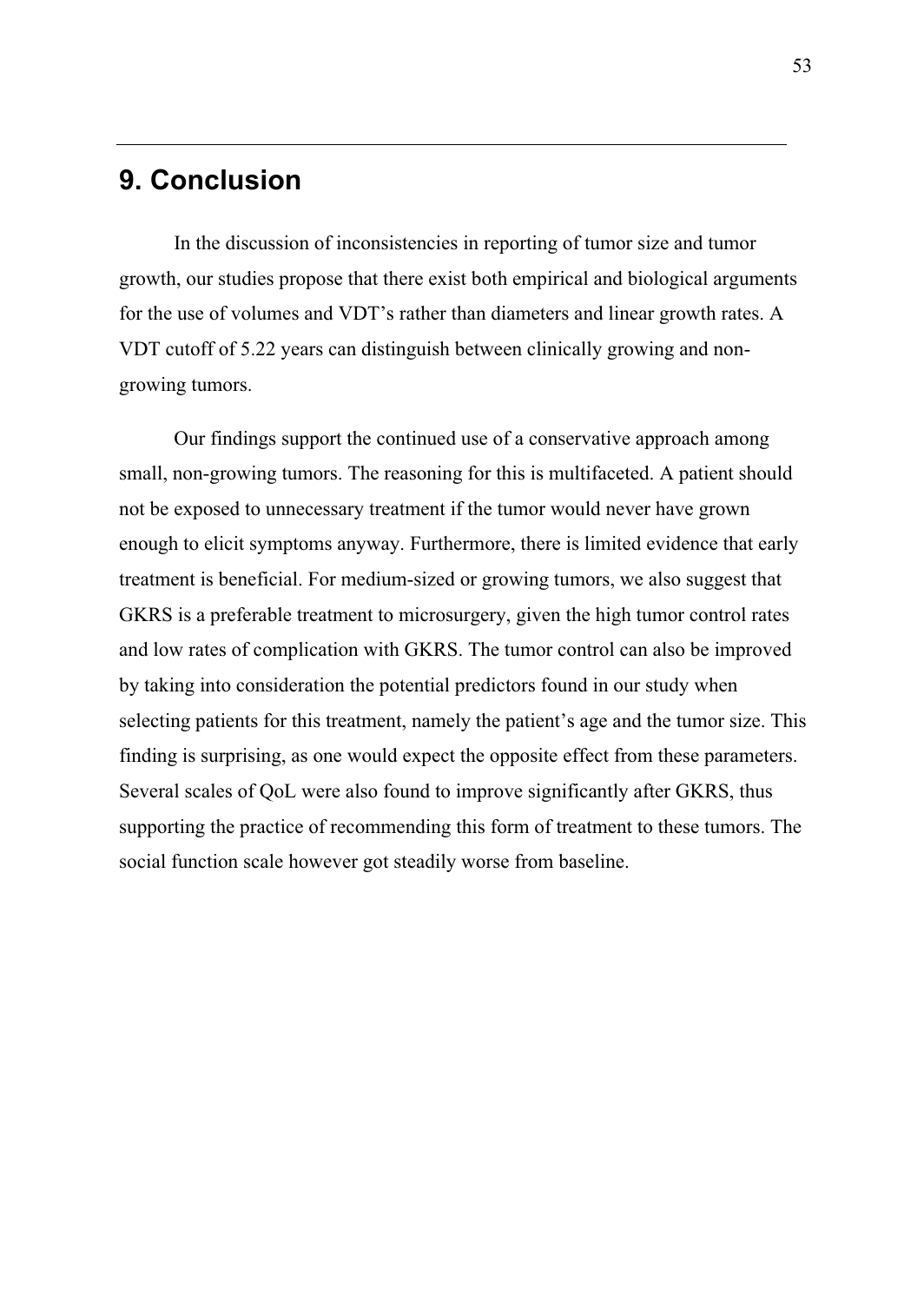# **10. Errata**

## Paper I, II, IV

No corrections.

### Paper III

- Slice volumes were estimated by multiplying the sums of slice areas by the *slice interval*, not the slice thickness.
- The "House-Brackmann" scale is incorrectly referred to as the "House-Brachman" scale instead.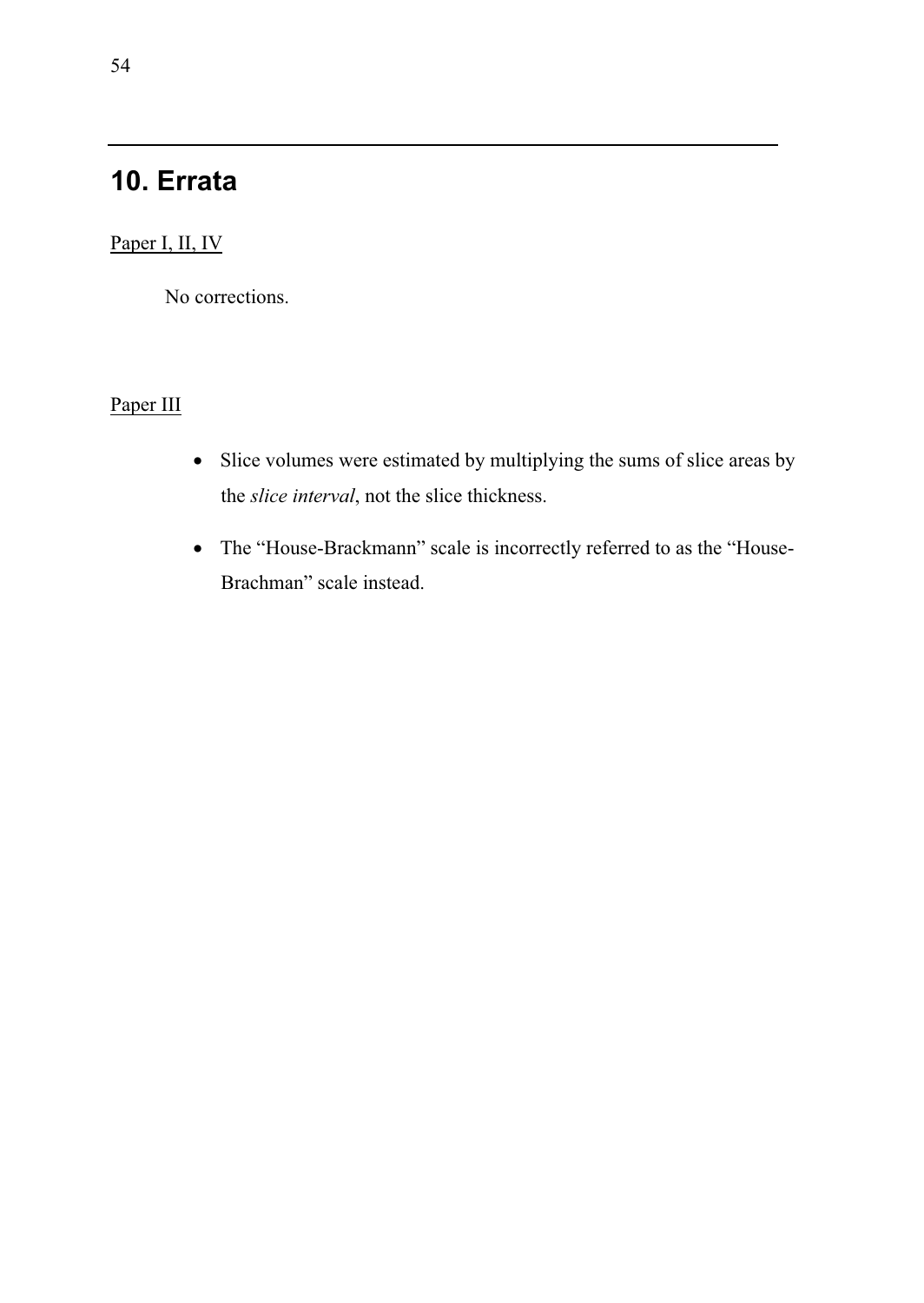### **11.** Reference List

- (1) Pineda A, Feder BH. Acoustic neuroma: a misnomer. *Am Surg* 1967; 33(1):40-43.
- (2) Roche PH, Bouvier C, Chinot O, Figarella-Branger D. Genesis and biology of vestibular schwannomas. *Prog Neurol Surg* 2008; 21:24-31.
- (3) Kentala E, Pyykko I. Clinical picture of vestibular schwannoma. *Auris Nasus Larynx* 2001; 28(1):15-22.
- (4) Matthies C, Samii M. Management of 1000 vestibular schwannomas (acoustic neuromas): clinical presentation. *Neurosurgery* 1997; 40(1):1-9.
- (5) Myrseth E, Moller P, Wentzel-Larsen T, Goplen F, Lund-Johansen M. Untreated vestibular schwannomas: vertigo is a powerful predictor for healthrelated quality of life. *Neurosurgery* 2006; 59(1):67-76.
- (6) Lloyd SK, Kasbekar AV, Baguley DM, Moffat DA. Audiovestibular factors influencing quality of life in patients with conservatively managed sporadic vestibular schwannoma. *Otol Neurotol* 2010; 31(6):968-976.
- (7) van de Langenberg R, de Bondt BJ, Nelemans PJ, Baumert BG, Stokroos RJ. Follow-up assessment of vestibular schwannomas: volume quantification versus two-dimensional measurements. *Neuroradiology* 2009; 51(8):517-524.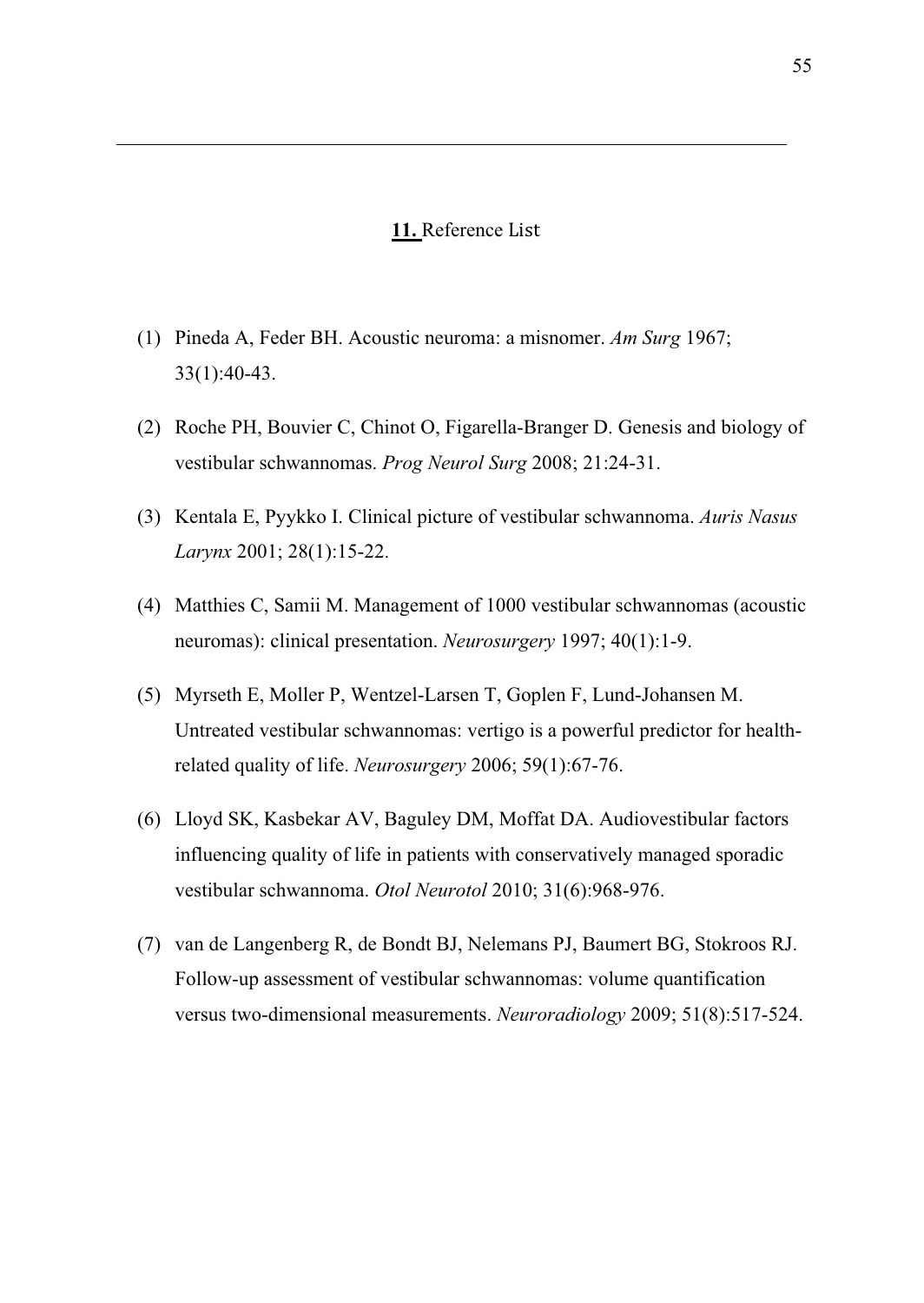- (8) Welling DB, Glasscock ME, III, Woods CI, Jackson CG. Acoustic neuroma: a cost-effective approach. *Otolaryngol Head Neck Surg* 1990; 103(3):364-370.
- (9) Stangerup SE, Caye-Thomasen P, Tos M, Thomsen J. The natural history of vestibular schwannoma. *Otol Neurotol* 2006; 27(4):547-552.
- (10) Rosenberg SI. Natural history of acoustic neuromas. *Laryngoscope* 2000; 110(4):497-508.
- (11) Tos M, Stangerup SE, Caye-Thomasen P, Tos T, Thomsen J. What is the real incidence of vestibular schwannoma? *Arch Otolaryngol Head Neck Surg* 2004; 130(2):216-220.
- (12) Larjavaara S, Feychting M, Sankila R, Johansen C, Klaeboe L, Schuz J et al. Incidence trends of vestibular schwannomas in Denmark, Finland, Norway and Sweden in 1987-2007. *Br J Cancer* 2011; 105(7):1069-1075.
- (13) Schuz J, Steding-Jessen M, Hansen S, Stangerup SE, Caye-Thomasen P, Johansen C. Sociodemographic factors and vestibular schwannoma: a Danish nationwide cohort study. *Neuro Oncol* 2010; 12(12):1291-1299.
- (14) Chang LS, Welling DB. Molecular biology of vestibular schwannomas. *Methods Mol Biol* 2009; 493:163-177.
- (15) Baser ME, DG RE, Gutmann DH. Neurofibromatosis 2. *Curr Opin Neurol* 2003; 16(1):27-33.
- (16) Rowe J, Radatz M, Kemeny A. Radiosurgery for type II neurofibromatosis. *Prog Neurol Surg* 2008; 21:176-182.
- (17) Evans GR, Lloyd SK, Ramsden RT. Neurofibromatosis type 2. *Adv Otorhinolaryngol* 2011; 70:91-98.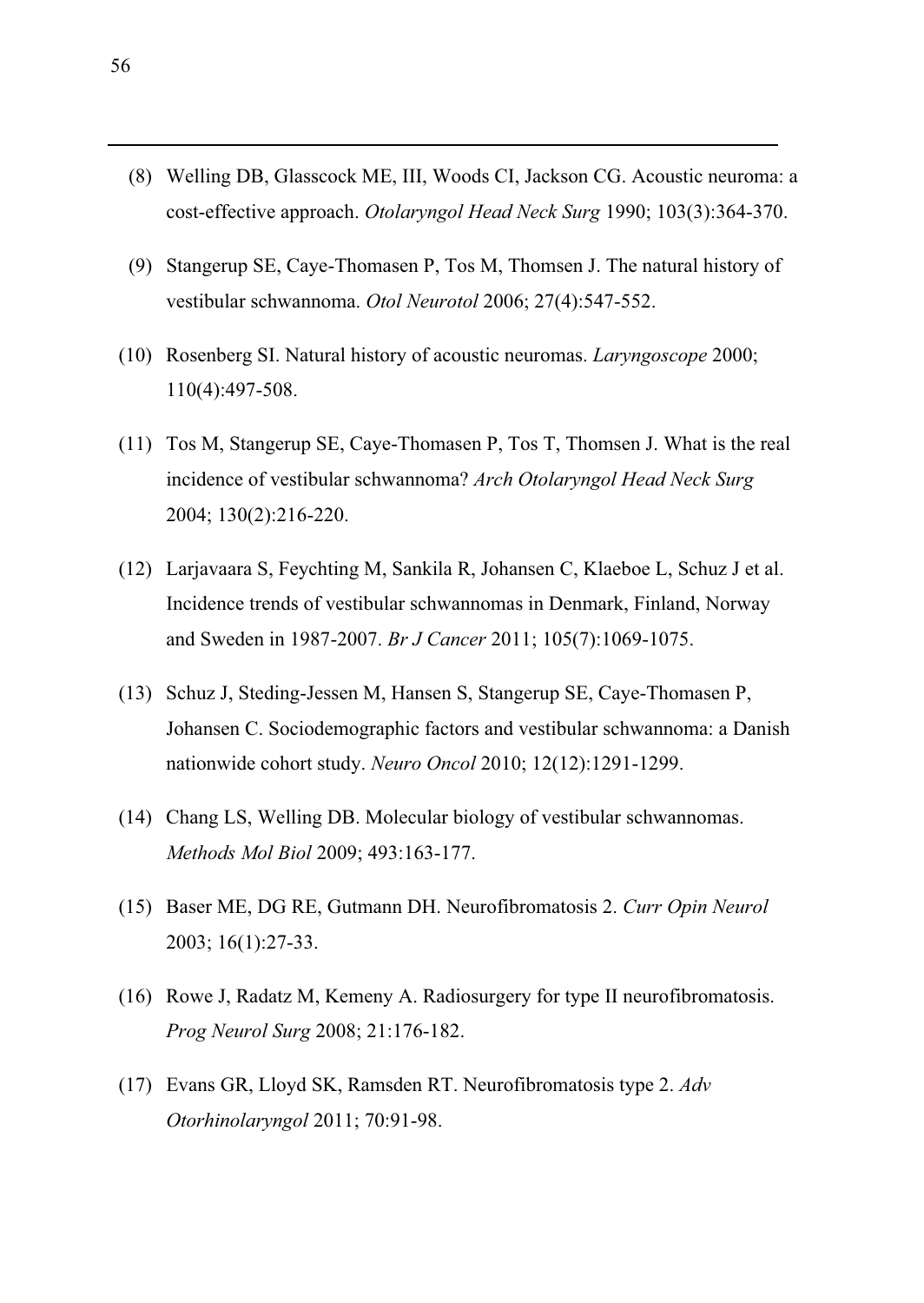- (18) Bassim MK, Berliner KI, Fisher LM, Brackmann DE, Friedman RA. Radiation therapy for the treatment of vestibular schwannoma: a critical evaluation of the state of the literature. *Otol Neurotol* 2010; 31(4):567-573.
- (19) Samii M, Matthies C. Management of 1000 vestibular schwannomas (acoustic neuromas): surgical management and results with an emphasis on complications and how to avoid them. *Neurosurgery* 1997; 40(1):11-21.
- (20) Battista RA. Gamma knife radiosurgery for vestibular schwannoma. *Otolaryngol Clin North Am* 2009; 42(4):635-654.
- (21) Stangerup SE, Caye-Thomasen P, Tos M, Thomsen JC. [Incidence of vestibular schwannoma in Denmark]. *Ugeskr Laeger* 2008; 170(42):3335- 3338.
- (22) Myrseth E, Pedersen PH, Moller P, Lund-Johansen M. Treatment of vestibular schwannomas. Why, when and how? *Acta Neurochir (Wien )* 2007; 149(7):647-660.
- (23) Regis J, Carron R, Park MC, Soumare O, Delsanti C, Thomassin JM et al. Wait-and-see strategy compared with proactive Gamma Knife surgery in patients with intracanalicular vestibular schwannomas. *J Neurosurg* 2010; 113 Suppl:105-111.
- (24) Caye-Thomasen P, Hansen S, Dethloff T, Stangerup SE, Thomsen J. Sublocalization and volumetric growth pattern of intracanalicular vestibular schwannomas. *Laryngoscope* 2006; 116(7):1131-1135.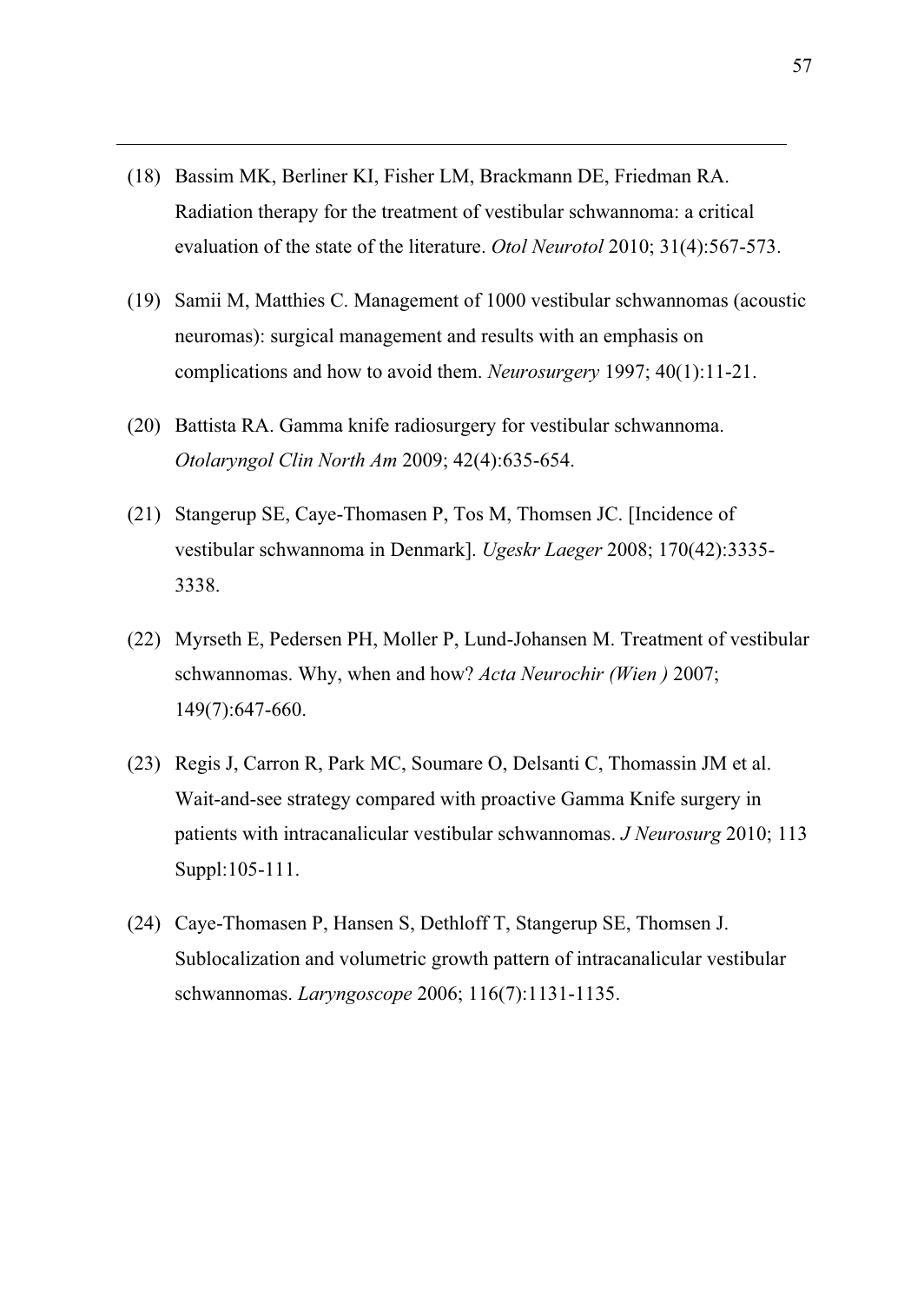- (25) Muller S, Arnolds J, van OA. Decision-making of vestibular schwannoma patients. *Acta Neurochir (Wien )* 2010; 152(6):973-984.
- (26) Sandooram D, Grunfeld EA, McKinney C, Gleeson MJ. Quality of life following microsurgery, radiosurgery and conservative management for unilateral vestibular schwannoma. *Clin Otolaryngol Allied Sci* 2004; 29(6):621-627.
- (27) Grauvogel J, Kaminsky J, Rosahl SK. The impact of tinnitus and vertigo on patient-perceived quality of life after cerebellopontine angle surgery. *Neurosurgery* 2010; 67(3):601-609.
- (28) Verma S, Anthony R, Tsai V, Taplin M, Rutka J. Evaluation of cost effectiveness for conservative and active management strategies for acoustic neuroma. *Clin Otolaryngol* 2009; 34(5):438-446.
- (29) Nakaya K, Niranjan A, Kondziolka D, Kano H, Khan AA, Nettel B et al. Gamma knife radiosurgery for benign tumors with symptoms from brainstem compression. *Int J Radiat Oncol Biol Phys* 2010; 77(4):988-995.
- (30) Kameda K, Shono T, Hashiguchi K, Yoshida F, Sasaki T. Effect of tumor removal on tinnitus in patients with vestibular schwannoma. *J Neurosurg* 2010; 112(1):152-157.
- (31) Niranjan A, Lunsford LD, Flickinger JC, Maitz A, Kondziolka D. Can hearing improve after acoustic tumor radiosurgery? *Neurosurg Clin N Am* 1999; 10(2):305-315.
- (32) Godefroy WP, Hastan D, van der Mey AG. Translabyrinthine surgery for disabling vertigo in vestibular schwannoma patients. *Clin Otolaryngol* 2007; 32(3):167-172.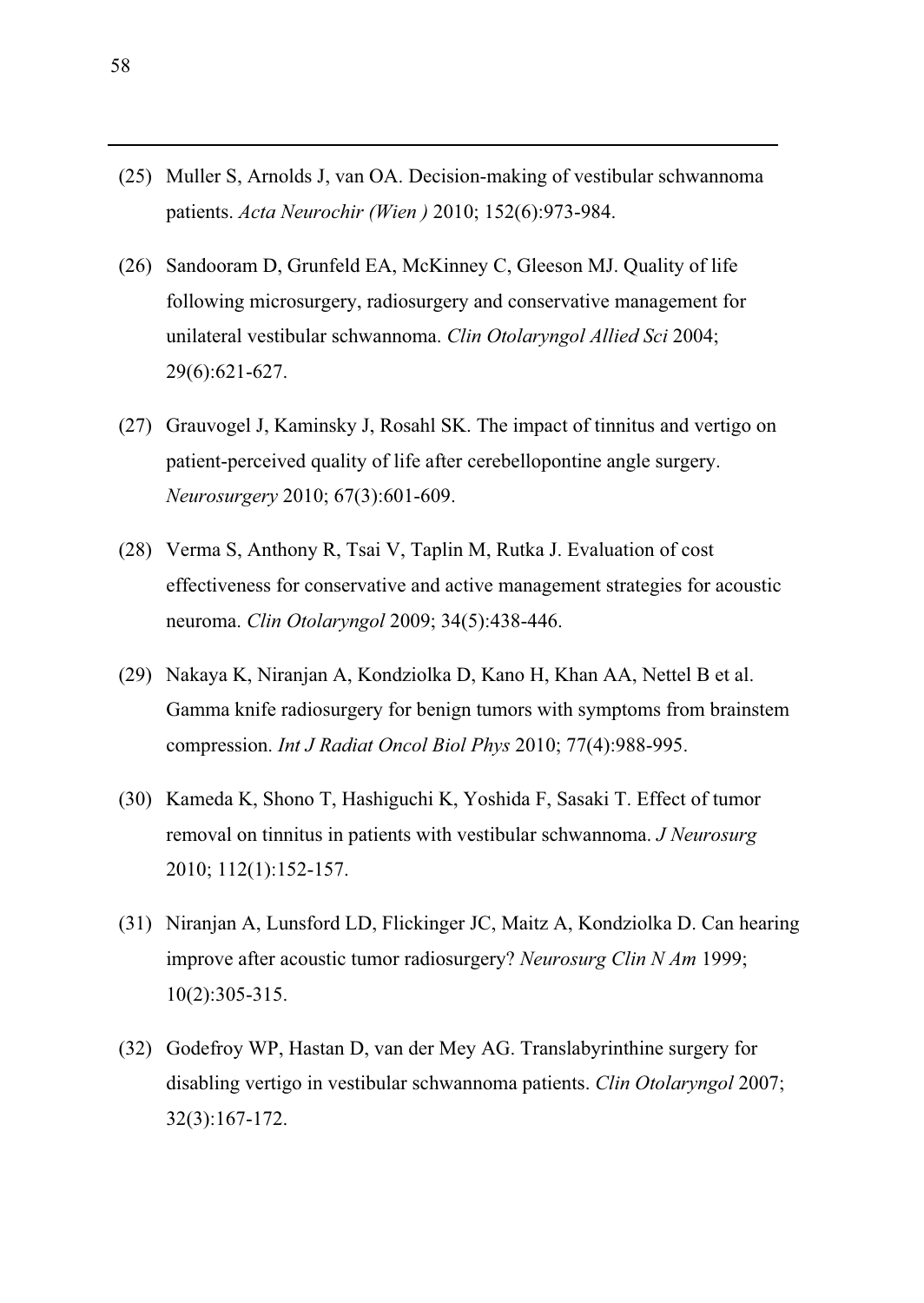- (33) Silk PS, Lane JI, Driscoll CL. Surgical approaches to vestibular schwannomas: what the radiologist needs to know. *Radiographics* 2009; 29(7):1955-1970.
- (34) Khrais T, Sanna M. Hearing preservation surgery in vestibular schwannoma. *J Laryngol Otol* 2006; 120(5):366-370.
- (35) Hillman T, Chen DA, Arriaga MA, Quigley M. Facial nerve function and hearing preservation acoustic tumor surgery: does the approach matter? *Otolaryngol Head Neck Surg* 2010; 142(1):115-119.
- (36) Sameshima T, Fukushima T, McElveen JT, Jr., Friedman AH. Critical assessment of operative approaches for hearing preservation in small acoustic neuroma surgery: retrosigmoid vs middle fossa approach. *Neurosurgery* 2010; 67(3):640-644.
- (37) Myrseth E, Moller P, Pedersen PH, Vassbotn FS, Wentzel-Larsen T, Lund-Johansen M. Vestibular schwannomas: clinical results and quality of life after microsurgery or gamma knife radiosurgery. *Neurosurgery* 2005; 56(5):927- 935.
- (38) Kondziolka D, Lunsford LD, Flickinger JC. Comparison of management options for patients with acoustic neuromas. *Neurosurg Focus* 2003; 14(5):e1.
- (39) Chakrabarti I, Apuzzo ML, Giannota SL. Acoustic tumors: operation versus radiation--making sense of opposing viewpoints. Part I. Acoustic neuroma: decision making with all the tools. *Clin Neurosurg* 2003; 50:293-312.
- (40) Yamakami I, Uchino Y, Kobayashi E, Yamaura A. Conservative management, gamma-knife radiosurgery, and microsurgery for acoustic neurinomas: a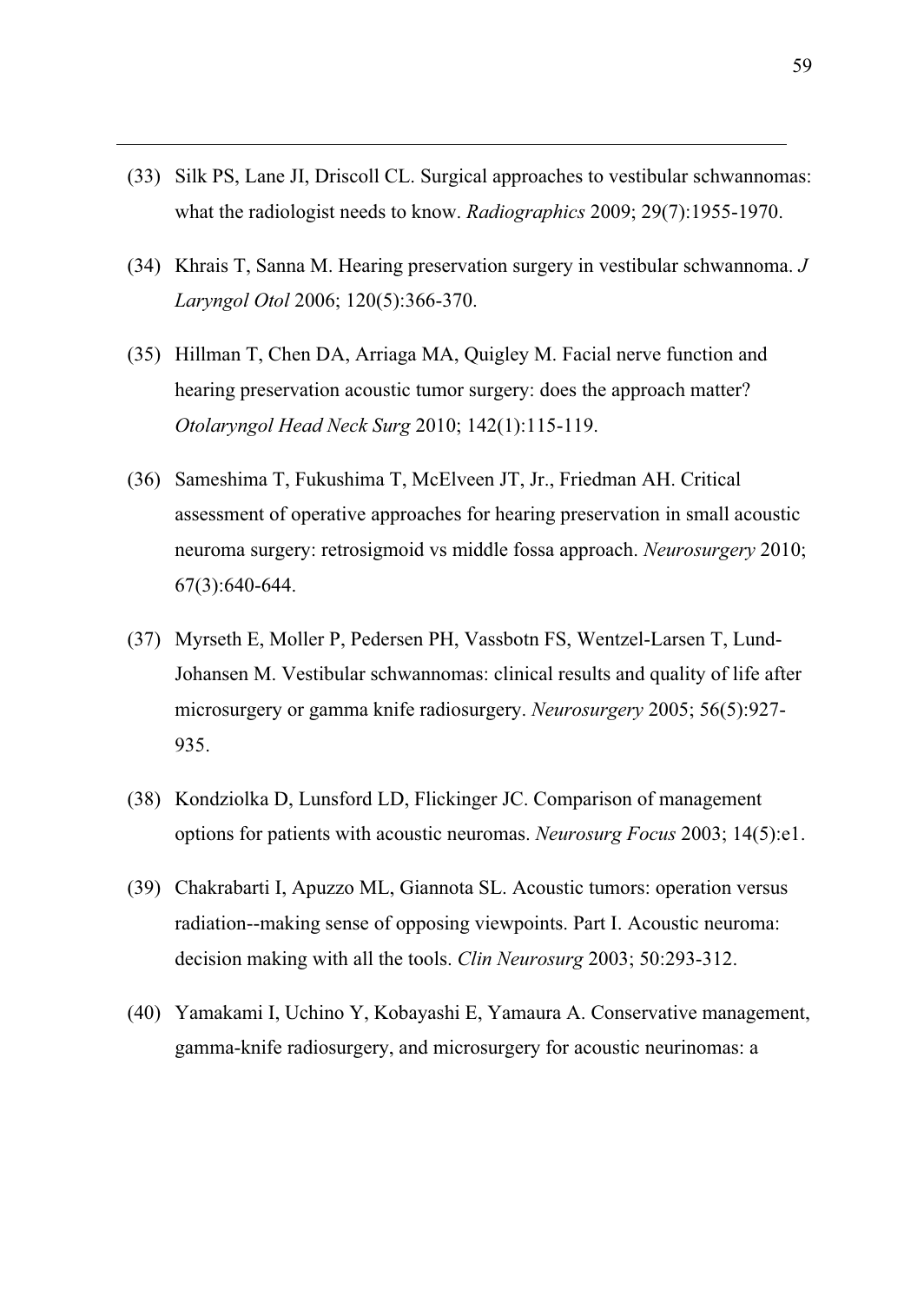systematic review of outcome and risk of three therapeutic options. *Neurol Res* 2003; 25(7):682-690.

- (41) Pollock BE, Driscoll CL, Foote RL, Link MJ, Gorman DA, Bauch CD et al. Patient outcomes after vestibular schwannoma management: a prospective comparison of microsurgical resection and stereotactic radiosurgery. *Neurosurgery* 2006; 59(1):77-85.
- (42) Myrseth E, Moller P, Pedersen PH, Lund-Johansen M. Vestibular schwannoma: surgery or gamma knife radiosurgery? A prospective, nonrandomized study. *Neurosurgery* 2009; 64(4):654-661.
- (43) Backous DD, Pham HT. Guiding patients through the choices for treating vestibular schwannomas: balancing options and ensuring informed consent. 2007. *Neurosurg Clin N Am* 2008; 19(2):379-92, viii.
- (44) Roche PH, Ribeiro T, Fournier HD, Thomassin JM. Vestibular schwannomas: complications of microsurgery. *Prog Neurol Surg* 2008; 21:214-221.
- (45) Cauley KA, Ratkovits B, Braff SP, Linnell G. Communicating hydrocephalus after gamma knife radiosurgery for vestibular schwannoma: an MR imaging study. *AJNR Am J Neuroradiol* 2009; 30(5):992-994.
- (46) van RL, Nijs HG, Avezaat CJ, Karlsson G, Linquist C, Pauw KH et al. Costs and effects of microsurgery versus radiosurgery in treating acoustic neuroma. *Acta Neurochir (Wien )* 1997; 139(10):942-948.
- (47) Abram S, Rosenblatt P, Holcomb S. Stereotactic radiation techniques in the treatment of acoustic schwannomas. 2007. *Neurosurg Clin N Am* 2008; 19(2):367-viii.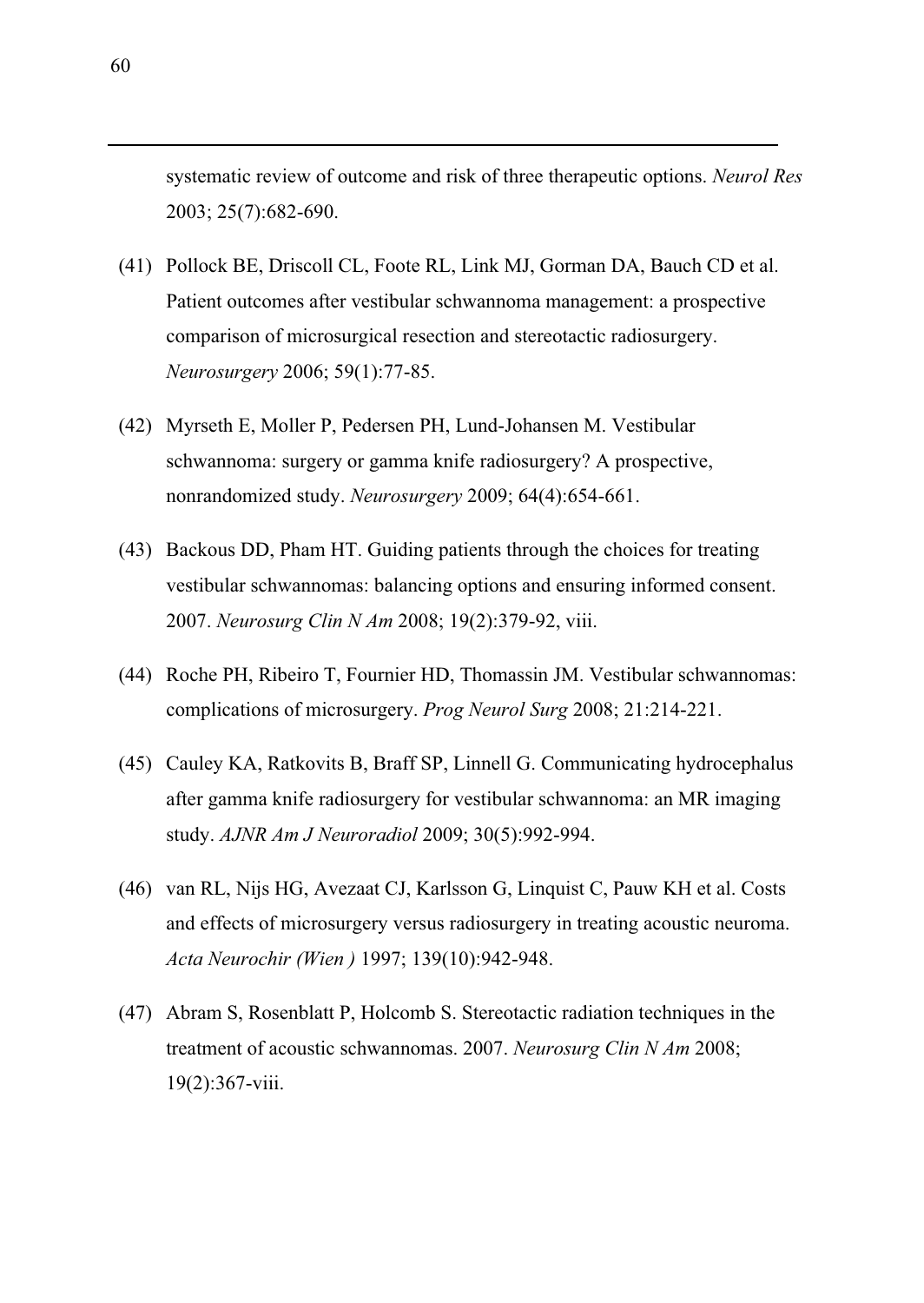- (48) Kondziolka D, Lunsford LD, McLaughlin MR, Flickinger JC. Long-term outcomes after radiosurgery for acoustic neuromas. *N Engl J Med* 1998; 339(20):1426-1433.
- (49) Nadol JB, Jr., Diamond PF, Thornton AR. Correlation of hearing loss and radiologic dimensions of vestibular schwannomas (acoustic Neuromas). *Am J Otol* 1996; 17(2):312-316.
- (50) Moffat DA, Golledge J, Baguley DM, Hardy DG. Clinical correlates of acoustic neuroma morphology. *J Laryngol Otol* 1993; 107(4):290-294.
- (51) Mohyuddin A, Vokurka EA, Evans DG, Ramsden RT, Jackson A. Is clinical growth index a reliable predictor of tumour growth in vestibular schwannomas? *Clin Otolaryngol Allied Sci* 2003; 28(2):85-90.
- (52) Gerganov V, Nouri M, Stieglitz L, Giordano M, Samii M, Samii A. Radiological factors related to pre-operative hearing levels in patients with vestibular schwannomas. *J Clin Neurosci* 2009; 16(8):1009-1012.
- (53) Sughrue ME, Yang I, Aranda D, Lobo K, Pitts LH, Cheung SW et al. The natural history of untreated sporadic vestibular schwannomas: a comprehensive review of hearing outcomes. *J Neurosurg* 2010; 112(1):163- 167.
- (54) Matthies C, Samii M, Krebs S. Management of vestibular schwannomas (acoustic neuromas): radiological features in 202 cases--their value for diagnosis and their predictive importance. *Neurosurgery* 1997; 40(3):469-481.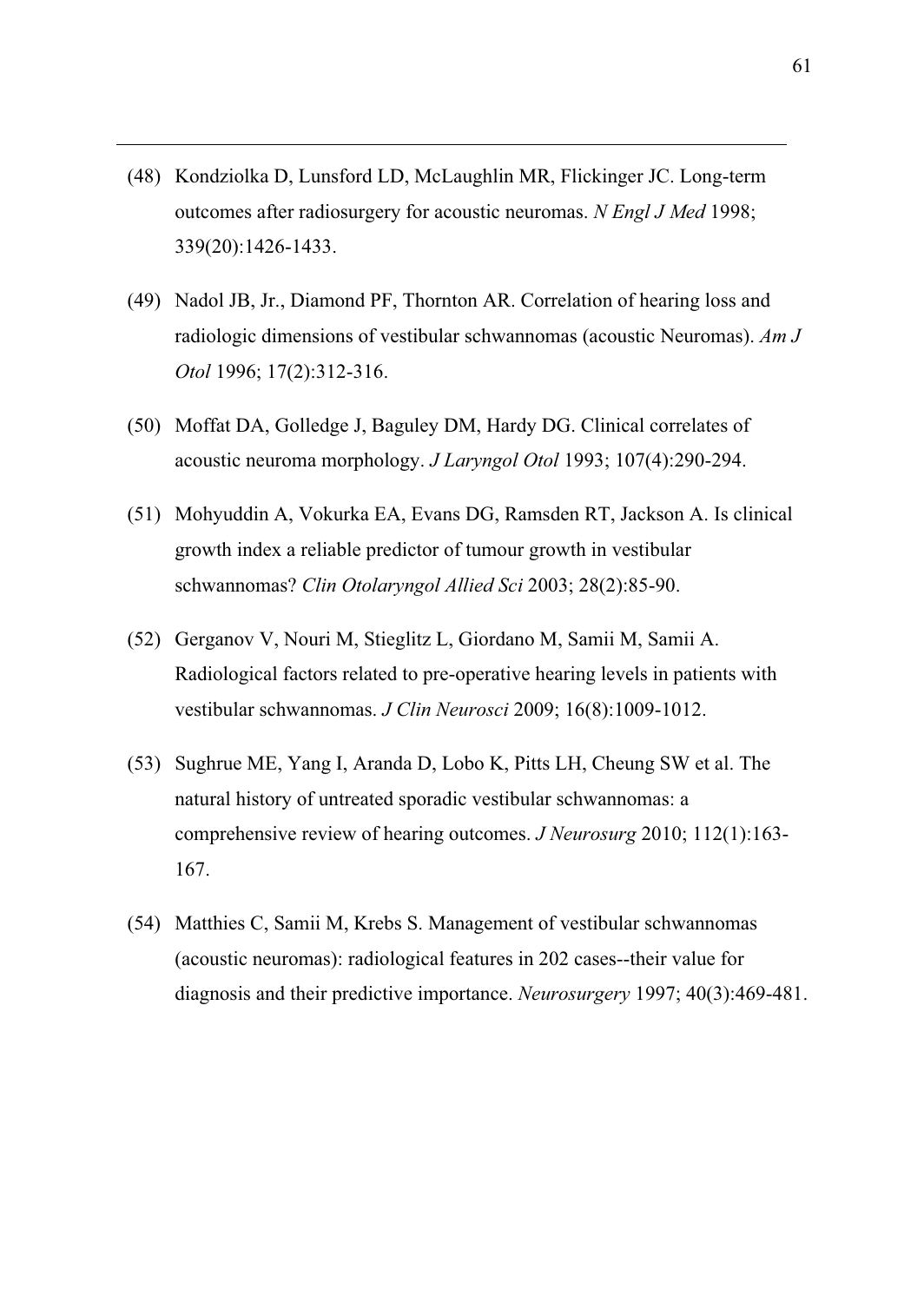- (55) Hempel JM, Hempel E, Wowra B, Schichor C, Muacevic A, Riederer A. Functional outcome after gamma knife treatment in vestibular schwannoma. *Eur Arch Otorhinolaryngol* 2006; 263(8):714-718.
- (56) Niranjan A, Flickinger JC. Radiobiology, principle and technique of radiosurgery. *Prog Neurol Surg* 2008; 21:32-42.
- (57) Linskey ME, Lunsford LD, Flickinger JC. Radiosurgery for acoustic neurinomas: early experience. *Neurosurgery* 1990; 26(5):736-744.
- (58) Flickinger JC, Kondziolka D, Niranjan A, Maitz A, Voynov G, Lunsford LD. Acoustic neuroma radiosurgery with marginal tumor doses of 12 to 13 Gy. *Int J Radiat Oncol Biol Phys* 2004; 60(1):225-230.
- (59) Paek SH, Chung HT, Jeong SS, Park CK, Kim CY, Kim JE et al. Hearing preservation after gamma knife stereotactic radiosurgery of vestibular schwannoma. *Cancer* 2005; 104(3):580-590.
- (60) Timmer FC, Hanssens PE, van Haren AE, Mulder JJ, Cremers CW, Beynon AJ et al. Gamma knife radiosurgery for vestibular schwannomas: results of hearing preservation in relation to the cochlear radiation dose. *Laryngoscope* 2009; 119(6):1076-1081.
- (61) Lasak JM, Klish D, Kryzer TC, Hearn C, Gorecki JP, Rine GP. Gamma knife radiosurgery for vestibular schwannoma: early hearing outcomes and evaluation of the cochlear dose. *Otol Neurotol* 2008; 29(8):1179-1186.
- (62) Tamura M, Carron R, Yomo S, Arkha Y, Muraciolle X, Porcheron D et al. Hearing preservation after gamma knife radiosurgery for vestibular schwannomas presenting with high-level hearing. *Neurosurgery* 2009; 64(2):289-296.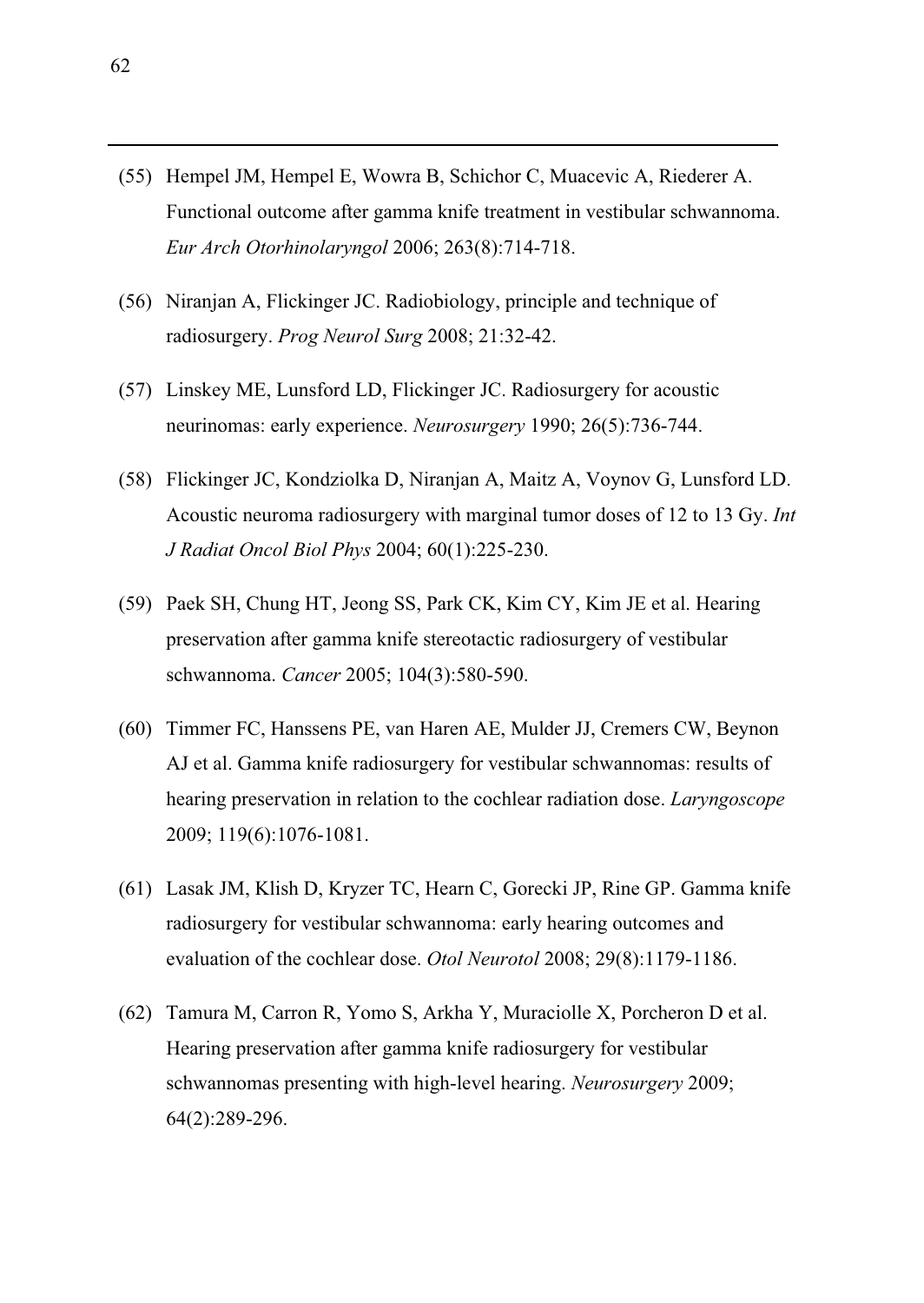- (63) Kano H, Kondziolka D, Khan A, Flickinger JC, Lunsford LD. Predictors of hearing preservation after stereotactic radiosurgery for acoustic neuroma. *J Neurosurg* 2009; 111(4):863-873.
- (64) Meyer FB. Gamma Knife and meningiomas. *J Neurosurg* 2011; 114(6):1569- 1570.
- (65) Park KJ, Kano H, Kondziolka D, Niranjan A, Flickinger JC, Lunsford LD. Early or delayed radiosurgery for WHO grade II astrocytomas. *J Neurooncol* 2011; 103(3):523-532.
- (66) Chang SD, Adler JR, Jr., Hancock SL. Clinical uses of radiosurgery. *Oncology (Williston Park)* 1998; 12(8):1181-8, 1191.
- (67) Minniti G, Clarke E, Lanzetta G, Osti MF, Trasimeni G, Bozzao A et al. Stereotactic radiosurgery for brain metastases: analysis of outcome and risk of brain radionecrosis. *Radiat Oncol* 2011; 6:48.
- (68) Chopra R, Kondziolka D, Niranjan A, Lunsford LD, Flickinger JC. Long-term follow-up of acoustic schwannoma radiosurgery with marginal tumor doses of 12 to 13 Gy. *Int J Radiat Oncol Biol Phys* 2007; 68(3):845-851.
- (69) Oyama H, Kobayashi T, Kida Y, Tanaka T, Mori Y, Iwakoshi T et al. Early changes in volume and non-enhanced volume of acoustic neurinoma after stereotactic gamma-radiosurgery. *Neurol Med Chir (Tokyo)* 1994; 34(9):607- 611.
- (70) Timmer FC, Hanssens PE, van Haren AE, van Overbeeke JJ, Mulder JJ, Cremers CW et al. Follow-up after gamma knife radiosurgery for vestibular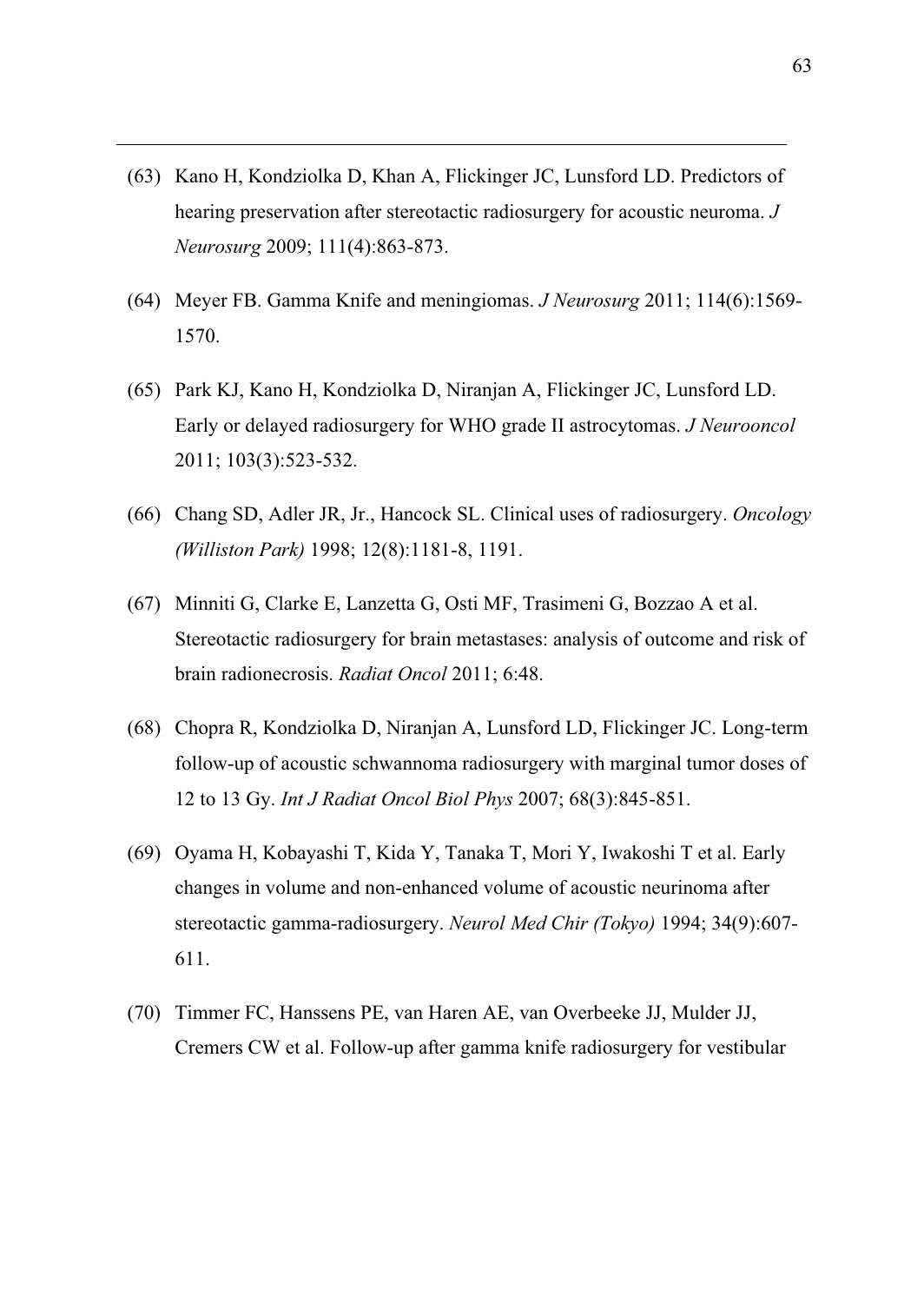schwannomas: volumetric and axial control rates. *Laryngoscope* 2011; 121(7):1359-1366.

- (71) Hayhurst C, Zadeh G. Tumor pseudoprogression following radiosurgery for vestibular schwannoma. *Neuro Oncol* 2011.
- (72) Nagano O, Higuchi Y, Serizawa T, Ono J, Matsuda S, Yamakami I et al. Transient expansion of vestibular schwannoma following stereotactic radiosurgery. *J Neurosurg* 2008; 109(5):811-816.
- (73) Nagano O, Serizawa T, Higuchi Y, Matsuda S, Sato M, Yamakami I et al. Tumor shrinkage of vestibular schwannomas after Gamma Knife surgery: results after more than 5 years of follow-up. *J Neurosurg* 2010; 113 Suppl:122-127.
- (74) Huang CF, Tu HT, Lo HK, Wang KL, Liu WS. Radiosurgery for vestibular schwannomas. *J Chin Med Assoc* 2005; 68(7):315-320.
- (75) Kwon Y, Khang SK, Kim CJ, Lee DJ, Lee JK, Kwun BD. Radiologic and histopathologic changes after Gamma Knife radiosurgery for acoustic schwannoma. *Stereotact Funct Neurosurg* 1999; 72 Suppl 1:2-10.
- (76) Regis J, Roche PH, Delsanti C, Thomassin JM, Ouaknine M, Gabert K et al. Modern management of vestibular schwannomas. *Prog Neurol Surg* 2007; 20:129-141.
- (77) Bertalanffy A, Dietrich W, Aichholzer M, Brix R, Ertl A, Heimberger K et al. Gamma knife radiosurgery of acoustic neurinomas. *Acta Neurochir (Wien )* 2001; 143(7):689-695.
- (78) Rampp S, Scheller C, Prell J, Engelhorn T, Strauss C, Rachinger J. Magnetic resonance imaging dynamics of contrast medium uptake in vestibular schwannomas. *J Neurosurg* 2011; 114(2):394-399.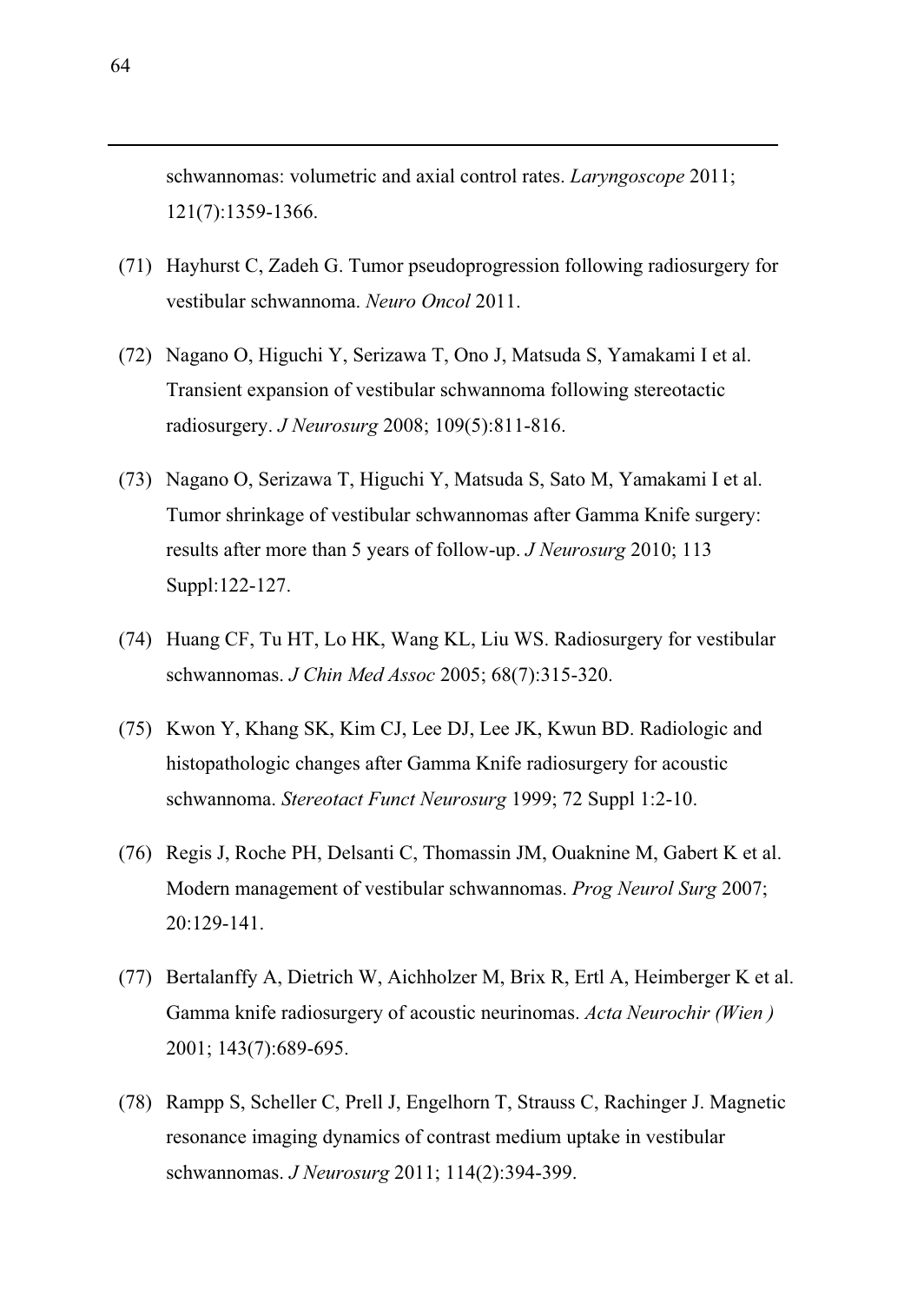- (79) Scheller C, Rampp S, Rachinger JC, Prell J, Koesling S, Becker S et al. Contrast enhancement and histopathological findings in vestibular schwannoma. *Cen Eur Neurosurg* 2010; 71(1):35-38.
- (80) Weil RS, Cohen JM, Portarena I, Brada M. Optimal dose of stereotactic radiosurgery for acoustic neuromas: A systematic review. *Br J Neurosurg* 2006; 20(4):195-202.
- (81) Wowra B, Muacevic A, Jess-Hempen A, Hempel JM, Muller-Schunk S, Tonn JC. Outpatient gamma knife surgery for vestibular schwannoma: definition of the therapeutic profile based on a 10-year experience. *J Neurosurg* 2005; 102 Suppl:114-118.
- (82) Delbrouck C, Hassid S, Massager N, Choufani G, David P, Devriendt D et al. Preservation of hearing in vestibular schwannomas treated by radiosurgery using Leksell Gamma Knife: preliminary report of a prospective Belgian clinical study. *Acta Otorhinolaryngol Belg* 2003; 57(3):197-204.
- (83) Iwai Y, Yamanaka K, Shiotani M, Uyama T. Radiosurgery for acoustic neuromas: results of low-dose treatment. *Neurosurgery* 2003; 53(2):282-287.
- (84) Chopra R, Kondziolka D, Niranjan A, Lunsford LD, Flickinger JC. Long-term follow-up of acoustic schwannoma radiosurgery with marginal tumor doses of 12 to 13 Gy. *Int J Radiat Oncol Biol Phys* 2007; 68(3):845-851.
- (85) Lunsford LD, Niranjan A, Flickinger JC, Maitz A, Kondziolka D. Radiosurgery of vestibular schwannomas: summary of experience in 829 cases. *J Neurosurg* 2005; 102 Suppl:195-199.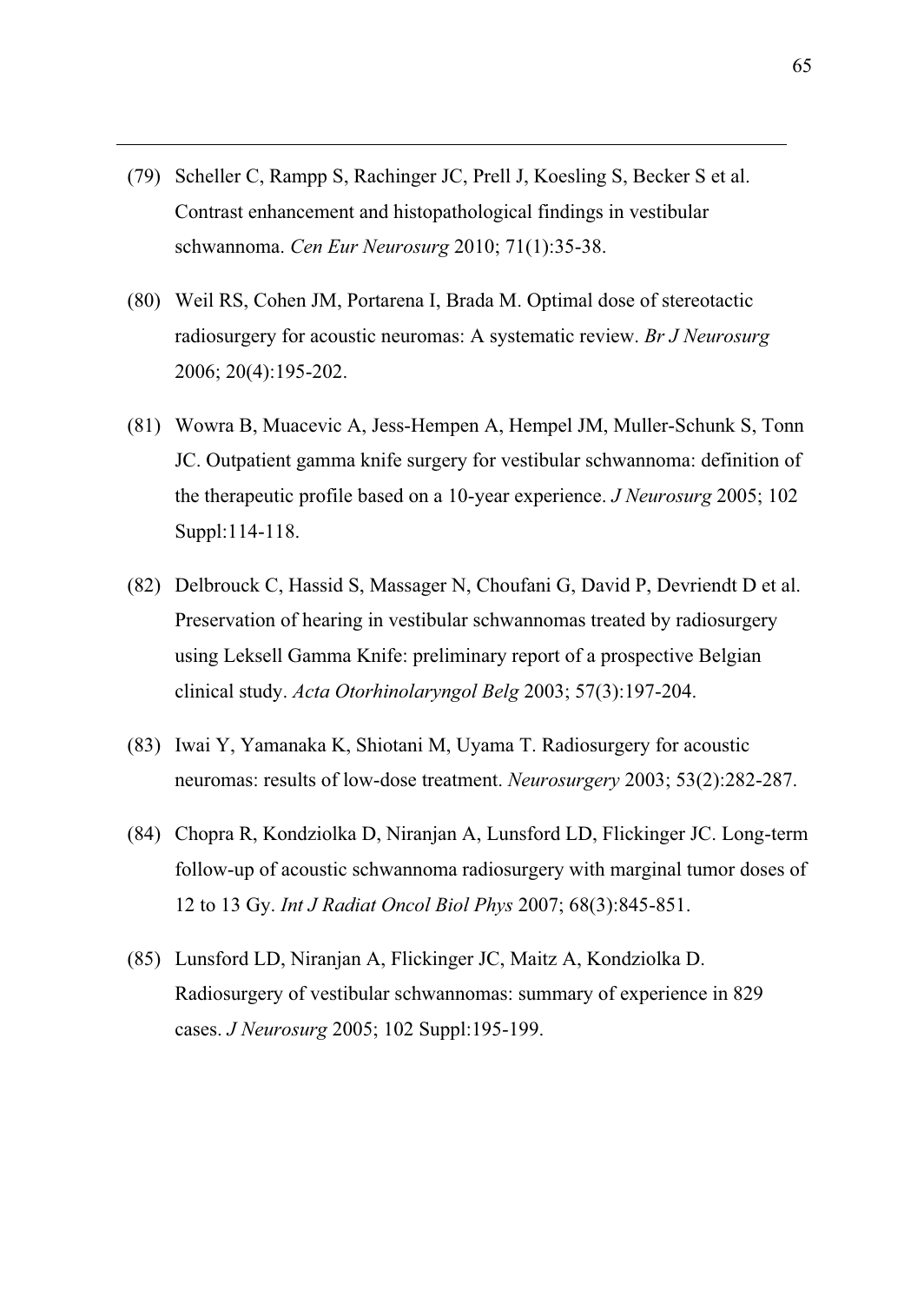- (86) Hasegawa T, Kida Y, Kobayashi T, Yoshimoto M, Mori Y, Yoshida J. Longterm outcomes in patients with vestibular schwannomas treated using gamma knife surgery: 10-year follow up. *J Neurosurg* 2005; 102(1):10-16.
- (87) Ottaviani F, Neglia CB, Ventrella L, Giugni E, Motti E. Hearing loss and changes in transient evoked otoacoustic emissions after gamma knife radiosurgery for acoustic neurinomas. *Arch Otolaryngol Head Neck Surg* 2002; 128(11):1308-1312.
- (88) Yu CP, Cheung JY, Leung S, Ho R. Sequential volume mapping for confirmation of negative growth in vestibular schwannomas treated by gamma knife radiosurgery. *J Neurosurg* 2000; 93 Suppl 3:82-89.
- (89) Yang HC, Kano H, Awan NR, Lunsford LD, Niranjan A, Flickinger JC et al. Gamma Knife radiosurgery for larger-volume vestibular schwannomas. Clinical article. *J Neurosurg* 2011; 114(3):801-807.
- (90) Chung WY, Liu KD, Shiau CY, Wu HM, Wang LW, Guo WY et al. Gamma knife surgery for vestibular schwannoma: 10-year experience of 195 cases. *J Neurosurg* 2005; 102 Suppl:87-96.
- (91) Moller P, Myrseth E, Pedersen PH, Larsen JL, Krakenes J, Moen G. Acoustic neuroma--treatment modalities. Surgery, gamma-knife or observation? *Acta Otolaryngol Suppl* 2000; 543:34-37.
- (92) Chin LS, Lazio BE, Biggins T, Amin P. Acute complications following gamma knife radiosurgery are rare. *Surg Neurol* 2000; 53(5):498-502.
- (93) Shin YJ, Lapeyre-Mestre M, Gafsi I, Cognard C, Deguine O, Tremoulet M et al. Neurotological complications after radiosurgery versus conservative management in acoustic neuromas: a systematic review-based study. *Acta Otolaryngol* 2003; 123(1):59-64.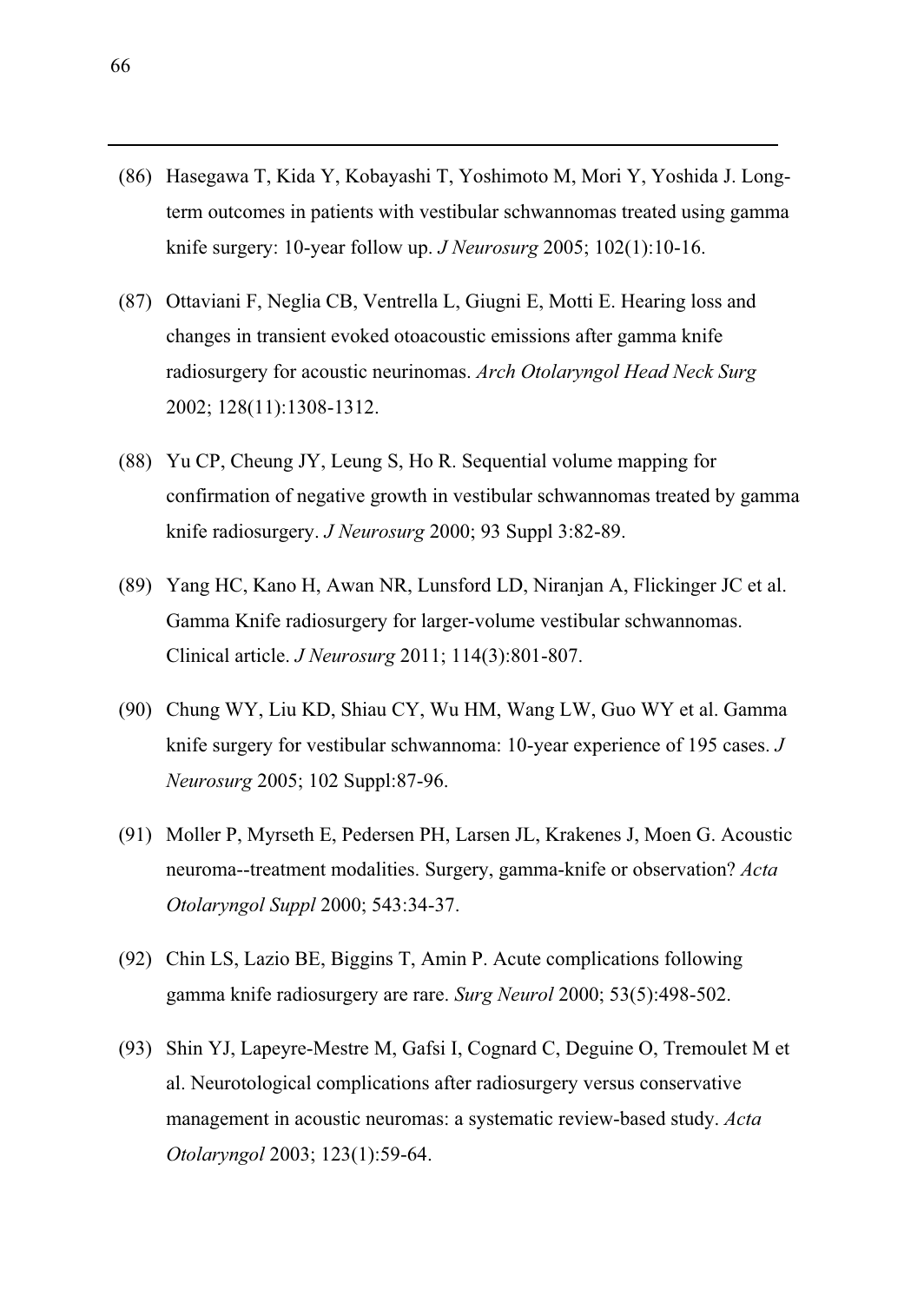- (94) Whitmore RG, Urban C, Church E, Ruckenstein M, Stein SC, Lee JY. Decision analysis of treatment options for vestibular schwannoma. *J Neurosurg* 2011; 114(2):400-413.
- (95) Mohammed TA, Ahuja MS, Ju SS, Thomas J. Normal pressure hydrocephalus after gamma knife radiosurgery for vestibular schwannoma. *J Postgrad Med* 2010; 56(3):213-215.
- (96) Noren G. Long-term complications following gamma knife radiosurgery of vestibular schwannomas. *Stereotact Funct Neurosurg* 1998; 70 Suppl 1:65-73.
- (97) Djalilian HR, Benson AG, Ziai K, Safai Y, Thakkar KH, Mafee MF. Radiation necrosis of the brain after radiosurgery for vestibular schwannoma. *Am J Otolaryngol* 2007; 28(5):338-341.
- (98) Kliesch S, Vogelgesang S, Benecke R, Horstmann GA, Schroeder HW. Malignant brain oedema after radiosurgery of a medium-sized vestibular schwannoma. *Cen Eur Neurosurg* 2010; 71(2):88-91.
- (99) Balasubramaniam A, Shannon P, Hodaie M, Laperriere N, Michaels H, Guha A. Glioblastoma multiforme after stereotactic radiotherapy for acoustic neuroma: case report and review of the literature. *Neuro Oncol* 2007; 9(4):447-453.
- (100) Tanbouzi HS, Piccirillo E, Taibah A, Paties CT, Rizzoli R, Sanna M. Malignancy in vestibular schwannoma after stereotactic radiotherapy: a case report and review of the literature. *Laryngoscope* 2011; 121(5):923-928.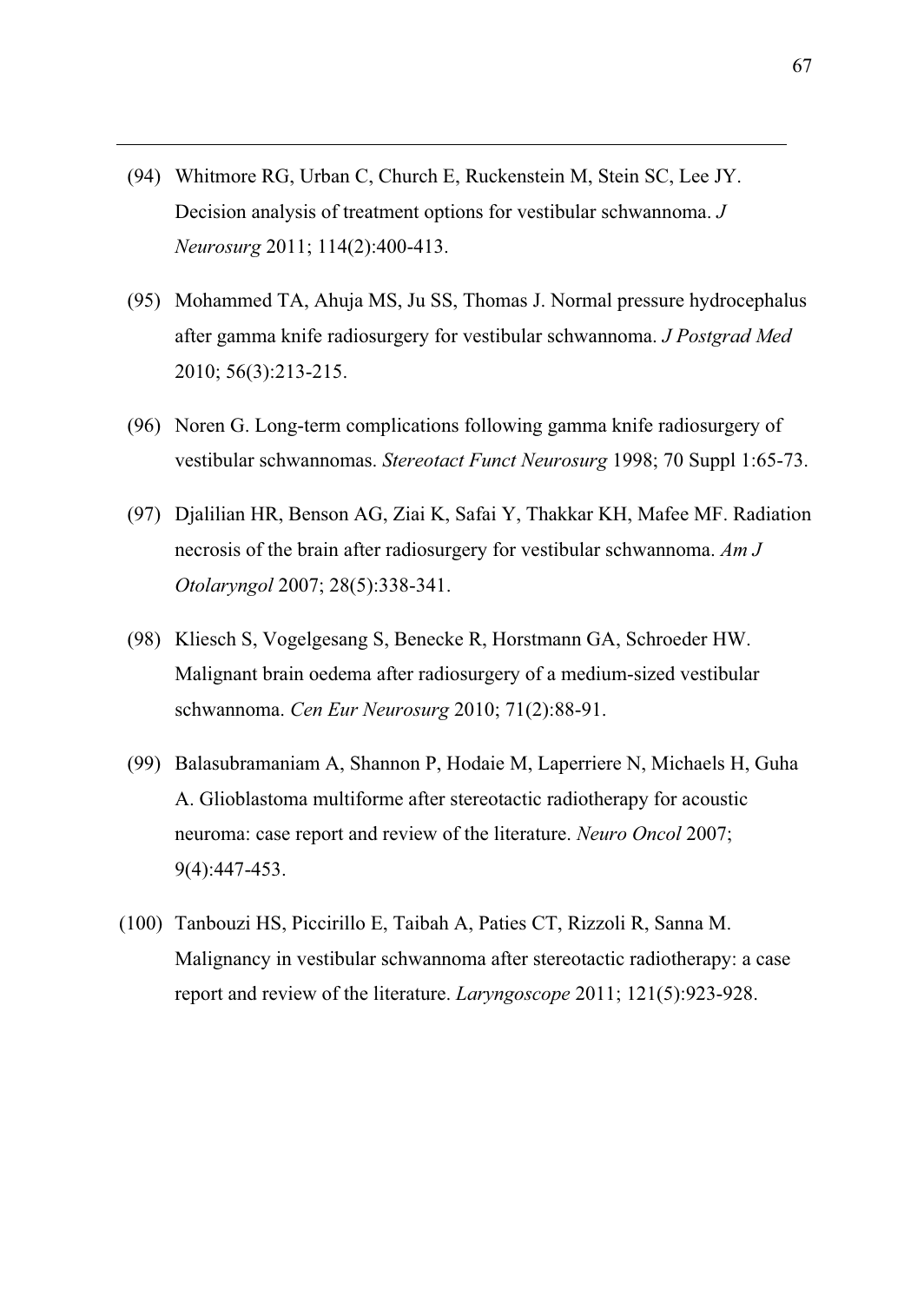- (101) Timmer FC, Mulder JJ, Hanssens PE, van Overbeeke JJ, Donders RT, Cremers CW et al. Gamma knife radiosurgery for vestibular schwannomas: identification of predictors for continued tumor growth and the influence of documented tumor growth preceding radiation treatment. *Laryngoscope* 2011; 121(9):1834-1838.
- (102) Forster DM, Kemeny AA, Pathak A, Walton L. Radiosurgery: a minimally interventional alternative to microsurgery in the management of acoustic neuroma. *Br J Neurosurg* 1996; 10(2):169-174.
- (103) Rowe JG, Radatz MW, Walton L, Hampshire A, Seaman S, Kemeny AA. Gamma knife stereotactic radiosurgery for unilateral acoustic neuromas. *J Neurol Neurosurg Psychiatry* 2003; 74(11):1536-1542.
- (104) Hoogsteen IJ, Marres HA, van der Kogel AJ, Kaanders JH. The hypoxic tumour microenvironment, patient selection and hypoxia-modifying treatments. *Clin Oncol (R Coll Radiol )* 2007; 19(6):385-396.
- (105) Yeung AH, Sughrue ME, Kane AJ, Tihan T, Cheung SW, Parsa AT. Radiobiology of vestibular schwannomas: mechanisms of radioresistance and potential targets for therapeutic sensitization. *Neurosurg Focus* 2009; 27(6):E2.
- (106) Kim CH, Chung KW, Kong DS, Nam DH, Park K, Kim JH et al. Prognostic factors of hearing preservation after gamma knife radiosurgery for vestibular schwannoma. *J Clin Neurosci* 2010; 17(2):214-218.
- (107) Henzel M, Hamm K, Sitter H, Gross MW, Surber G, Kleinert G et al. Comparison of stereotactic radiosurgery and fractionated stereotactic radiotherapy of acoustic neurinomas according to 3-D tumor volume shrinkage and quality of life. *Strahlenther Onkol* 2009; 185(9):567-573.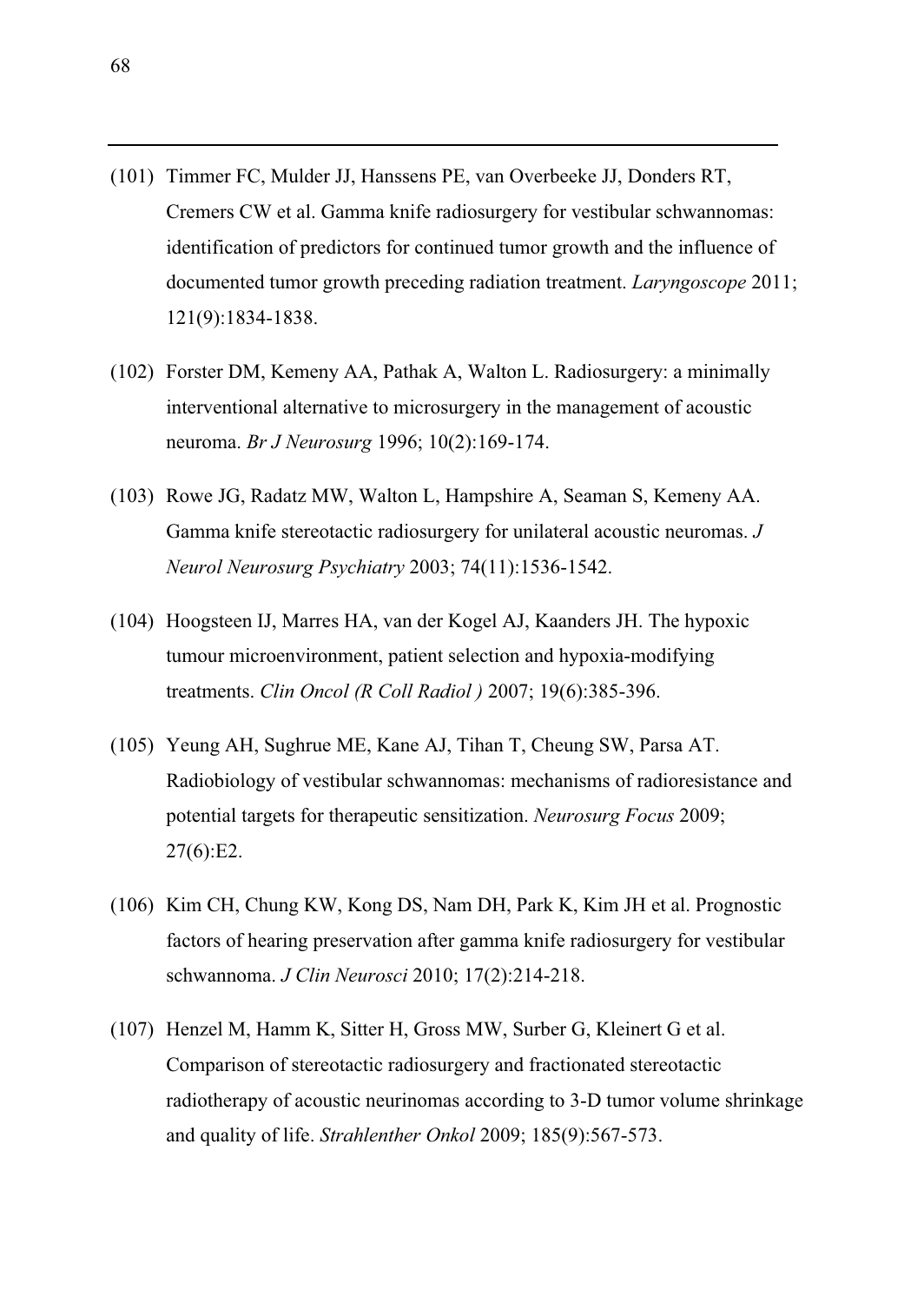- (108) Timmer FC, van Haren AE, Mulder JJ, Hanssens PE, van Overbeeke JJ, Cremers CW et al. Quality of life after gamma knife radiosurgery treatment in patients with a vestibular schwannoma: the patient's perspective. *Eur Arch Otorhinolaryngol* 2010; 267(6):867-873.
- (109) Regis J, Pellet W, Delsanti C, Dufour H, Roche PH, Thomassin JM et al. Functional outcome after gamma knife surgery or microsurgery for vestibular schwannomas. *J Neurosurg* 2002; 97(5):1091-1100.
- (110) Di MS, Akagami R. Prospective comparison of quality of life before and after observation, radiation, or surgery for vestibular schwannomas. *J Neurosurg* 2009; 111(4):855-862.
- (111) Murphy ES, Suh JH. Radiotherapy for vestibular schwannomas: a critical review. *Int J Radiat Oncol Biol Phys* 2011; 79(4):985-997.
- (112) Meijer OW, Wolbers JG, Baayen JC, Slotman BJ. Fractionated stereotactic radiation therapy and single high-dose radiosurgery for acoustic neuroma: early results of a prospective clinical study. *Int J Radiat Oncol Biol Phys* 2000; 46(1):45-49.
- (113) Long SA, Arriaga M, Nelson RA. Acoustic neuroma volume: MRI-based calculations and clinical implications. *Laryngoscope* 1993; 103(10):1093- 1096.
- (114) Cross JJ, Baguley DM, Antoun NM, Moffat DA, Prevost AT. Reproducibility of volume measurements of vestibular schwannomas - a preliminary study. *Clin Otolaryngol* 2006; 31(2):123-129.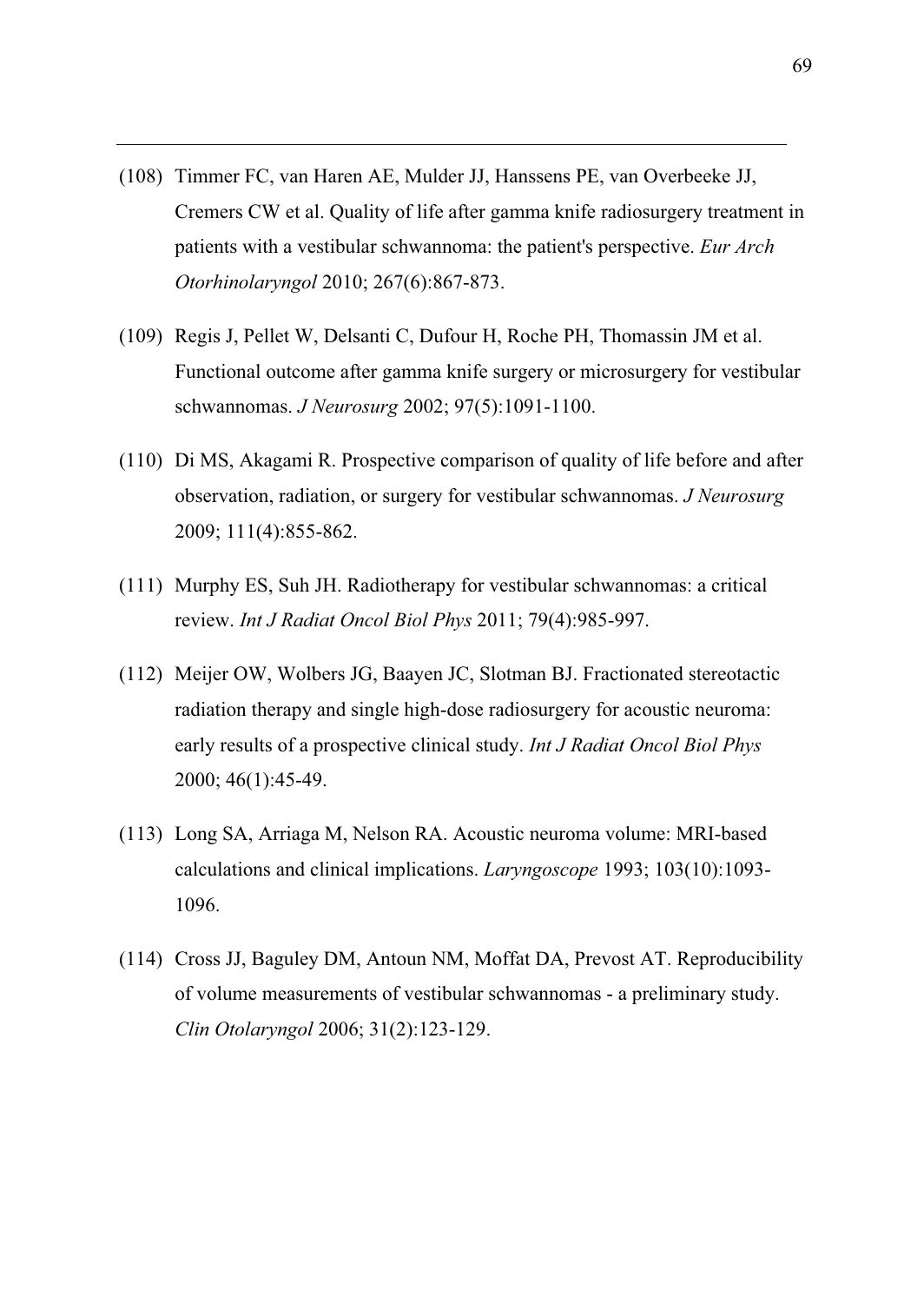- (115) Marshall AH, Owen VM, Nikolopoulos TP, O'Donoghue GM. Acoustic schwannomas: awareness of radiologic error will reduce unnecessary treatment. *Otol Neurotol* 2005; 26(3):512-515.
- (116) Fiirgaard B, Pedersen CB, Lundorf E. The size of acoustic neuromas: CT and MRI. *Neuroradiology* 1997; 39(8):599-601.
- (117) Varughese JK, Wentzel-Larsen T, Vassbotn F, Moen G, Lund-Johansen M. Analysis of vestibular schwannoma size in multiple dimensions: a comparative cohort study of different measurement techniques. *Clin Otolaryngol* 2010; 35(2):97-103.
- (118) del VR, Perez M, Ortiz J, Ruiz S, de AS, Jaramillo J et al. Stereotactic noninvasive volume measurement compared with geometric measurement for indications and evaluation of gamma knife treatment. *J Neurosurg* 2005; 102 Suppl:140-142.
- (119) Sahin B, Acer N, Sonmez OF, Emirzeoglu M, Basaloglu H, Uzun A et al. Comparison of four methods for the estimation of intracranial volume: a gold standard study. *Clin Anat* 2007; 20(7):766-773.
- (120) Tanaka Y, Hongo K, Tada T, Kobayashi S. What is the best method for reporting tumor diameter in vestibular schwannoma? *Neurosurgery* 2003; 53(3):634-637.
- (121) Bentzen JK. Why don't we use a "Cavalieri"? *Eur J Cancer* 1994; 30A(3):421- 422.
- (122) Gundersen HJ, Bendtsen TF, Korbo L, Marcussen N, Moller A, Nielsen K et al. Some new, simple and efficient stereological methods and their use in pathological research and diagnosis. *APMIS* 1988; 96(5):379-394.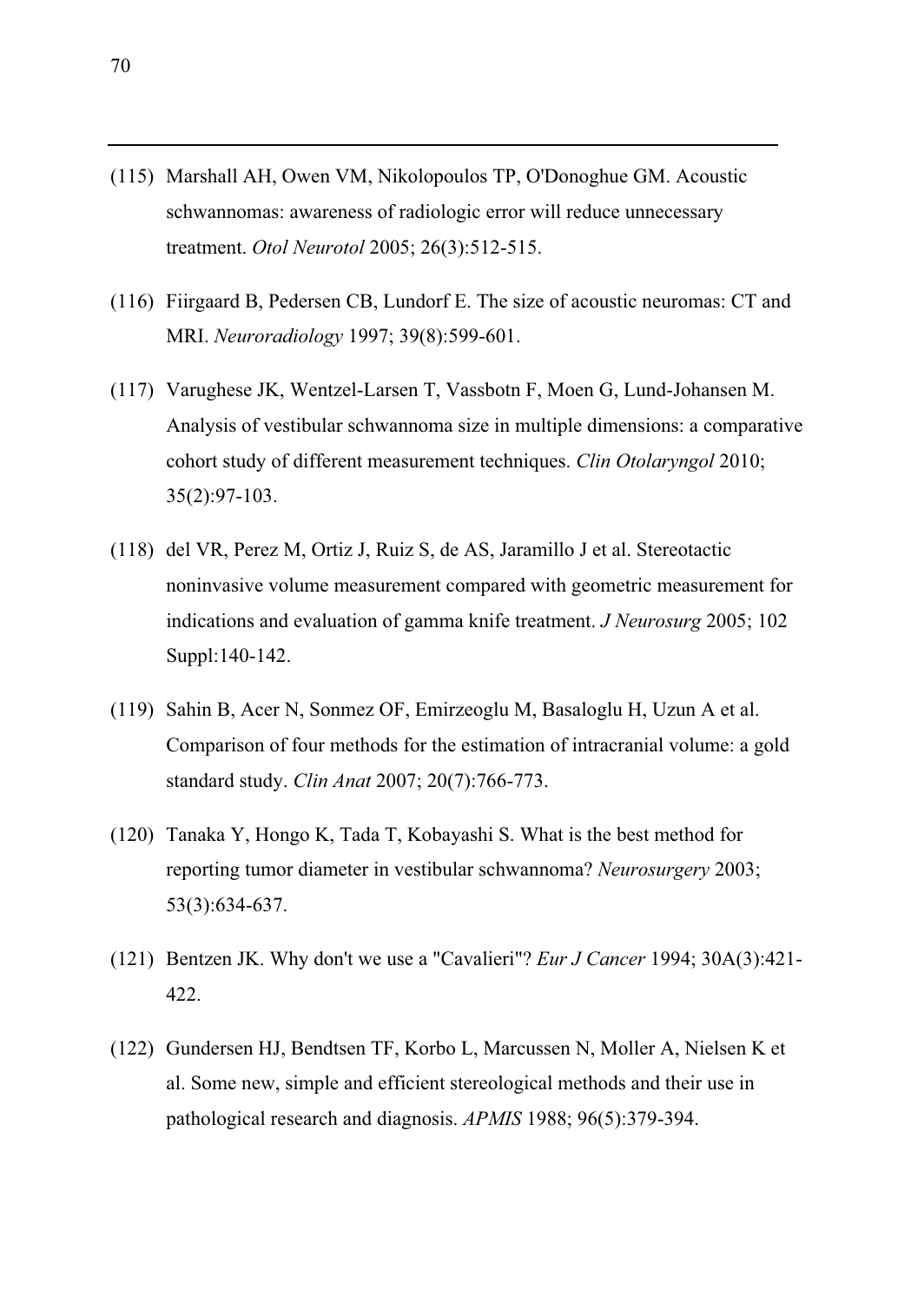- (123) Ogawa K, Kanzaki J, Ogawa S, Yamamoto M, Ikeda S, Shiobara R. The growth rate of acoustic neuromas. *Acta Otolaryngol Suppl* 1991; 487:157-163.
- (124) Vokurka EA, Herwadkar A, Thacker NA, Ramsden RT, Jackson A. Using Bayesian tissue classification to improve the accuracy of vestibular schwannoma volume and growth measurement. *AJNR Am J Neuroradiol* 2002; 23(3):459-467.
- (125) Moffat DA, Hardy DG, Baguley DM. Strategy and benefits of acoustic neuroma searching. *J Laryngol Otol* 1989; 103(1):51-59.
- (126) Herwadker A, Vokurka EA, Evans DG, Ramsden RT, Jackson A. Size and growth rate of sporadic vestibular schwannoma: predictive value of information available at presentation. *Otol Neurotol* 2005; 26(1):86-92.
- (127) Mick P, Westerberg BD, Ngo R, Akagami R. Growing vestibular schwannomas: what happens next? *Otol Neurotol* 2009; 30(1):101-104.
- (128) Hajioff D, Raut VV, Walsh RM, Bath AP, Bance ML, Guha A et al. Conservative management of vestibular schwannomas: third review of a 10 year prospective study. *Clin Otolaryngol* 2008; 33(3):255-259.
- (129) Malhotra PS, Sharma P, Fishman MA, Grumbine FL, Tholey R, Dam VQ et al. Clinical, radiographic, and audiometric predictors in conservative management of vestibular schwannoma. *Otol Neurotol* 2009; 30(4):507-514.
- (130) Artz JC, Timmer FC, Mulder JJ, Cremers CW, Graamans K. Predictors of future growth of sporadic vestibular schwannomas obtained by history and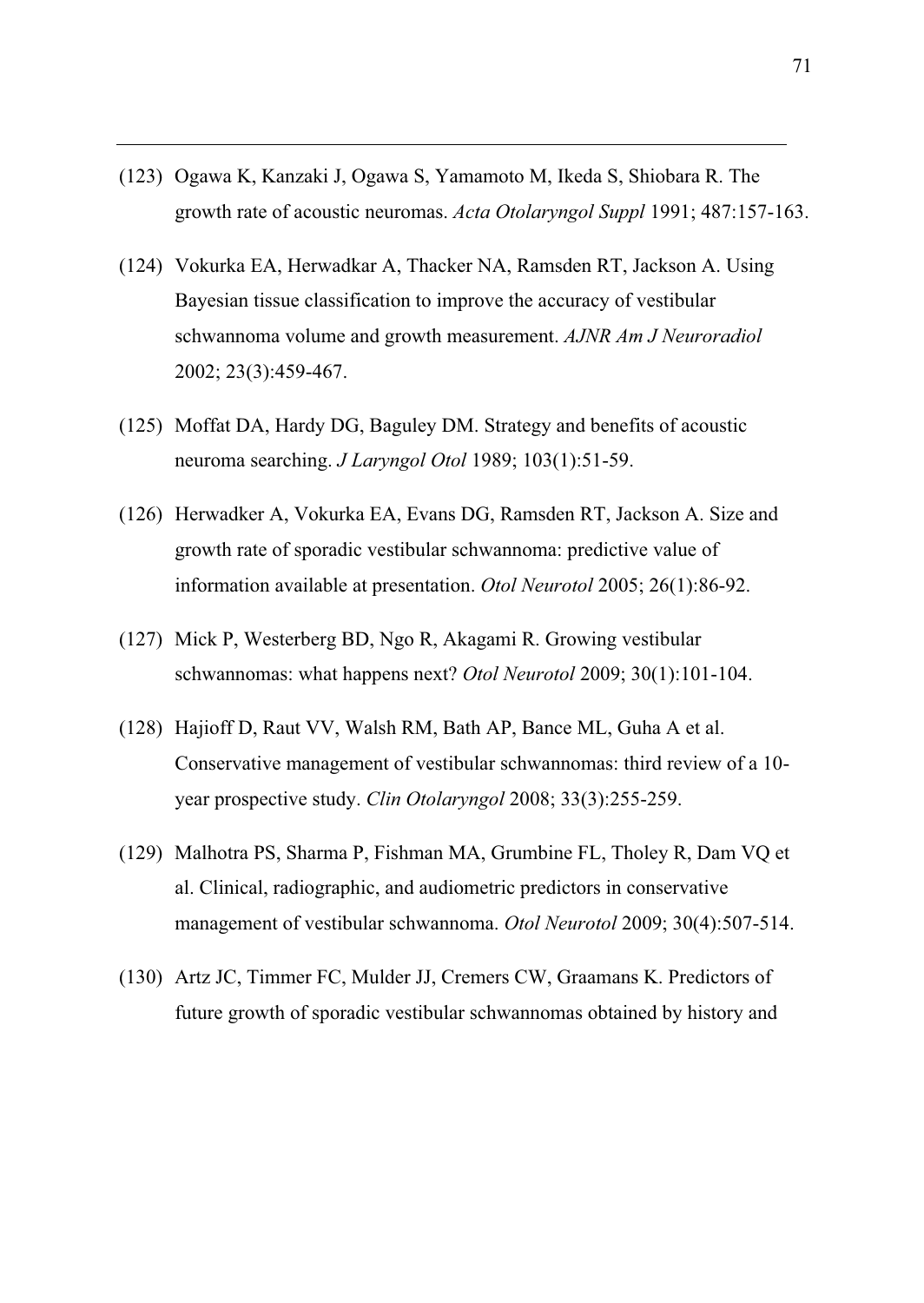radiologic assessment of the tumor. *Eur Arch Otorhinolaryngol* 2009; 266(5):641-646.

- (131) Agrawal Y, Clark JH, Limb CJ, Niparko JK, Francis HW. Predictors of vestibular schwannoma growth and clinical implications. *Otol Neurotol* 2010; 31(5):807-812.
- (132) Suryanarayanan R, Ramsden RT, Saeed SR, Aggarwal R, King AT, Rutherford SA et al. Vestibular schwannoma: role of conservative management. *J Laryngol Otol* 2010; 124(3):251-257.
- (133) Nutik SL, Babb MJ. Determinants of tumor size and growth in vestibular schwannomas. *J Neurosurg* 2001; 94(6):922-926.
- (134) Beenstock M. Predicting the stability and growth of acoustic neuromas. *Otol Neurotol* 2002; 23(4):542-549.
- (135) Strasnick B, Glasscock ME, III, Haynes D, McMenomey SO, Minor LB. The natural history of untreated acoustic neuromas. *Laryngoscope* 1994; 104(9):1115-1119.
- (136) Bozorg GA, Kalamarides M, Ferrary E, Bouccara D, El GH, Rey A et al. Conservative management versus surgery for small vestibular schwannomas. *Acta Otolaryngol* 2005; 125(10):1063-1068.
- (137) Tschudi DC, Linder TE, Fisch U. Conservative management of unilateral acoustic neuromas. *Am J Otol* 2000; 21(5):722-728.
- (138) Smouha EE, Yoo M, Mohr K, Davis RP. Conservative management of acoustic neuroma: a meta-analysis and proposed treatment algorithm. *Laryngoscope* 2005; 115(3):450-454.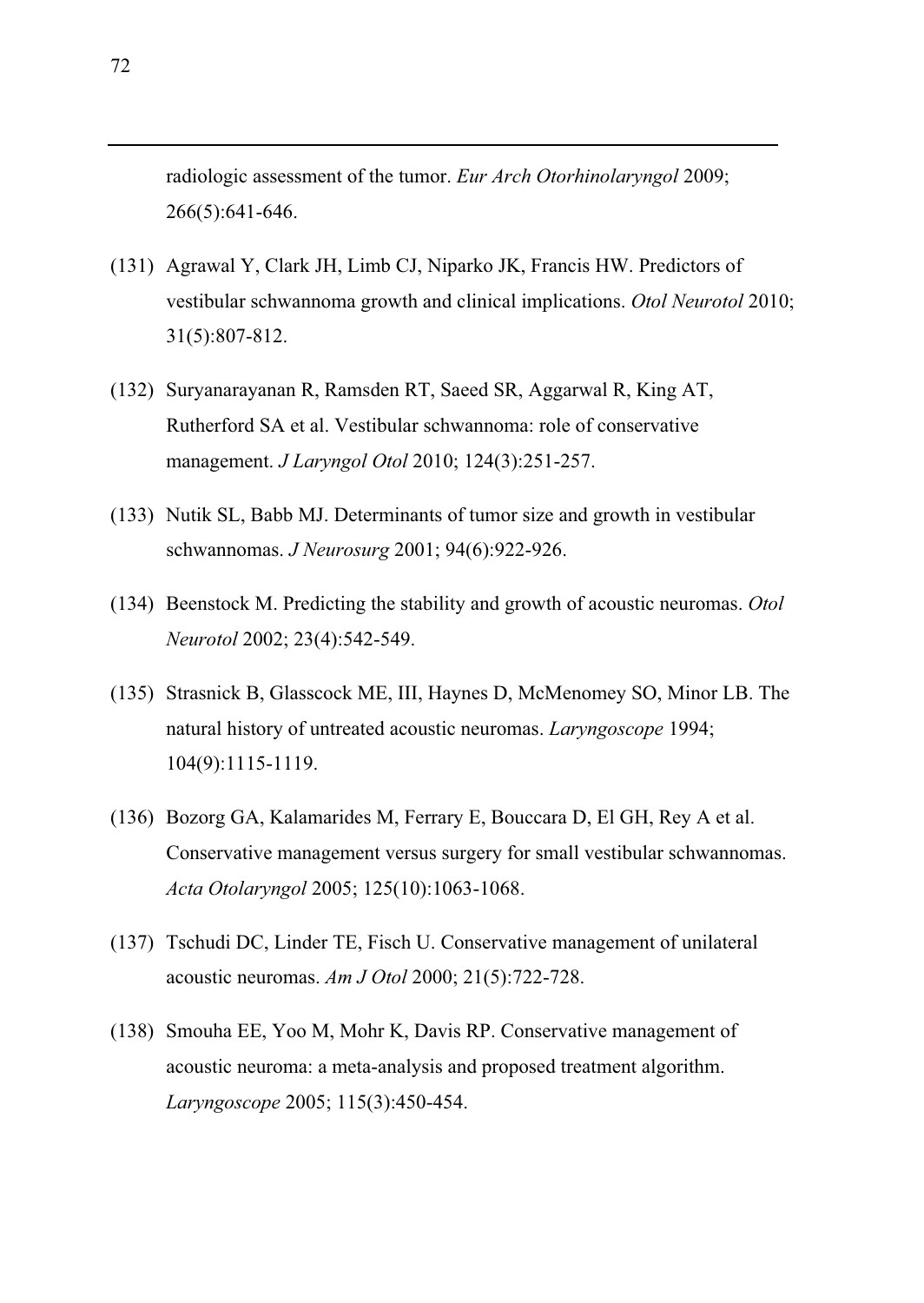- (139) Martin TP, Senthil L, Chavda SV, Walsh R, Irving RM. A protocol for the conservative management of vestibular schwannomas. *Otol Neurotol* 2009; 30(3):381-385.
- (140) Bakkouri WE, Kania RE, Guichard JP, Lot G, Herman P, Huy PT. Conservative management of 386 cases of unilateral vestibular schwannoma: tumor growth and consequences for treatment. *J Neurosurg* 2009; 110(4):662- 669.
- (141) Nedzelski JM, Schessel DA, Pfleiderer A, Kassel EE, Rowed DW. Conservative management of acoustic neuromas. 1992. *Neurosurg Clin N Am* 2008; 19(2):207-16, v.
- (142) Battaglia A, Mastrodimos B, Cueva R. Comparison of growth patterns of acoustic neuromas with and without radiosurgery. *Otol Neurotol* 2006; 27(5):705-712.
- (143) Flint D, Fagan P, Panarese A. Conservative management of sporadic unilateral acoustic neuromas. *J Laryngol Otol* 2005; 119(6):424-428.
- (144) Massick DD, Welling DB, Dodson EE, Scholfield M, Nagaraja HN, Schmalbrock P et al. Tumor growth and audiometric change in vestibular schwannomas managed conservatively. *Laryngoscope* 2000; 110(11):1843- 1849.
- (145) Yoshimoto Y. Systematic review of the natural history of vestibular schwannoma. *J Neurosurg* 2005; 103(1):59-63.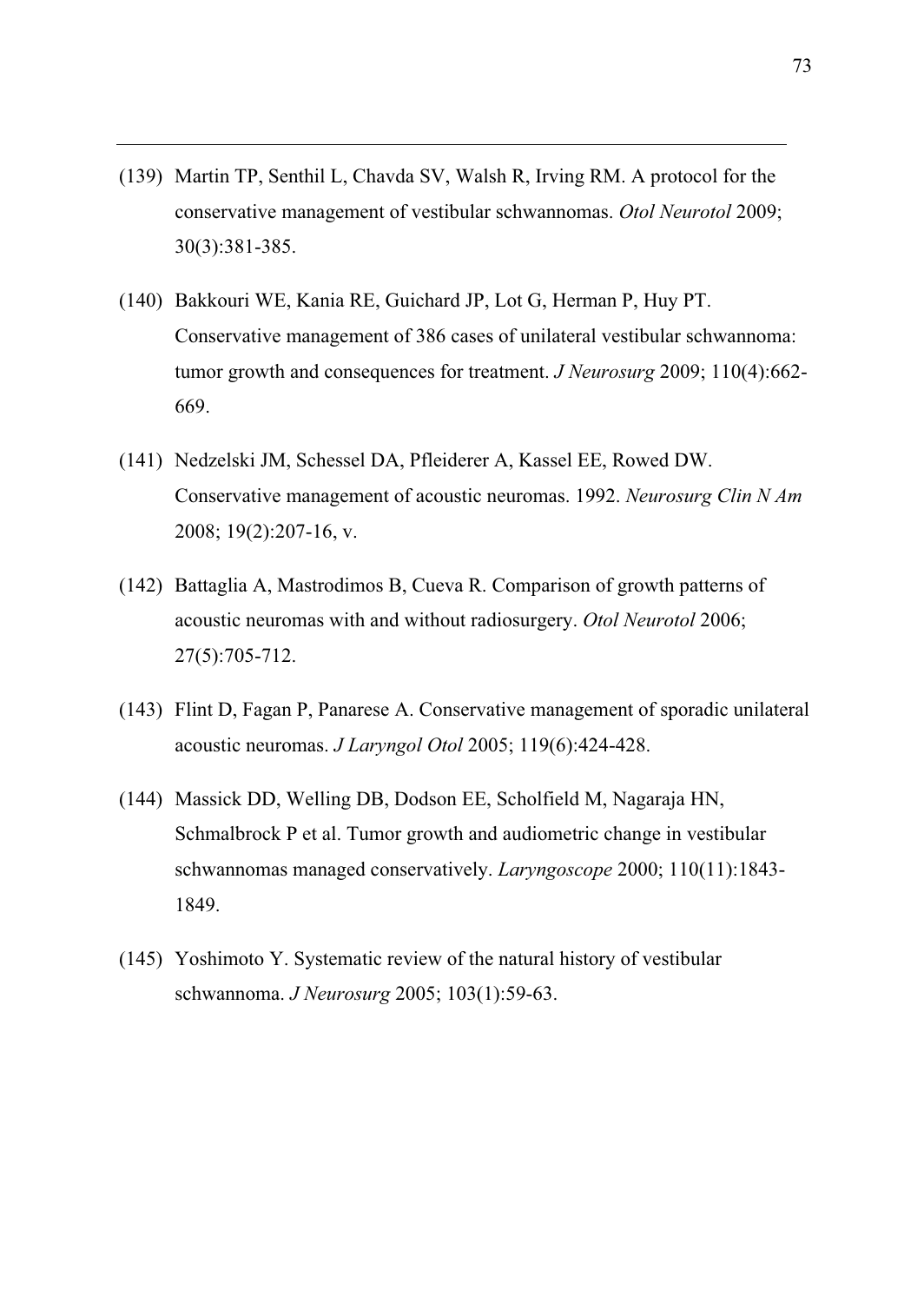- (146) Breivik CN, Varughese JK, Wentzel-Larsen T, Vassbotn F, Lund-Johansen M. Conservative management of Vestibular Schwannoma - A prospective cohort study: Treatment, Symptoms and Quality of Life. *Neurosurgery* 2011.
- (147) Smith GC, Pell JP. Parachute use to prevent death and major trauma related to gravitational challenge: systematic review of randomised controlled trials. *BMJ* 2003; 327(7429):1459-1461.
- (148) Gardner G, Robertson JH. Hearing preservation in unilateral acoustic neuroma surgery. *Ann Otol Rhinol Laryngol* 1988; 97(1):55-66.
- (149) House JW, Brackmann DE. Facial nerve grading system. *Otolaryngol Head Neck Surg* 1985; 93(2):146-147.
- (150) Ware JE, Jr., Sherbourne CD. The MOS 36-item short-form health survey (SF-36). I. Conceptual framework and item selection. *Med Care* 1992; 30(6):473- 483.
- (151) José C.Pinheiro, Douglas M.Bates. Mixed-Effects Models in S and S-Plus. Springer; 2008.
- (152) nlme: Linear and Nonlinear Mixed Effects Models [ 2007.
- (153) Bland M. An introduction to medical statistics. Third edition ed. Oxford Medical Publications; 2000.
- (154) Bland JM, Altman DG. Agreement between methods of measurement with multiple observations per individual. *J Biopharm Stat* 2007; 17(4):571-582.
- (155) Bland JM, Altman DG. Measuring agreement in method comparison studies. *Stat Methods Med Res* 1999; 8(2):135-160.
- (156) Winn RH e. Youmans Neurologic Surgery. 5th ed ed. Philadelphia: WB Saunders; 2003.